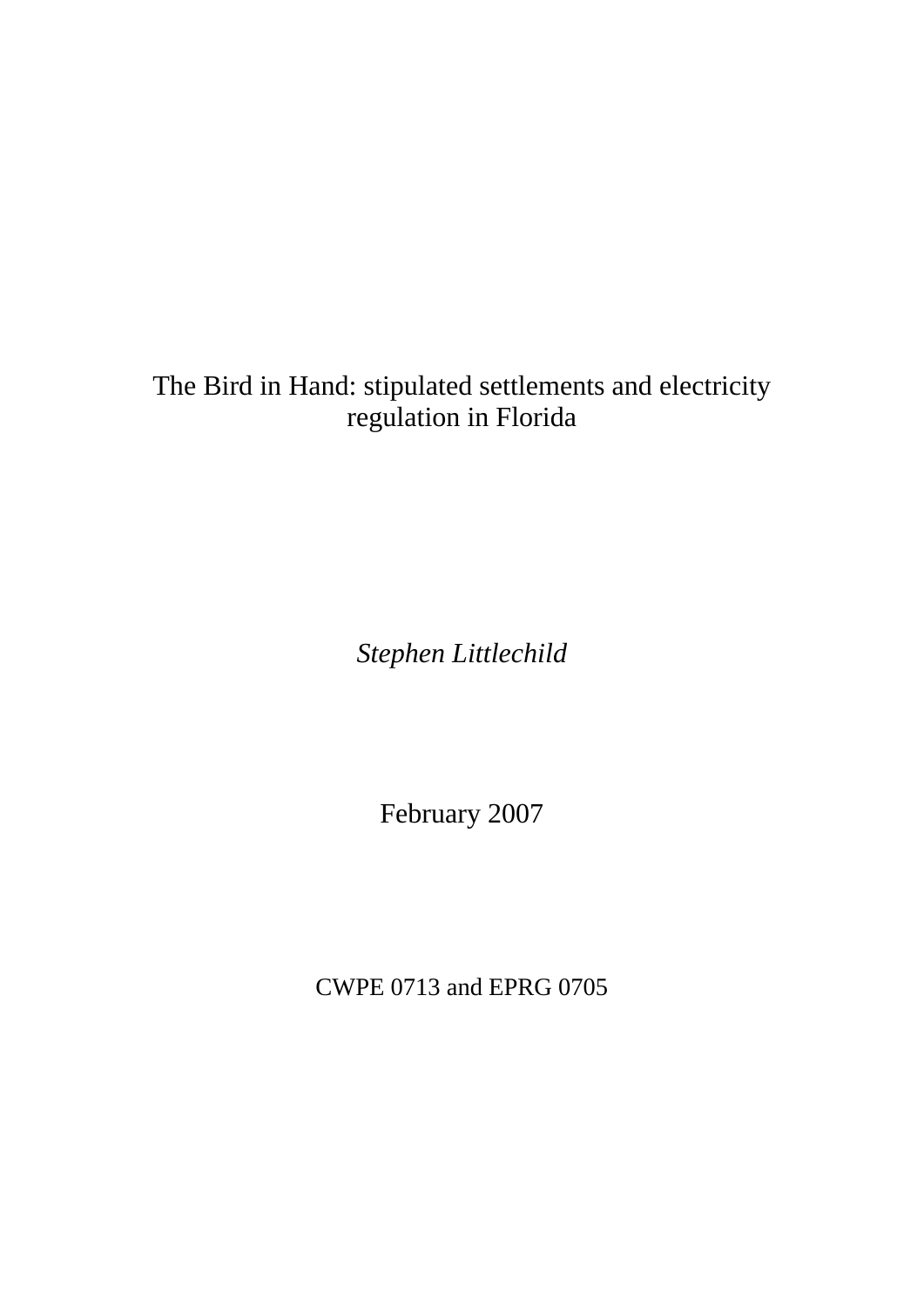**The bird in hand: stipulated settlements and electricity regulation in Florida**

## **Stephen Littlechild 5 February 2007**

#### **Abstract**

In the last two decades many major regulatory issues in Florida have been resolved by means of stipulated settlements between the utilities and interested parties, notably the Office of Public Counsel, instead of by the traditional method of hearings and litigation before the Public Services Commission. This paper investigates the extent, nature and effects of these stipulations in the electricity sector there. They have now largely superceded the litigated process. Their purpose is not to save costs, which are orders of magnitude less than the revenues at stake. Stipulations have brought reductions in electricity revenues worth over \$3 billion, mainly during the last decade. These reductions are greater than would have otherwise occurred: about three quarters might never have occurred at all. In some cases a change in the method of rate reduction favoured industrial consumers but other customers are nonetheless likely to have benefited despite this. Some benefits were outside the scope of the commission to confer. Other benefits reflected a more flexible accounting policy. Most importantly, there has been a shift from conventional rate of return regulation, and from earnings sharing schemes with profits caps, to prices fixed for specified periods of time with revenue-sharing incentive arrangements. Stipulations have transformed the regulatory landscape in the Florida electricity sector, and their use seems worth considering elsewhere.

JEL classification: L51 Economics of regulation, L97 Utilities general, L94 Electric utilities, L 95 Gas utilities, pipelines, water utilities.

Key words: stipulations, settlements, consumer advocate, regulation

Some initial results of this research were reported in Littlechild (2003). I am particularly indebted to Dale Mailhot of the Florida PSC for explaining FPSC processes, allowing me access to the database, and patiently clarifying the details and background. I am grateful to successive Public Counsels Jack Shreve and Harold Mclean, and to settlement participants Bonnie Davis and Schef Wright, for enlightening discussions in Tallahassee. I have acknowledged other colleagues and support in an earlier companion paper (Littlechild 2006). The TSEC grant to the Electricity Policy Research Group at Cambridge University enabled a further research visit in April 2006. I appreciate the comments and suggestions of a referee. None of the above is responsible for views expressed herein.

Emeritus Professor, University of Birmingham, and Senior Research Associate, Judge Business School, University of Cambridge. E-mail address[: s.littlechild@jbs.cam.ac.uk.](mailto:s.littlechild@jbs.cam.ac.uk)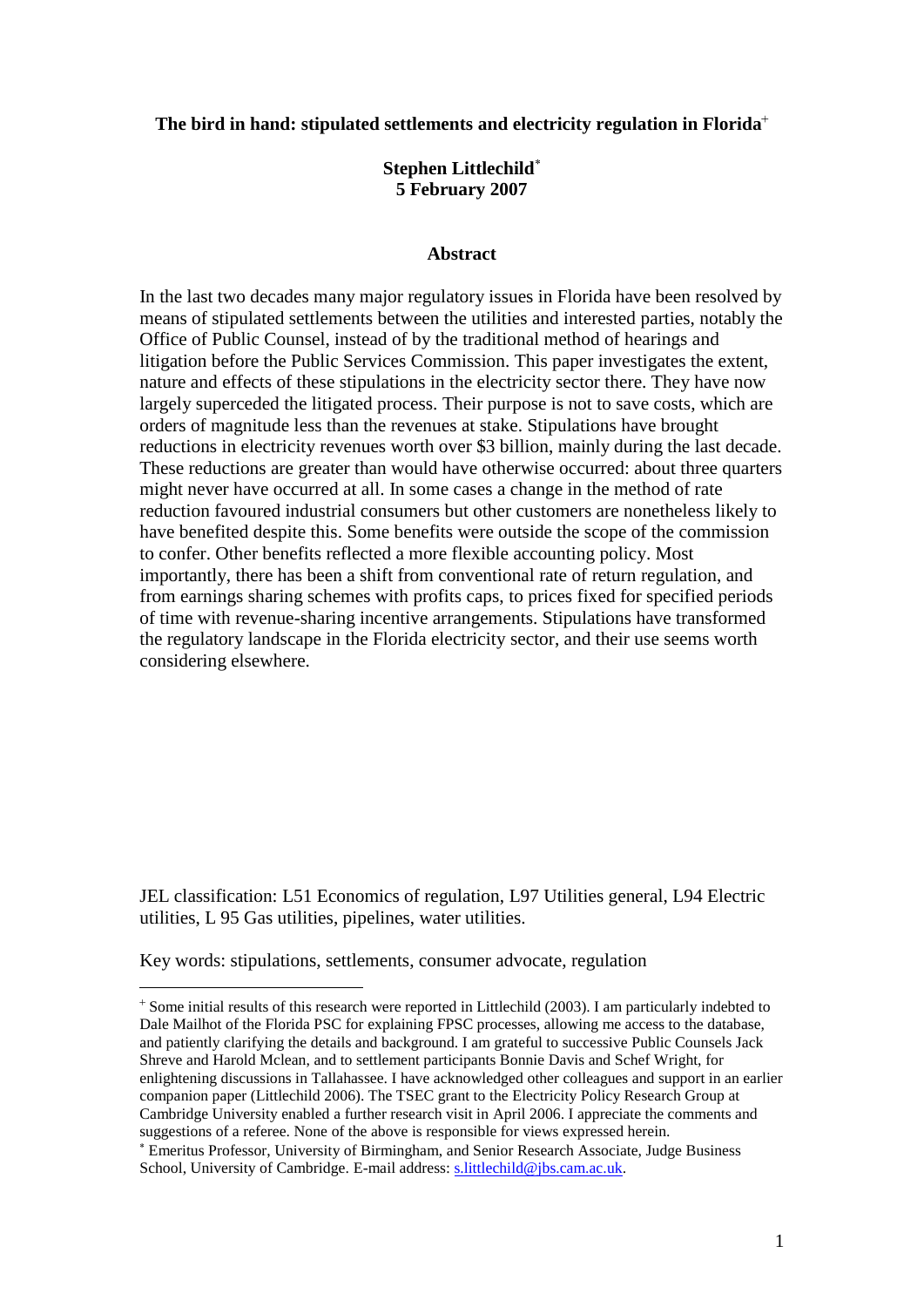#### **1. Introduction**

1

US public utility regulation has traditionally involved decisions by the regulatory commission following litigation of cases at public hearings. Over the last quarter century some US public utility commissions have replaced or supplemented this process by endorsing settlements (sometimes called stipulations or stipulated settlements) that have been negotiated and agreed in previous discussions between the utilities and other interested parties (or "intervenors") and their appointed representatives. But relatively little seems to be known about the extent of settlements, and their purpose and effect. How important are they, and what if any difference do they make?

Initially, settlements were seen as a means of speeding up decisions (notably to reduce the backlog at the Federal Power Commission) and reducing costs and uncertainty. More recently there is a recognition that settlements may reflect more accurately the views of the parties, and allow more innovative and creative solutions that the regulatory commissions may not be able to achieve by litigation. Thus, settlements are not so much, or not only, a way of reducing the transactions costs of achieving the same outcome as litigation. Rather, they are a means of achieving a different outcome than litigation, and one that is preferred by the parties involved.<sup>1</sup> Wang (2004) has documented this feature of settlements at FERC. Doucet and Littlechild (2006a) find similar results at the National Energy Board in Canada.

Previous papers (Littlechild 2003, 2006) present evidence from the experience of the Florida Public Service Commission (FPSC) and the Office of Public Counsel (OPC) in Florida, particularly on the extent and effect of the stipulations and settlements negotiated and signed by OPC after its creation in 1974. During 1976-2002, over 30 per cent of earnings reviews in the telephone, gas and electricity sectors were settled by stipulations involving the Office of Public Counsel but only 5 per cent of other cases. Over three quarters of the rate reductions associated with earnings reviews derived from these stipulations, and in the decade 1976-86 the proportion was over 95 per cent. The average value of a rate reduction was seven times higher with a stipulation than without. Only 1 per cent of the rate increases associated with company requests derived from these stipulations. On average a stipulation provided for a lower proportion of the requested rate increase than a litigated outcome did (about one third compared to one half).

These findings are consistent with the findings of Holburn and Spiller (2002) that participation of consumer advocates (like OPC) in regulation leads to lower allowed rates of return and less initiation of rate reviews by utilities. (See also Holburn and Vanden Bergh (2006) on the creation of such bodies.) However, those studies do not explore the role of such advocates in settlements versus litigation, nor do they look at the nature and content of any settlements.

<sup>&</sup>lt;sup>1</sup> Doucet and Littlechild (2006b) trace the development of legal and economic thinking. For more detailed discussion, see for example Morgan (1978), Krieger (1995), Buchmann and Tongeren (1996) and Schultz (1999). Littlechild and Skerk (2004a,b) show how users rather than the regulatory body have been responsible for transmission network development in Argentina.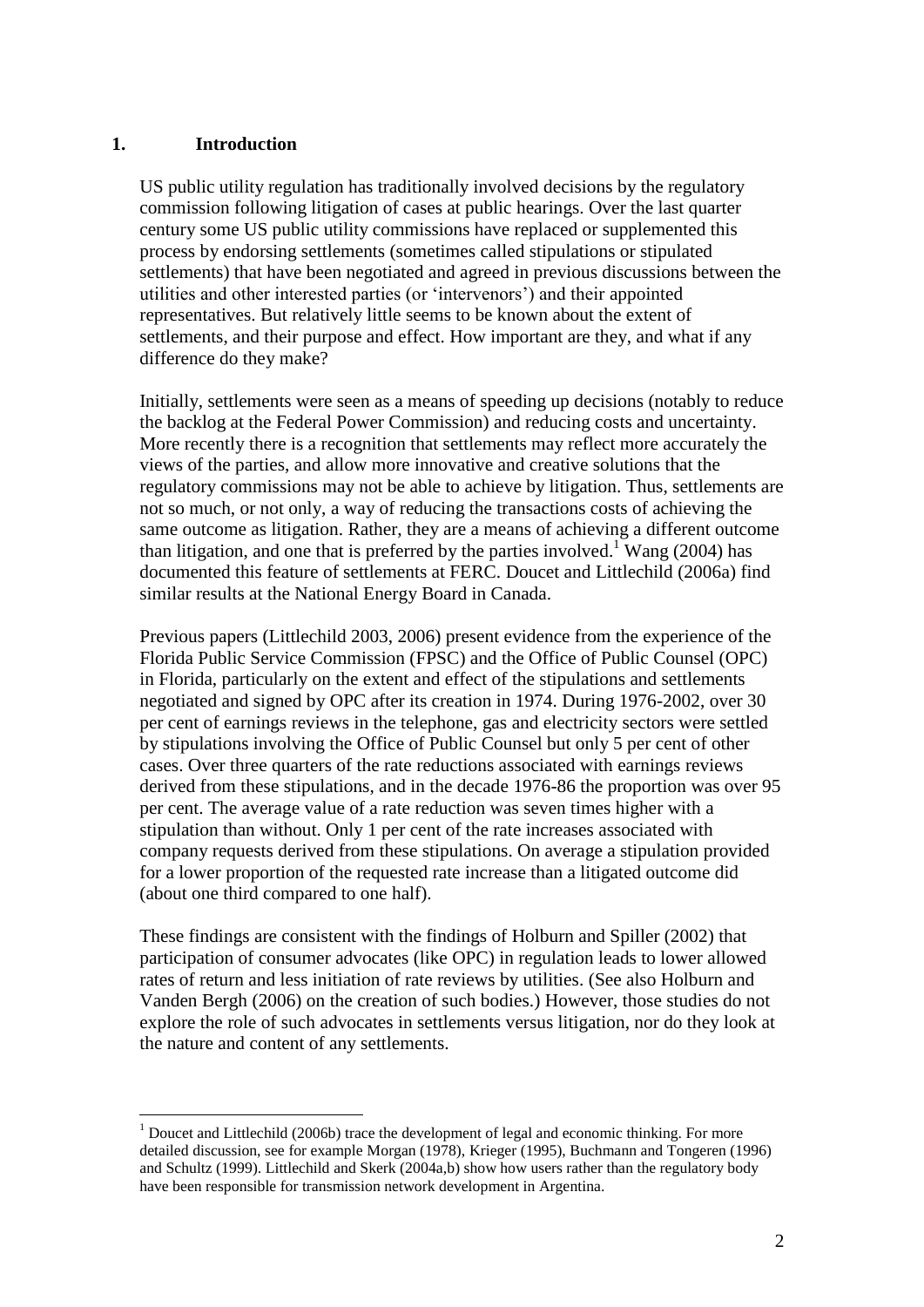Previous research findings, and economic (public choice) theory generally, suggest certain broad predictions about stipulations. The transactions costs of these stipulations are presumably not significant relative to the benefits, and they must embody gains from trade that both parties prefer to the likely outcome of regulation. The stipulations therefore depend upon commitments from the parties that the Commission is unable to give, and/or they embody different values and decisions than those of the Commission. Nevertheless, the stipulations must be sufficiently acceptable to the Commission that it decides to approve rather than reject them.

The present paper looks in more detail at the content of the stipulations that have been agreed in the electricity sector in Florida. The aim is to understand why they were made and to identify differences in outcome compared to what would have happened had the decisions been left to the Commission and staff through the litigated process. This includes assessing whether the agreed rates are higher or lower than they otherwise would have been, whether one class of customer benefited more than another, whether the stipulations differ in other respects from regulatory decisions, how the utilities were enabled to agree rate reductions and what benefits the companies derived from the stipulations.

Section 2 gives some background on utility regulation in Florida and on the electricity sector there. Section 3 examines the costs of litigation that might be saved by settlements. Section 4 summarises the main benefits to customers in the dozen settlements in the electricity sector, and assesses how far these benefits would have been achieved otherwise. Section 5 examines the method of rate reductions and the impact on the distribution of these benefits and whether industrial users benefited disproportionately. Section 6 looks at the potential benefits of stipulations to utilities, including the possibility of actions outside the scope of the FPSC. Section 7 reviews the changes to FPSC accounting policy that stipulations have embodied. Section 8 traces the evolution from rate of return regulation to revenue sharing incentive plans. Section 9 discusses rate structure and quality of supply issues. Section 10 concludes.

## **2. Background**

## **2.1 Regulation in Florida**

The Florida Public Service Commission (FPSC) regulates the telephone, natural gas, electric power and water industries in that state. In 2001 the PSC regulated 5 electric companies, 7 natural gas utilities and 207 water/waste water utilities, all investorowned, and had more limited regulatory oversight over the telecommunications sector. It had 386 authorised staff positions and an annual budget of approximately \$27 million for fiscal year 2001-2. Littlechild (2006) provides more detail on the regulatory framework in Florida.

The State of Florida set up the Office of Public Counsel (OPC) in 1974. Its duty is to represent the citizens of Florida in utility matters, mainly before the PSC. The Public Counsel is appointed or reappointed annually. After three appointments as Public Counsel in the first four years, a single incumbent (Mr Jack Shreve) held office for over 25 years, until June 2003. The OPC presently has a staff of about 15, and an annual budget of about \$2.5 m. This means that the OPC has less than one twentieth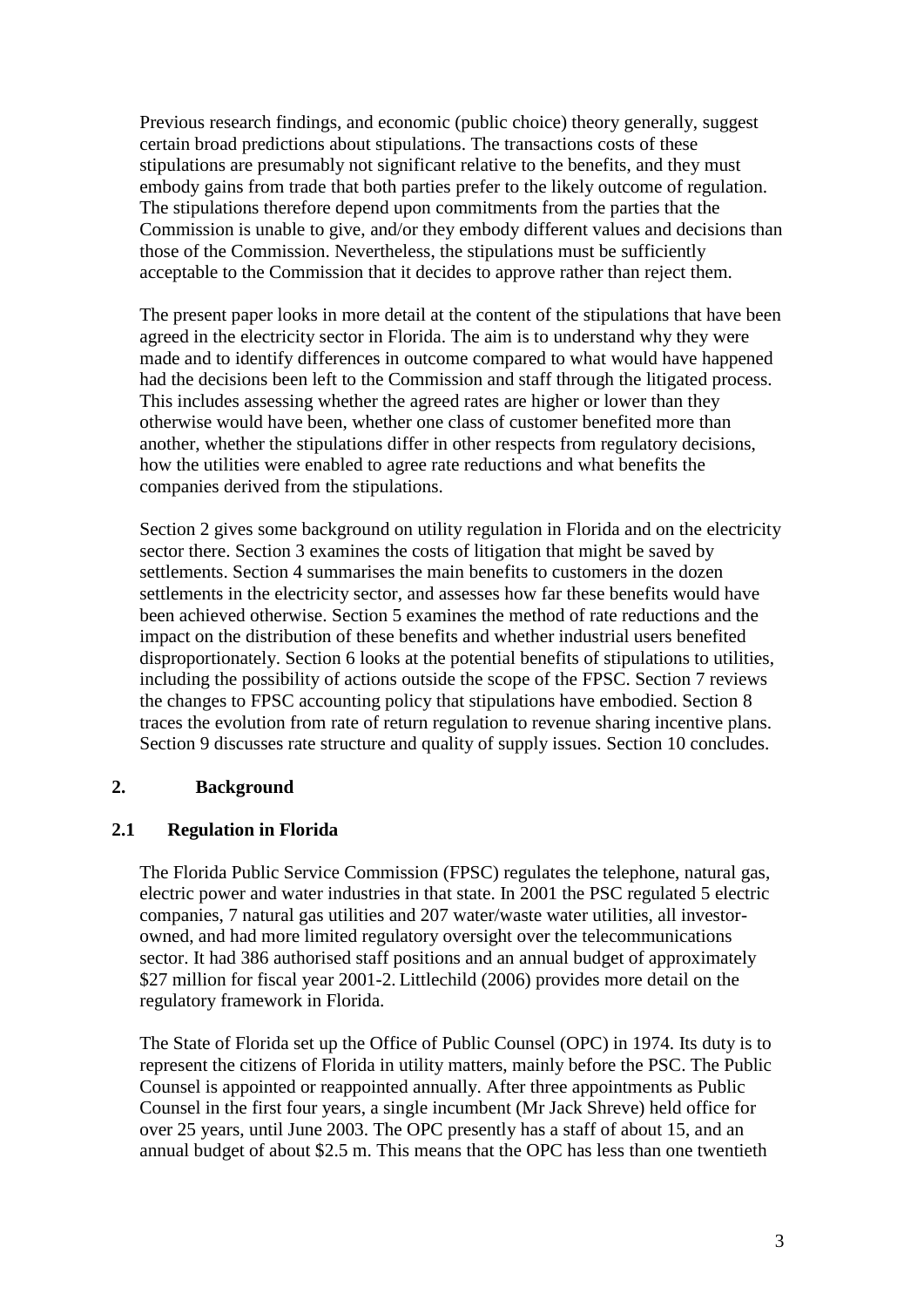the staff of the PSC, and its budget is about one tenth that of the PSC. Consultants and expert witnesses are taken on for each case as needed.<sup>2</sup>

Normal regulatory procedure includes a process of hearings and litigation. The utility may apply for a rate increase or the FPSC may decide to review the situation with a view to a possible rate decrease. The OPC and other interested parties such as customers or competitors can also apply to FPSC for a review. Once FPSC opens a docket, the utility and the OPC and other parties that are accepted as intervenors normally file and counter-file testimony. There is provision for the recognised parties to seek further information. In the absence of a settlement there is a formal hearing involving cross-examination of witnesses, after which FPSC makes its decision on the evidence presented. If a settlement is agreed, this normally happens just before the hearing. FPSC has to approve or reject the settlement. In both cases decisions are taken in the light of advice from staff.

FPSC"s policy has been to encourage settlements. For example, in FPC 1987 it quoted Florida law as encouraging settlement.<sup>3</sup> It argued that approval of the parties was "highly instructive" in assessing the public interest.<sup>4</sup> Parties were periodically encouraged to consider settlement. <sup>5</sup>

## **2.2 The impact of stipulations**

Figure 1 shows the nominal base rate increases and decreases approved by the FPSC over the last 35 years.<sup>6</sup> The figure covers the electricity, gas and telephone sectors, with electricity accounting on average for nearly half the amounts involved. Rate increases gradually rose from a negligible level in the mid-1960s to a peak around 1980 then fell back to a negligible level in the mid-1990s. Rate decreases were at a very low level in the 1960s and 1970s but rose sharply by the end of the period.

<sup>&</sup>lt;sup>2</sup> In June 2003 the OPC issued a report on its activities over the period up to Mr Shreve's retirement. State of Florida Public Counsel *Activity Report*, June 30 2003. Of the 26 pages, 3 ½ refer to its activities concerning telephone utilities, 7 to electricity and gas utilities, and 15 ½ to water and

wastewater utilities.<br><sup>3</sup> "It is the policy of the law to encourage and favour the compromise and settlement of controversies when such settlement is entered into fairly and in good faith by competent parties, and is not procured by fraud or overreaching. … It is in the interest of the state as well as the parties themselves that there should be an end to litigation." 10 Fla. Jur. 2d Compromise, Accord and Release, § 9.<br><sup>4</sup> "To the above criterion we must add: Is the Stipulation in the public interest and are the resulting rates

fair and reasonable?" It noted that "in cases such as this, the interests of the ratepayers and the utility encompass our primary concern". In this case the five parties to the Stipulation well represented those interests. "Their separate determinations that approval of this Stipulation is in their best interest is highly instructive, because they, in a broad sense, collectively represent the public interest this Commission is charged with protecting."

 $<sup>5</sup>$  E.g. "You need to know that my philosophy, and the philosophy of the Commissioners, as articulated</sup> in every order that we"ve issued in this case, is that resolution in an informal fashion serves the public interest. So I hope that you will take every opportunity to explore the feasibility of settlement on some of these issues." Chairman Jaber, Prehearing conference February 15, 2002, p. 7, in GPC 2002 (docket 010949).

<sup>6</sup> Before 1978, all allowed rate increases and required rate reductions were in principle of a permanent nature. From 1978 onwards, there were numerous one-time rate reductions that variously took the form of refunds, rate base reductions, and applications to storm damage reserves, environmental clean-up costs, debt refinancing costs or an escrow account. To enable comparisons between decisions, and for ease of discussion, the figures cited for rate reductions comprise the permanent reductions plus onequarter times the one-time reductions. The figures are total for each five year period in nominal terms.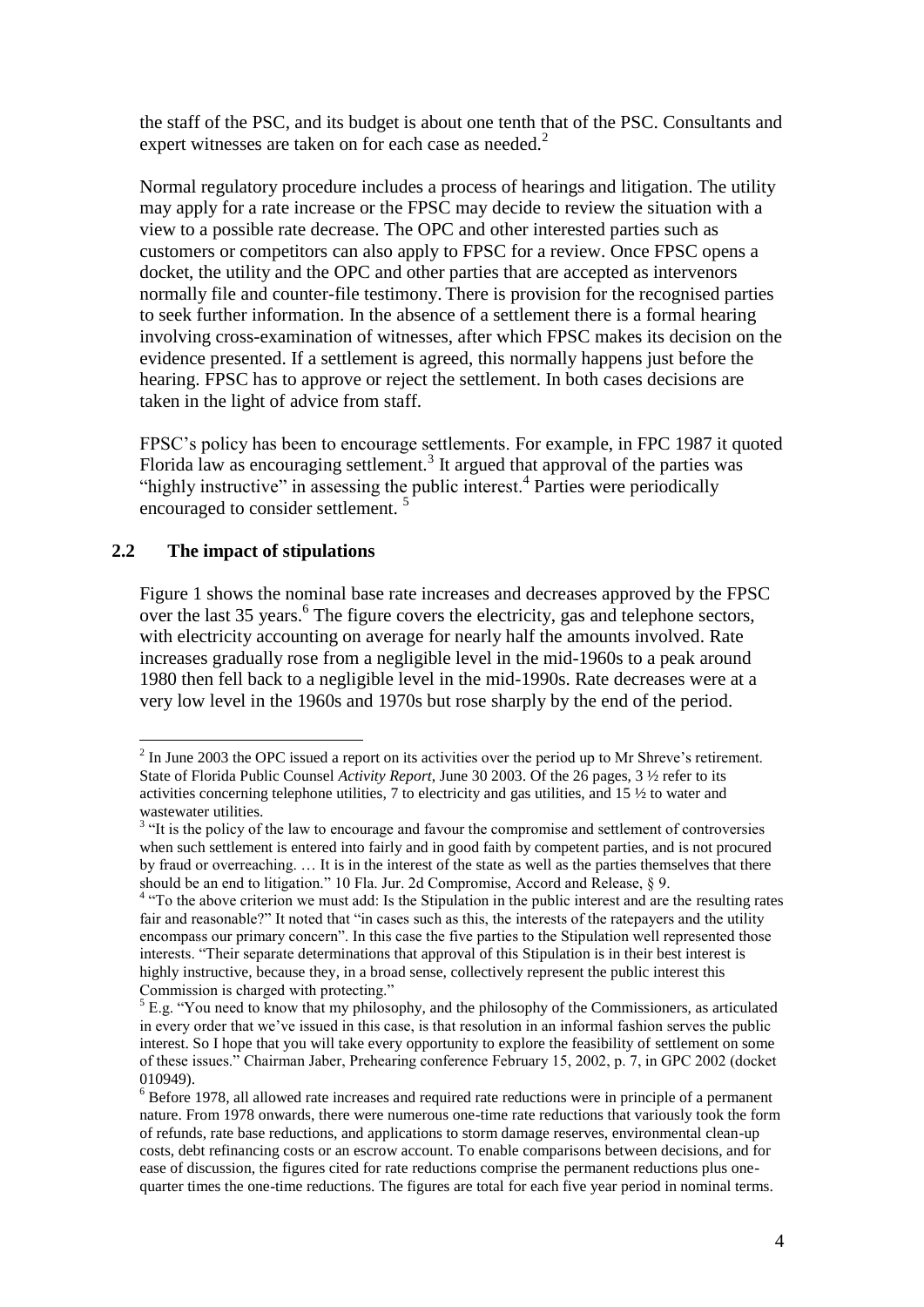

Figure 1 Base rate increases and decreases in Florida utility sector, 1965-2000 Source: Littlechild (2006)

The graph also shows the contribution of the three dozen stipulations in which the OPC participated.<sup>7</sup> These accounted for virtually none of the rate increases but for almost all of the rate decreases.<sup>8</sup> Two questions naturally arise. Would the outcomes have been the same in the absence of stipulations involving the OPC? And if the OPC secured greater rate reductions than would otherwise have been achieved, why did the utilities agree to these settlements, and what did the utilities get out of the process?

Since the meetings of interested parties are confidential, there is no public knowledge of what is said therein. However, the stipulations specify the terms of the agreement and sometimes contain some indication of why the parties think the proposal is reasonable. There is usually a written record of the analyses and recommendations of staff. FPSC, which has to be satisfied that the proposed settlement is just and reasonable, will give some explanation of the reasons for its decision. It is possible to look at previous FPSC decisions and actions (or inactions), and sometimes possible to compare the stipulated outcomes with the initial positions of the parties. This paper explores all these sources.

## **2.3 Structure of the electricity sector in Florida**

<u>.</u>

The electricity market is not open to competition in Florida. The four main companies are vertically integrated, with their own generation plant as well as transmission and distribution lines.  $\overline{9}$  The rate cases examined here are taken from a database

<sup>9</sup> The fifth company, Florida Public Utilities  $\tilde{C}$ o, owns distribution assets only, in two separate locations (Fernandina Beach and Marianna).

 $<sup>7</sup>$  Until the mid-1970s, PSC staff and companies negotiated many settlements that appeared simply as</sup> amounts in a subsequent order of the PSC. Other participants were seldom involved. There was no signed document and usually no reference to any meetings or agreements. After the creation of the OPC the process was formalised and the settlements embodied in written agreements called stipulations.

<sup>&</sup>lt;sup>8</sup> The major disparity around 1990 was accounted for by a single large telephone case (Southern Bell Telephone 1988, docket 871401)) where the parties attempted a settlement but failed to achieve it.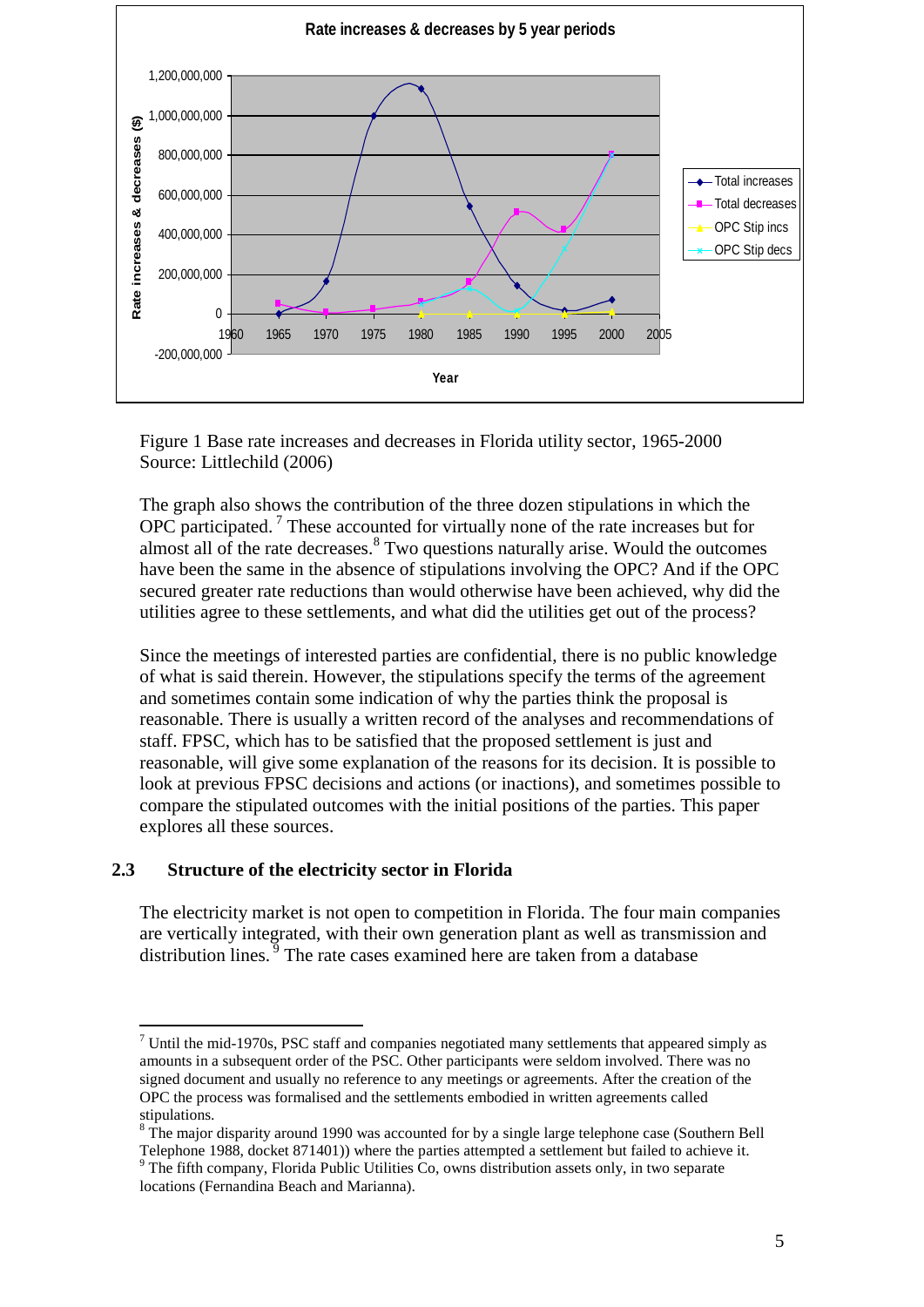maintained at FPSC that refers primarily to base rates.<sup>10</sup> Base rates cover the costs of building and operating generation plant, and transmission and distribution lines. Base rates exclude fuel costs (which are subject to pass-through arrangements). Over time, other elements such as conservation costs, power purchase costs, certain environmental costs and new security costs have also been excluded from base rates.

Table 1 gives some measures of the different sizes of the five investor-owned electric utilities in Florida. The largest company is Florida Power and Light (FPL). It would typically be involved in base rate increases or reductions measured in hundreds of millions of dollars. The next three companies are Florida Power Corporation (FPC) now known as Progress Energy Florida (PEF), Tampa Electric Company (TECO) and Gulf Power Company (GPC). They would be dealing in tens of millions of dollars. The smallest company (Florida Public Utilities Company) had no case involving more than one million dollars until recently. It has not participated in any settlements and is not considered further herein.

| Company                            | <b>Florida</b><br><b>Power and</b> | <b>Florida</b><br><b>Power</b> | <b>Tampa</b><br>Electric | <b>Gulf Power</b><br>Company | Florida<br><b>Public</b>    |
|------------------------------------|------------------------------------|--------------------------------|--------------------------|------------------------------|-----------------------------|
|                                    | Light<br>(FPL)                     | Corporation<br>$(FPC)*$        | Company<br>(TECO)        | (GPC)                        | <b>Utilities</b><br>Company |
| <b>Rate Base</b>                   | \$8.4bn                            | \$3.5bn                        | \$2.3bn                  | \$1.1bn                      |                             |
| Number of                          | 9898                               | 4393                           | 2823                     | 1309                         | 350**                       |
| <b>Employees</b>                   |                                    |                                |                          |                              |                             |
| Number of                          | 3.9 <sub>m</sub>                   | 1.4m                           | 0.6 <sub>m</sub>         | 0.4m                         | 0.055m                      |
| customers                          |                                    |                                |                          |                              |                             |
| Percentage                         | 62%                                | 22%                            | 9%                       | 6%                           | 1%                          |
| of customers                       |                                    |                                |                          |                              |                             |
| in Florida                         |                                    |                                |                          |                              |                             |
| *now Progress Energy Florida (PEF) |                                    |                                |                          |                              |                             |

Table 1 Relative sizes of the electricity companies in Florida

Source: FPSC except \*\* from company website

## **2.4 Settlements in the electricity sector**

<u>.</u>

The electricity sector in Florida was characterised by modest rate reductions in the 1960s then a series of substantial rate increases in the 1970s and early 1980s. The increases reflected a variety of factors, including inflation, the oil crisis, system expansion and the building of new generation plant including nuclear. In this context the OPC was created in 1974.

Figure 2 shows graphically whether the base rates of the four utilities have been covered by litigated cases (denoted L) or stipulated settlements (denoted S) over the last thirty years. The widths of the four columns correspond broadly to the relative

 $10$  More precisely, the database is thought to include all FPSC decisions associated with 1) increases or decreases in base rates, 2) changes in authorised return on equity (ROE), and 3) the results of decisions that dealt with earnings or overearnings. I have added two related stipulations that do not appear in this database but nonetheless have implications for base rates, in the first case specifying the costs that should go into base rates and in the second case freezing these base rates.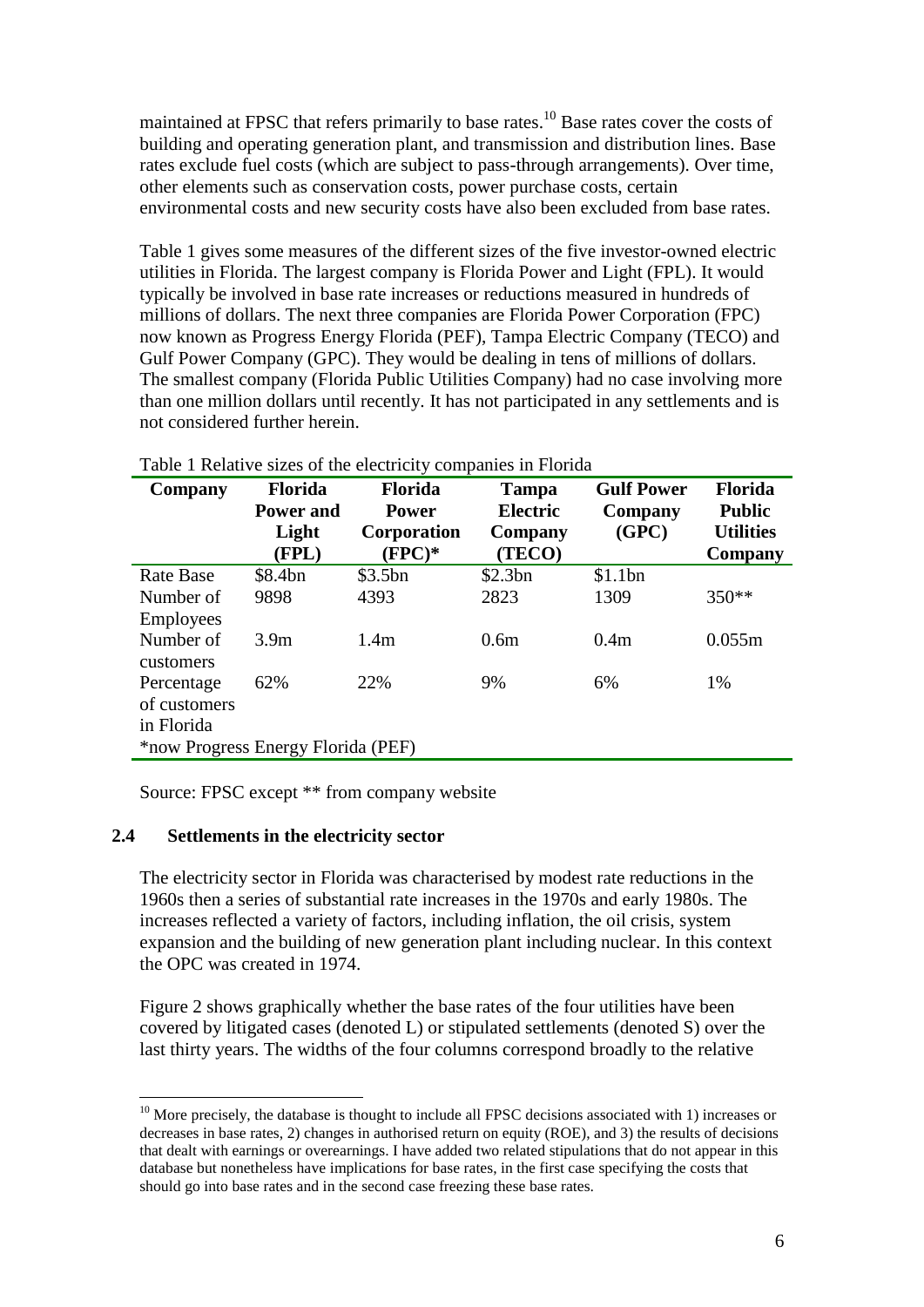sizes of the utility companies. The depth of each rectangle indicates the number of years covered by that case or stipulation.

Two features stand out. First, stipulations have gradually taken over from litigated cases. In the first decade 1976-1985 there were a total of 20 base rate cases involving the four major electricity companies; all of them were litigated in the traditional way. In the next decade 1986-1995 there were a further 20 base rate cases, of which 17 were litigated and 3 were stipulated settlements. In the most recent decade 1996-2005 there were only 10 base rate cases, of which all but one were stipulated settlements, and in addition a further two stipulations (denoted S\*) covered related base rate matters.



Figure 2 Litigated cases and stipulated settlements in Florida electricity sector

Source: FPSC database, plus S\*(2) added by author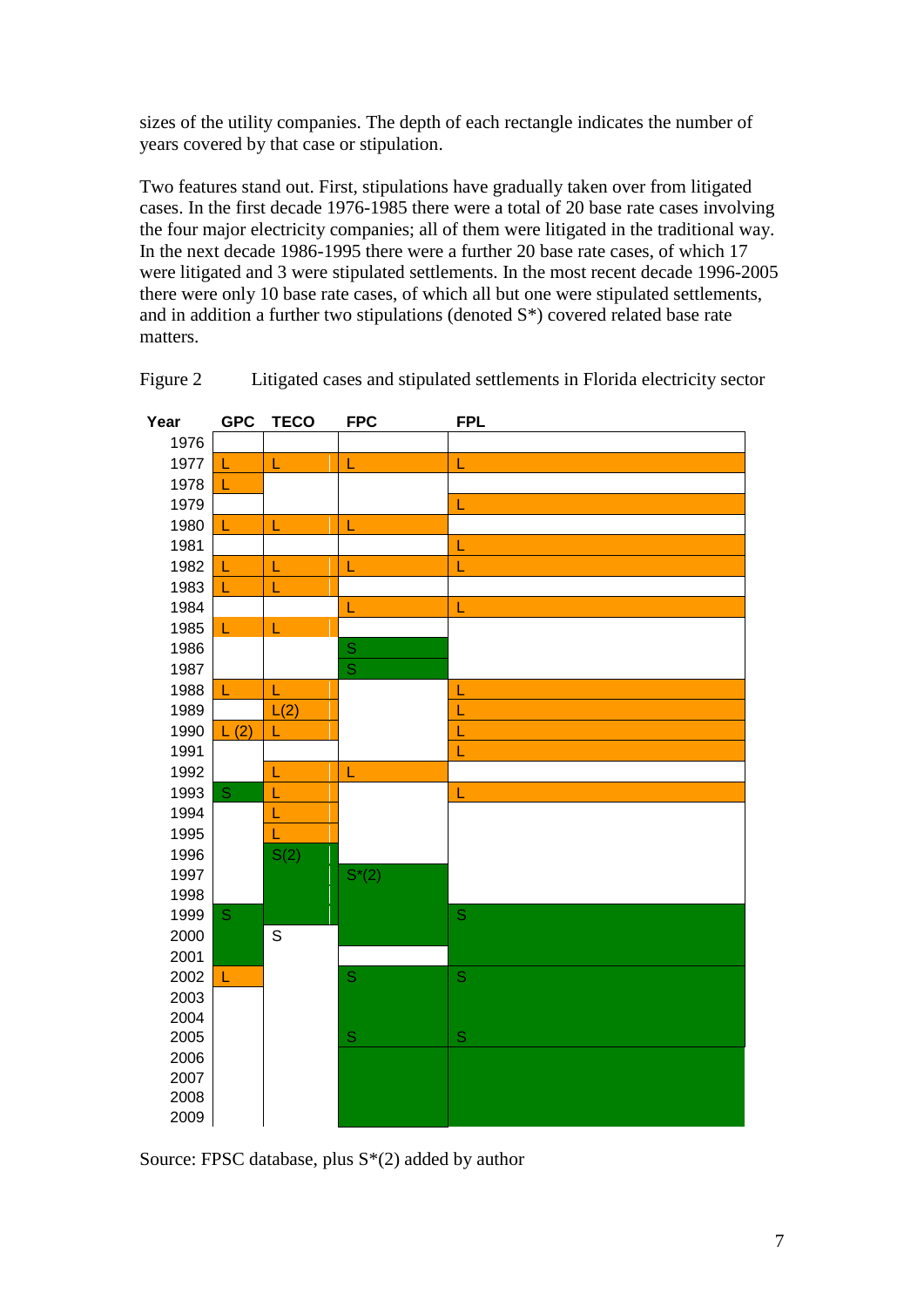Second, stipulations typically last longer than litigated cases. The latter determine rates until such time as another case is brought. This could be as soon as the next year. In contrast, the stipulations began to determine rates for three or four years ahead.

A third significant feature of the stipulations is the refunds and rate reductions they brought about. The OPC had begun to achieve rate reductions in the telephone sector, typically by means of stipulations, in the period up to  $1986$ .<sup>11</sup> Now it appears there was scope for this in electricity.

| <b>Table 2 Electricity sector stipulations</b> |                                    |                            |                                      |                                                              |  |
|------------------------------------------------|------------------------------------|----------------------------|--------------------------------------|--------------------------------------------------------------|--|
| Year                                           | Company<br><b>Docket</b>           | <b>Number</b><br><b>of</b> | <b>Base rate change</b>              | <b>Other features</b>                                        |  |
|                                                |                                    | signatories                |                                      |                                                              |  |
| 1986                                           | <b>FPC</b><br>861096               | 2                          | \$54m refund                         | 1 year rate freeze                                           |  |
| 1987                                           | <b>FPC</b><br>870220               | 5                          | \$121.5m reduction<br>\$18.5m refund | 1 year profit sharing                                        |  |
| 1993                                           | <b>GPC</b><br>930139               | 3                          | No change                            | 1 year rate freeze                                           |  |
| 1996a                                          | <b>TECO</b><br>950379              | 3                          | \$25m refund                         | 3 year rate freeze                                           |  |
| 1996b                                          | <b>TECO</b><br>960409              | 3                          | $+$ \$25m refund                     | + 1 year rate freeze                                         |  |
| 1997a                                          | FPC*<br>970096                     | 3                          | No change                            | Specification of cost<br>treatment<br>to avoid rate increase |  |
| 1997b                                          | FPC*<br>970261                     | 8                          | No change                            | 4 year rate freeze                                           |  |
| 1999                                           | <b>FPL</b><br>990067               | 4                          | \$350m reduction                     | 3 year revenue sharing<br>$(\$217.8m)$                       |  |
| 1999                                           | <b>GPC</b><br>990947               | 4                          | \$10m reduction                      | 3 year revenue sharing                                       |  |
| 2000                                           | <b>TECO</b><br>950379              | 3                          | $$13m + $6.3m$<br>refunds            |                                                              |  |
| 2002                                           | <b>FPL</b><br>001148               | 8                          | \$250m reduction                     | 4 year revenue sharing<br>(\$14m)                            |  |
| 2002                                           | <b>FPC</b><br>000824               | 6                          | \$125m reduction                     | 4 year revenue sharing<br>$(\$50m)$                          |  |
| 2005                                           | <b>FPL</b><br>050045               | 9                          | Rate freeze                          | 4 year revenue sharing                                       |  |
| 2005                                           | <b>PEF</b><br>$(ex-FPC)$<br>050078 | 10                         | Rate freeze                          | 4 year revenue sharing                                       |  |

**Total** \$856.5m rate reductions + \$141.8m refunds + \$281.8m revenue sharing Source: Dockets on the website of the Florida Public Service Commission at <http://www.psc.state.fl.us/dockets/cms/>

 $11$  Over the eight years 1978 to 1986, OPC (together with FPSC staff) had agreed some 19 stipulations with telephone companies. Four of these agreed small rate increases, typically of about \$0.5m in response to company requests of about \$2m. The rest involved more significant rate reductions for over-earnings. Southern Bell, the largest telephone company in Florida, agreed to reduce its rates by \$31m in 1980 and again in 1986, and to make one-time refunds of \$55m, \$12m, \$16m and \$189m on these and other occasions. The stipulations with other telephone companies agreed one-off rate reductions or refunds ranging from \$15,000 up to \$16m, averaging about \$6m each.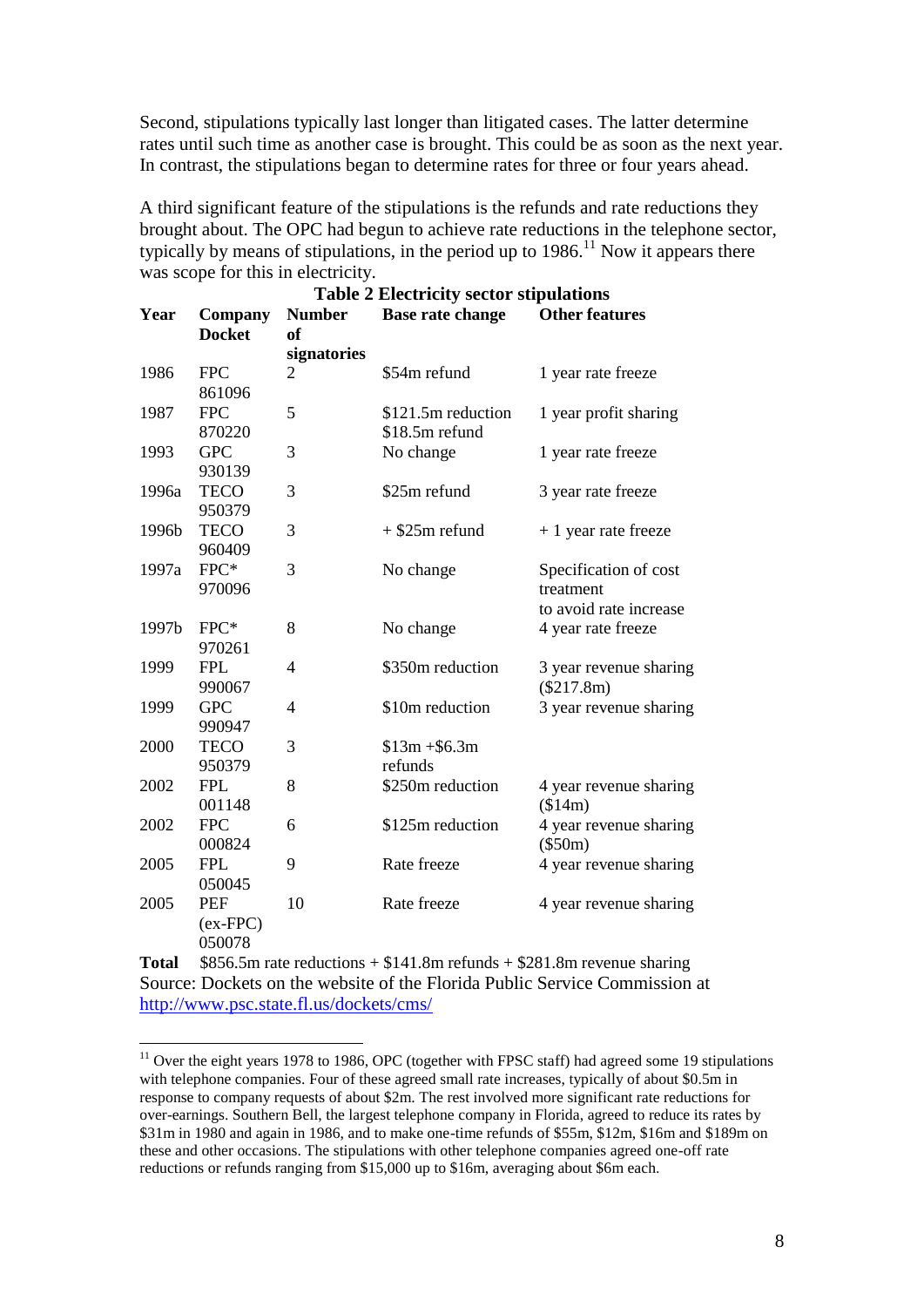The first stipulation between OPC and an electricity utility was in 1986, and secured a \$54m refund from Florida Power Corporation (FPC). Over the next two decades the OPC and the four main electric utilities negotiated and agreed fourteen stipulations related to base rates. Table 2 summarises the headline terms that these stipulations embodied. In total they delivered over \$1 bn of benefits to customers, comprising rate freezes, over \$850m of rate reductions (that is, "permanent" reductions in annual allowed revenues that will continue annually until otherwise modified), over \$140m of immediate one-time refunds, plus over \$280m from revenue-sharing provisions. None of the stipulations involved base rate increases. <sup>12</sup>

The number of signatories varied from 2 to 10, with the median being 4. This includes OPC and the utility, so there are typically two additional intervenor parties but there have been up to 8 others. The averages over individual companies are GPC 3.5, TECO 3.0, FPC/PEF 5.7 and FPL 7.0 signatories. Thus, not surprisingly, the larger the company, the greater the number of interested parties tend to participate as intervenors. This does not appear to have hindered the ability to reach agreement on stipulations. Discussion with parties involved and transcripts of hearings suggests that OPC made most of the running, with other parties indicating that they supported OPC"s position on many issues.

FPSC approved all the stipulations. Very occasionally it seems that the wording or content of the stipulation was tailored to reflect a potential FPSC concern.<sup>13</sup>

## **3. Settlements and the costs of regulatory proceedings**

1

Stipulations frequently make reference to avoiding the time, uncertainty and cost of continued litigation.<sup>14</sup> However, in Florida stipulations are typically signed only a few days before the assigned date for the administrative hearing. That hearing might be scheduled to take only a week or two and FPSC would normally issue its decision shortly thereafter. So any time saving is small, and any uncertainty would resolve itself in a matter of weeks.<sup>15</sup>

 $12$  During 2006, stipulations to resolve the treatment of storm damage costs were under active discussion with two utilities. In the event, a stipulation was not agreed with FPL (docket 060038) and FPSC authorised by a monthly surcharge on bills to finance a bond issue. OPC later agreed a stipulation with GPC (docket 060154) that did not involve any increase in the existing surcharge. It is not clear whether there was a difference in the financial position of the two companies that enabled GPC to recover more of its storm costs in its existing base rates than FPL could.

 $<sup>13</sup>$  For example, one element of the GPC 2006 stipulation (previous footnote) was modified after staff</sup> expressed concern (later endorsed by FPSC) that it unacceptably delegated (to the utility) FPSC"s statutory authority to authorise a change in rates.

 $14$  E.g. "This Stipulation and Settlement avoids the time, expense and uncertainty associated with adversarial litigation in keeping with the Florida Public Service Commission's long-standing policy and practice of encouraging parties in contested proceedings to settle issues whenever possible." (GPC 1999) "[T]he parties are entering into this Settlement Agreement to avoid the expense and length of further legal proceedings and the uncertainty and risk inherent in any litigation". (TECO 2000)

<sup>&</sup>lt;sup>15</sup> Management and investors may nonetheless value the reduction of uncertainty, especially on terms acceptable to the utility. E.g. "Although this outcome is below the original request from FPL, we believe coming to a solution without a long drawn-out potentially litigated process is a more constructive outcome and removes a major overhang for the stock." UBS Utilities 23 August 2005, commenting on the resolution of FPL 2005.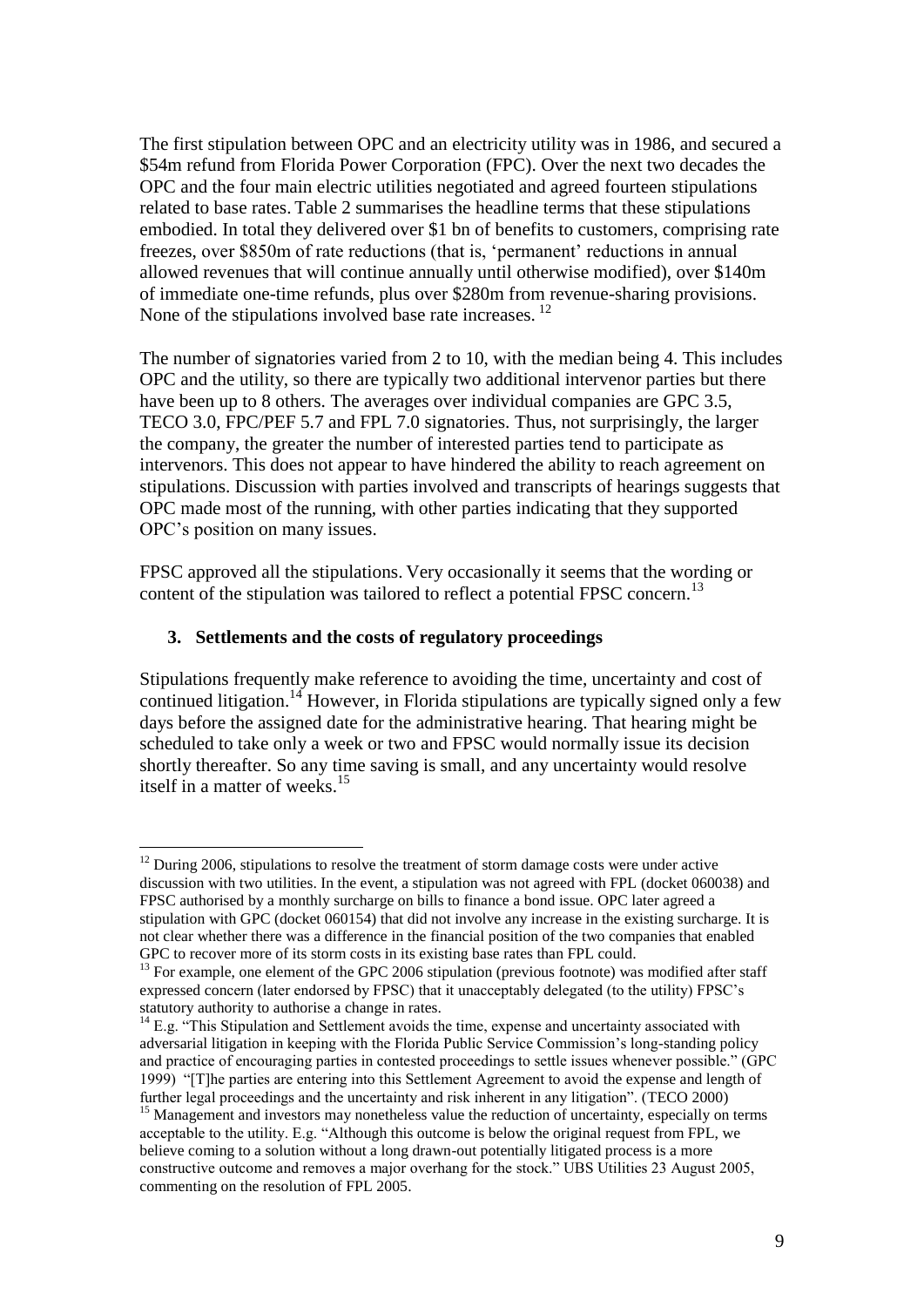Although stipulations save some costs, this is only a proportion of the total costs of litigation. For example, the costs of litigation that are normally incurred before a stipulation is considered include the costs of preparing the case, getting the relevant information, completing Minimum Filing Requirements (MFRs) and participating in the discovery process. These costs are considered to account for up to three quarters of the total cost. The additional costs that would be incurred if litigation went ahead and that would be saved if a stipulation were agreed include the costs of the hearing itself, the briefing that precedes it, and the likelihood of an appeal thereafter. These latter costs account for somewhat over a quarter of the total. The parties would need to brief witnesses and prepare testimony in the event that there was no agreement on a stipulation. Such agreement is generally reached only a very short time before the hearing is due to take place, and agreeing the stipulation itself requires intensive participation at senior level. Thus, the costs saved by agreeing a stipulation rather than going to litigation are of the order of a quarter of the total costs of litigating a case, or at most a little more.

## **3.1 Illustration: the largest electricity utility**

To assess and illustrate the potential cost savings from a settlement, consider first the case of Florida Light and Power (FPL), the largest electricity utility in the state, and the **FPL 2002** settlement which involved the largest electricity revenue reduction. I understand that the utility filed projected rate case expenses at about \$5m. Some might say that such expenses do not include all the costs, including those of executive time, and that the full cost might be about double the filed expense. Others might argue that this projection was excessive.<sup>16</sup> In the event, "FPL has stated in its press release that a million dollars in rate case costs will be saved by the Stipulation."<sup>17</sup>

Contrast this figure with the \$250m rate reduction in this stipulation. This reduction applied for four years (and provided for one-time refunds as well), so the total value of the reduction was of the order of \$1 billion.

The announced cost saving was thus of the order of one tenth of one percent of the stipulated rate reduction. In turn, the rate reduction was an order of magnitude less than the total annual revenue covered by the stipulation. The calculations might be slightly different in other FPL cases or for other companies. <sup>18</sup> However, it is implausible that cost savings alone are driving utilities to stipulations that dispose of revenues that are three or four orders of magnitude greater than the regulatory costs saved.

## **3.2 Illustration: a small intervenor**

<u>.</u>

<sup>&</sup>lt;sup>16</sup> The figure of \$5m was by some way the highest ever proposed for this category of expense, and since legal fees constituted some \$3m of the \$5m the reasonableness of these could have been challenged.

<sup>&</sup>lt;sup>17</sup> Case background 10 March 1999 in FPL 1999.

<sup>&</sup>lt;sup>18</sup> In 1999 the FPL stipulation provided for \$350m reduction for 3 years, total value about \$1bn. In 2005 the FPL stipulation provided for no rate change over 4 years, but the two sides had earlier argued for increases and reductions of the order of \$0.6bn, so an increase or reduction worth over \$2bn was involved. Proportionate cost savings from settlement might be a little higher for the smaller companies in the Florida electricity sector, but probably not much higher.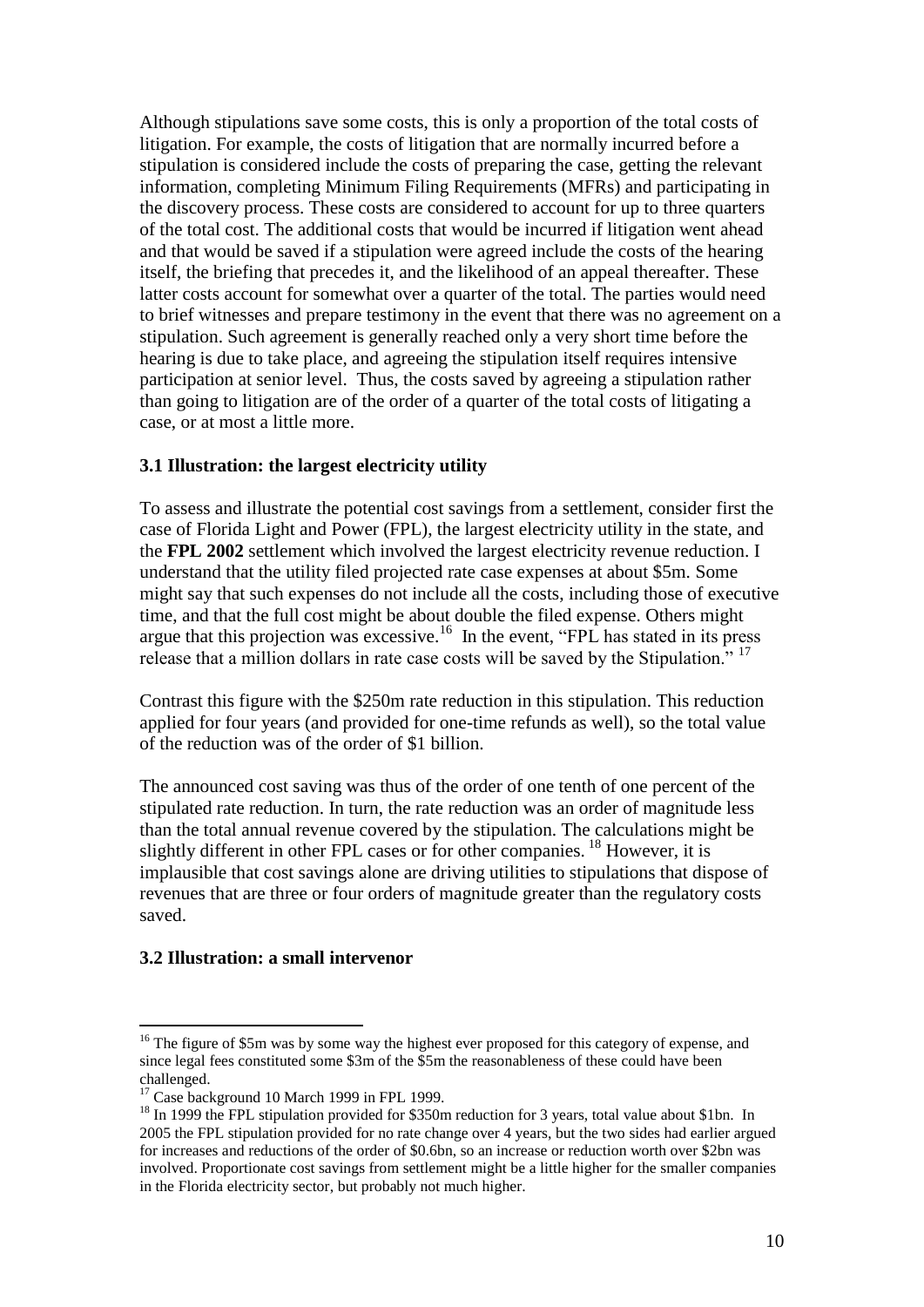At the other extreme, consider the situation of an intervenor in the same case (**FPL 2002**). Lee County is a large purchaser of electricity for its local government offices. It was concerned what a rate case might imply after 18 years without review. FPSC staff had asked FPL to calculate and file what rate changes would be needed to bring all rate classes to parity. FPL had not yet filed this calculation but an initial cost study indicated possible rate increases of 10% to 18% for the two largest rate classes. A rough calculation suggested that Lee County might be exposed to an increase somewhere in the range \$200,000 to \$700,000 even if there were no change in FPL's total revenue requirements.

Lee County therefore appointed a representative to monitor the development of the rate case and, if necessary, to organise witnesses and to put forward Lee County"s case, and to ensure that transitional rules were applied to limit changes in particular rates. These rules were well established but not always simple.<sup>19</sup>

The cost of such representation would depend on the extent of input required. For an intervenor to be represented on all issues in a large case (85 issues in one case) and to hire top quality consultants might cost up to, say, \$300,000 to \$500,000. But it is possible to participate for much less than that. For \$10,000 to \$15,000 it would be possible to hire a representative to take positions on a limited number of issues, and to be represented in the hearing and associated discussions. For an additional \$5,000 to \$10,000 it would be possible to hire an expert witness.

In FPL 2002, OPC and FPL carried out the bulk of the testimony work and negotiations. After most of the testimony was filed, Lee County"s representative was contacted to say that a settlement was under consideration, involving an across-theboard decrease in rates. This would mean a reduction of the order of \$200,000 for Lee County, rather than a possible increase of the same or greater amount. Lee County accepted. 20

A large electricity user such as Lee County might therefore find it worthwhile to spend a few tens of thousands of dollars in participating actively in a rate case, if this could avoid or mitigate a potential rate increase of the order of a few hundreds of thousands of dollars. The savings from a settlement rather than the full litigated process would therefore be a few thousand dollars, contrasted with the total size of its

<sup>&</sup>lt;sup>19</sup> They provided, for example, that if the system average was a rate decrease, then no individual class of customer could be given a rate increase. Similarly, if the system average was a rate increase, then no rate class could be given a decrease. There were also more detailed restrictions: if a 5% increase was indicated for one rate class but the system average was a 1% increase, then the maximum increase in that one class was 1 ½% increase.

 $20$  One other intervenor, South Florida Hospital and Healthcare Association, declined to sign the stipulation. It had argued for an aggregate decrease in rates of \$475m instead of the \$250m agreed in the stipulation. It was rumoured that, if the case had gone to litigation, OPC would have filed for a decrease of a similar order of magnitude. By deferring filing, OPC was not seen to settle for less. South Florida Hospital and Healthcare Association subsequently appealed the FPSC order to the Florida Supreme Court. OPC argued against the appeal, on the grounds that reopening the issue would mean that the generality of customers could lose the benefits of the \$250m decrease already agreed. In the event, the Supreme Court held that the SFHHA did not have sufficient standing since it had not itself applied for a rate case. (SFHHA v Javer, 887 So. 2d 1210, 1214 Fl. 2004) In consequence, some organisations have subsequently applied for rate cases in order to give themselves standing in such matters.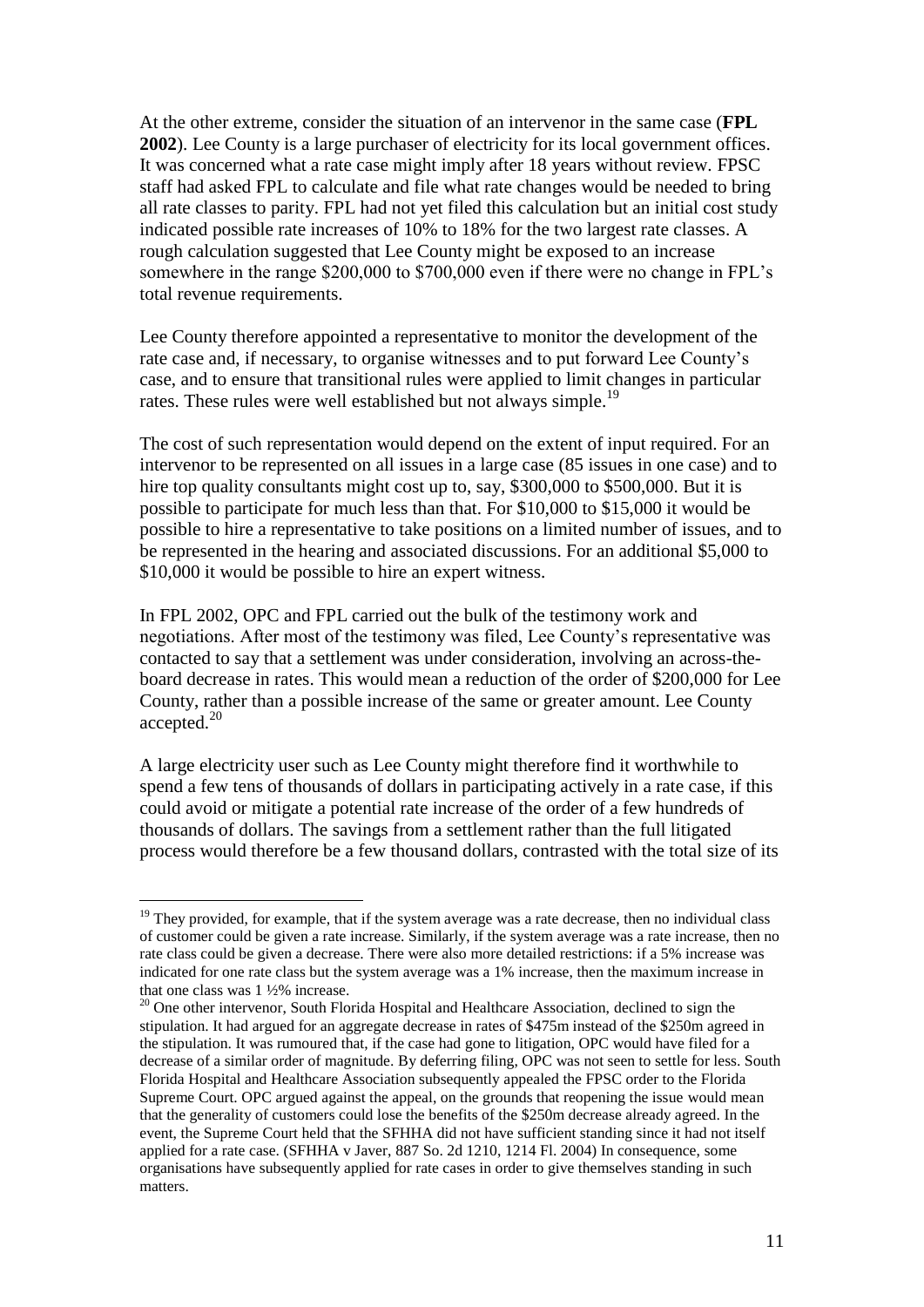electricity bill likely to be in the millions. Again, there is a difference of some three to four orders of magnitude.

The same argument applies to OPC. Suppose it cost the OPC about \$100,000 to put on a litigated case. A saving of even half of this (\$25,000 to \$50,000) is not what drives the OPC to settlement in cases where the impacts on customers are measured in hundreds of millions of dollars. For all parties, the purpose of settlement is to get something different and better than what litigation would yield, not to get the same outcome at slightly lower cost.

# **4. Electricity stipulations: the extent of benefits to customers**

# **4.1 Role of OPC**

How far are the rate changes, rate freezes and other outcomes in Table 2 due to the actions of the OPC, in particular to the stipulations that it signed? How far would these freezes, reductions and refunds have happened anyway?

A first cut at this is to look at which of the cases were initiated by OPC. In seven of the twelve cases, FPSC was already in process of dealing with the issue. But in the other five cases, the issue was opened or reopened by OPC filing for a review or protesting a previous FPSC decision. These latter five cases<sup>21</sup> accounted for 37.6% of rate reductions (\$360/956.5m), 68% of refunds (\$98.3/141.8m) and 77.3% of the revenue sharing payments (\$217.8/281.8m).

As a rough approximation, assume that a revenue reduction lasts on average for three years, so give it three times the weight of the one-time refunds and revenue sharing payments. Then the weighted average is  $$1396.1/3293.1m = 42.4\%$ . On this basis, OPC was responsible for opening or reopening cases that accounted for \$1.4 bn of customer benefits measured in terms of electricity rate reductions and refunds, constituting around 40 per cent of the total of such benefits.

However, this calculation does not measure the precise impact of stipulations involving OPC. Regardless of who opened or reopened a case, would FPSC have reached essentially the same outcome in the absence of a stipulation, or did the stipulation make a significant difference? We therefore examine the stipulations in more detail, together with the background to each of them.

# **4.2 Customer benefits in the largest case**

Consider first the stipulation **FPL 1999**, which embodied the largest rate reduction and the most explicit set of calculations about this reduction. The background was that in 1995, 1997 and December 1998 FPSC accepted FPL proposals to use excess earnings to write off deficits and regulatory assets (such as stranded costs). OPC and others objected to the last decision and petitioned for a full rate case. Then FPL agreed with OPC (inter alia) to reduce base rates by \$350m instead. In advising on the stipulation, FPSC staff were split. Primary staff (reflecting the view of the most senior official) recommended that the stipulation be approved. They said "We recognise that,

<sup>1</sup>  $21$  These latter five cases were FPC 1986, TECO 1996, FPL 1999, GPC 1999, TECO 2000.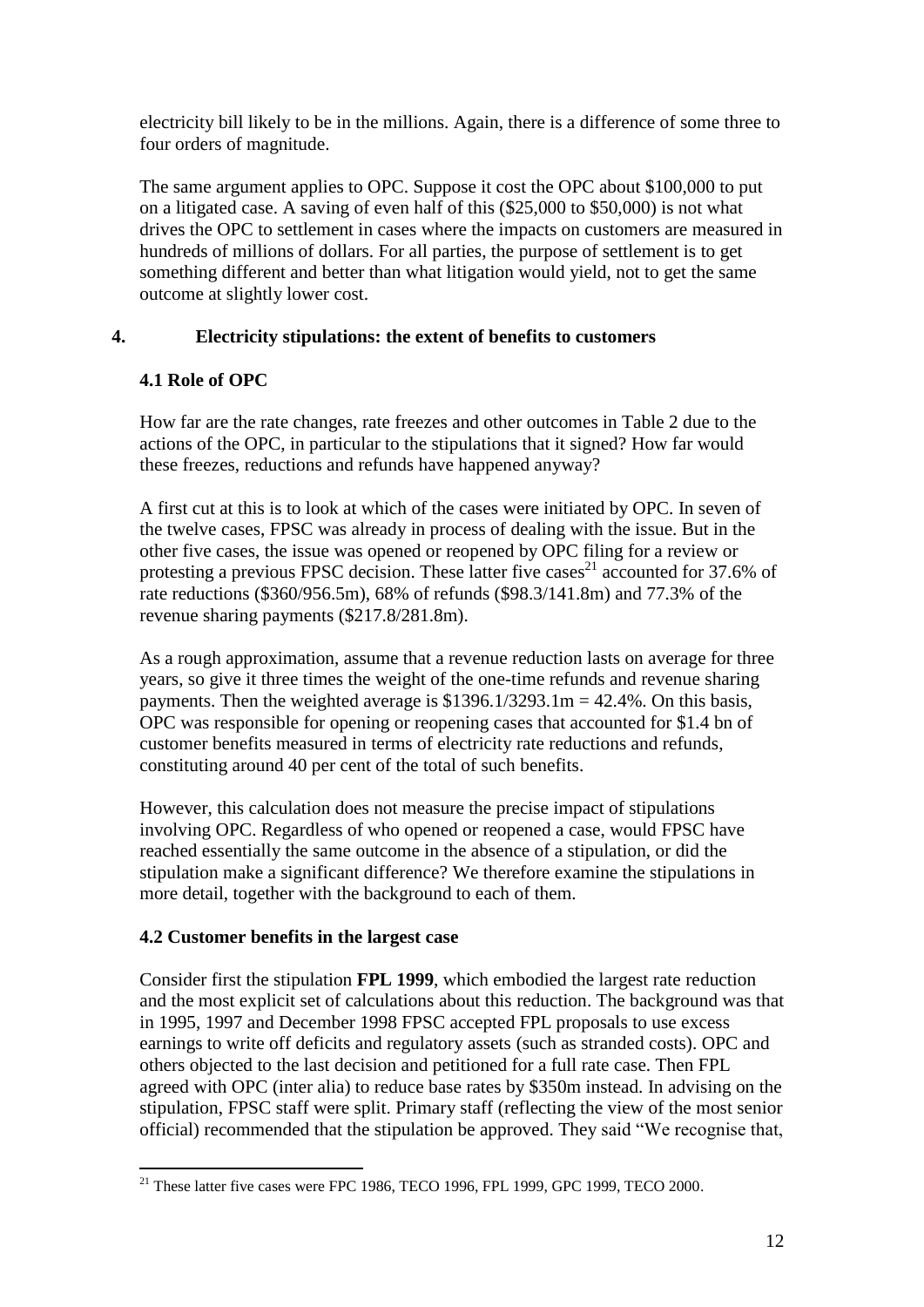at the conclusion of a full rate case, a greater rate reduction is *possible*." Alternative staff, opposing the stipulation, said that "Based upon an historic or prospective view of earnings, …. greater rate reductions would be *likely* if the Commission proceeded to a full rate requirements proceeding". (Both emphases added.)

It may seem ironic that the stipulation that embodied the largest ever rate reduction to customers led to the most significant questioning and quantification of customer benefits by FPSC staff involved. This may well reflect the fact that the largest reduction was associated with the most significant departure to date from previous regulatory practice. Because of the contrary views and detailed calculations in this case, it is useful to look at the calculations in some detail.

Appendix 1 shows that staff made two calculations. The first, based on a historical view of costs, estimated the scope for rate reductions at \$515m. The second calculation, based on a prospective view of earnings, estimated the scope at \$556m.

The stipulation provided for a rate reduction of \$350m plus refunds when revenues exceeded specified levels. Over the three years 1999 to 2001 these refunds were \$22.8m, \$108.8m and \$86.2m, an average of \$73m per year. So for purposes of comparison the stipulation may be assumed to embody an effective reduction of  $$350m + $73m = $423m$  per year (although the size of the ex post refunds could not be known ex ante).

Compare this stipulated and (ex post) achieved rate reduction of about \$423m with the implied staff estimates of \$515m on a historic view and \$556m on a prospective view. Did OPC settle for between \$92m and \$133m less than the Commission would have granted if the case had gone to a full hearing? Put another way, would the Commission have decreed rate reductions and a sharing scheme that yielded in total something in the range \$515m to \$556m, representing some 22% to 31% more than the \$423m outcome of the settlement? Or, if the FPSC had to determine a rate reduction without a revenue-sharing scheme, would it have decreed a rate reduction some 47% to 59% greater than the \$350m provided in the stipulation?

Neither staff estimate was subject to challenge by the utility. Neither estimate makes allowance for uncertainty associated with future costs and other events. Alternative staff"s calculations claiming that a greater reduction was "likely" were of the nature of an initial pre-hearing bargaining position. Primary staff claimed only that a higher rate reduction was "possible". This view also noted that it would take 8 to 12 months before a full rate case would take effect. The "main reason Primary Staff recommends approval of the stipulation is that it results in immediate and significant savings to all of FPL"s ratepayers."

What stance would FPSC have taken after a full proceeding? Both staff estimates assume that FPSC would not wish to allow additional amortization. Yet additional amortization was a policy to which FPSC was committed. Ever since 1995 it had consistently written down deficits and regulatory assets instead of reducing rates. I have heard it conjectured that by 1999 FPSC was ready to consider rate reductions, and to that end was about to ask the company to file information on which to base an order. But this was not reflected in the FPSC order of December 1998, only three months earlier, which again decided to write off further assets and not to reduce rates.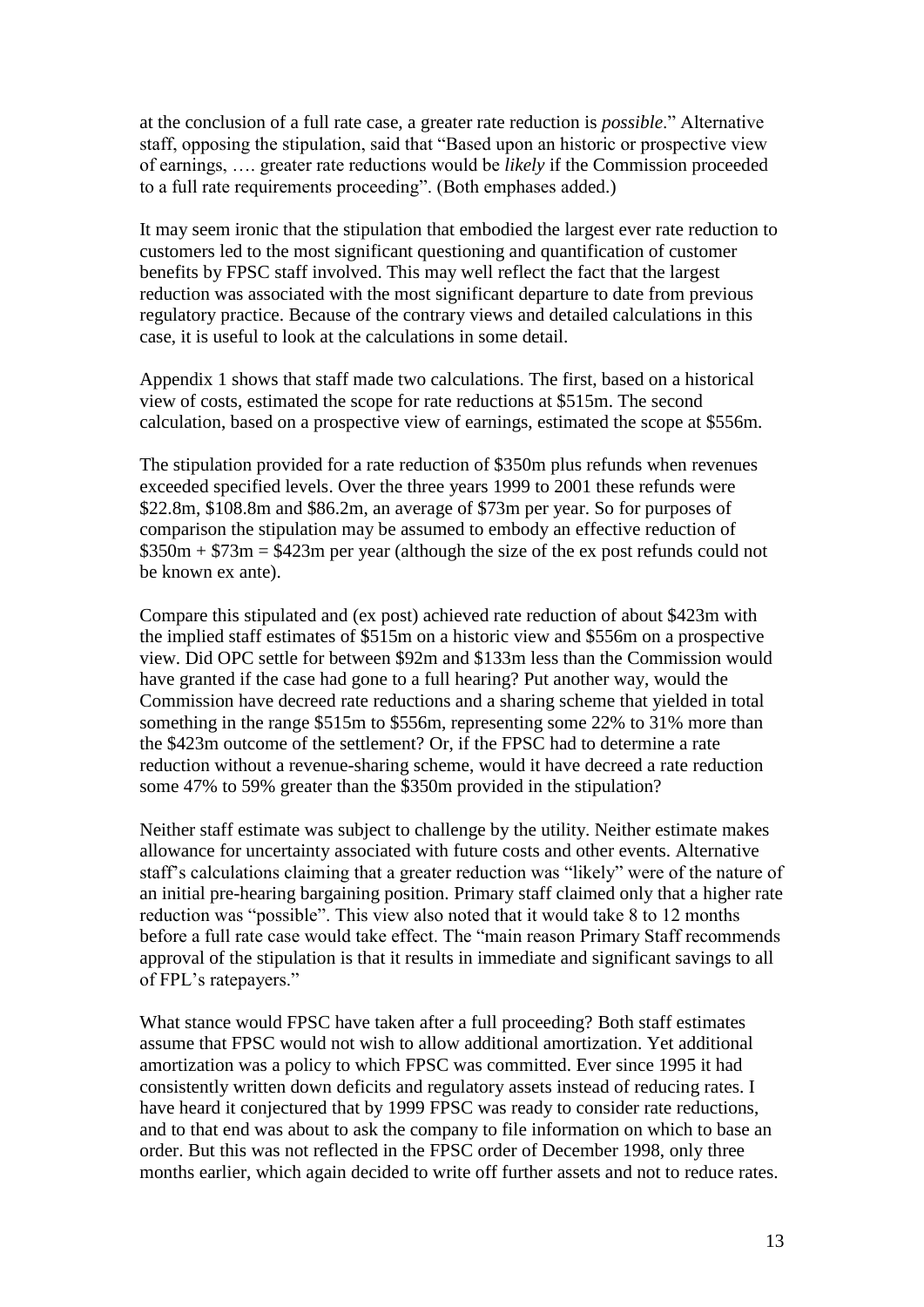A distinctive feature of this stipulation, that must have been a factor in FPL"s agreement, was the move from earnings sharing to revenue sharing. This was a revolutionary approach. It was strongly opposed by both sets of staff and seems unlikely to have emerged in the event of a traditional hearings process (as discussed below).

Most telling, and of course most critical, was the stance of FPSC itself in this actual case. If it thought that a full proceeding could have yielded larger benefits to customers, it could have rejected the stipulation. It chose not to. It agonised over none of the points and calculations made by staff. It said simply that the stipulation would resolve all the issues in OPC"s petition and provide immediate and substantial benefits for customers, and therefore should be approved.

It is therefore plausible to conclude a) that in the absence of OPC action, there would have been no rate reduction at all, and b) that once OPC had raised the issue, if the case had gone to hearings there would have been much less scope for rate reduction than the stipulation achieved. At least some of the excess earnings would have been applied to additional amortization, and without the inducement of revenue sharing FPL would have argued for lower rate reductions.

## **4.4 Impact of other stipulations on rate reductions and refunds**

Are other stipulations broadly consistent with these conclusions? The first case (**FPC 1986**) is particularly interesting and revealing for the attitude and statement of FPSC. A reduction in federal tax rate was expected. This would not have been passed through to customers because FPC was earning below its authorised ROE, so FPSC had not envisaged taking any action. OPC filed to reduce the ROE and to reduce rates by \$46.3m. OPC and FPC then agreed a refund of \$54m for 1987. The reasons for this are discussed later. FPSC pointed out that this refund was higher than any electricity sector refund to date. (The previous largest was \$14m by FPL, a larger company, in 1979.) FPSC explicitly weighed up the alternatives and concluded that it could not secure a more attractive deal for customers in the time available: "Hence we believe this bird in the hand is worth taking."

Appendix 2 examines the records of the remaining cases to ascertain whether the stipulations embodied lower rates for customers than a traditional litigated proceeding is likely to have achieved. (This also gives a useful overview of the cases.) It attempts a classification of the stipulated outcome into one (or sometimes two) of four categories: would Not otherwise have been secured (N), Greater than otherwise (G), Less than otherwise (L) or Earlier than otherwise (E). No cases suggest that any rate reduction or refund was later than otherwise.

Table 3 summarises the classification of outcomes. On this basis, all the "permanent" rate reductions, refunds and sharing were greater or earlier than they otherwise would have been, and some of them might not have been achieved at all without stipulations. Note that these summary calculations give zero weight to those stipulations (GPC 1993, FPC 1997a,b, FPL 2005, PEF 2005) that held prices constant when increases might otherwise have been expected, and therefore perhaps understate the value of the stipulations in bringing immediate benefits to customers.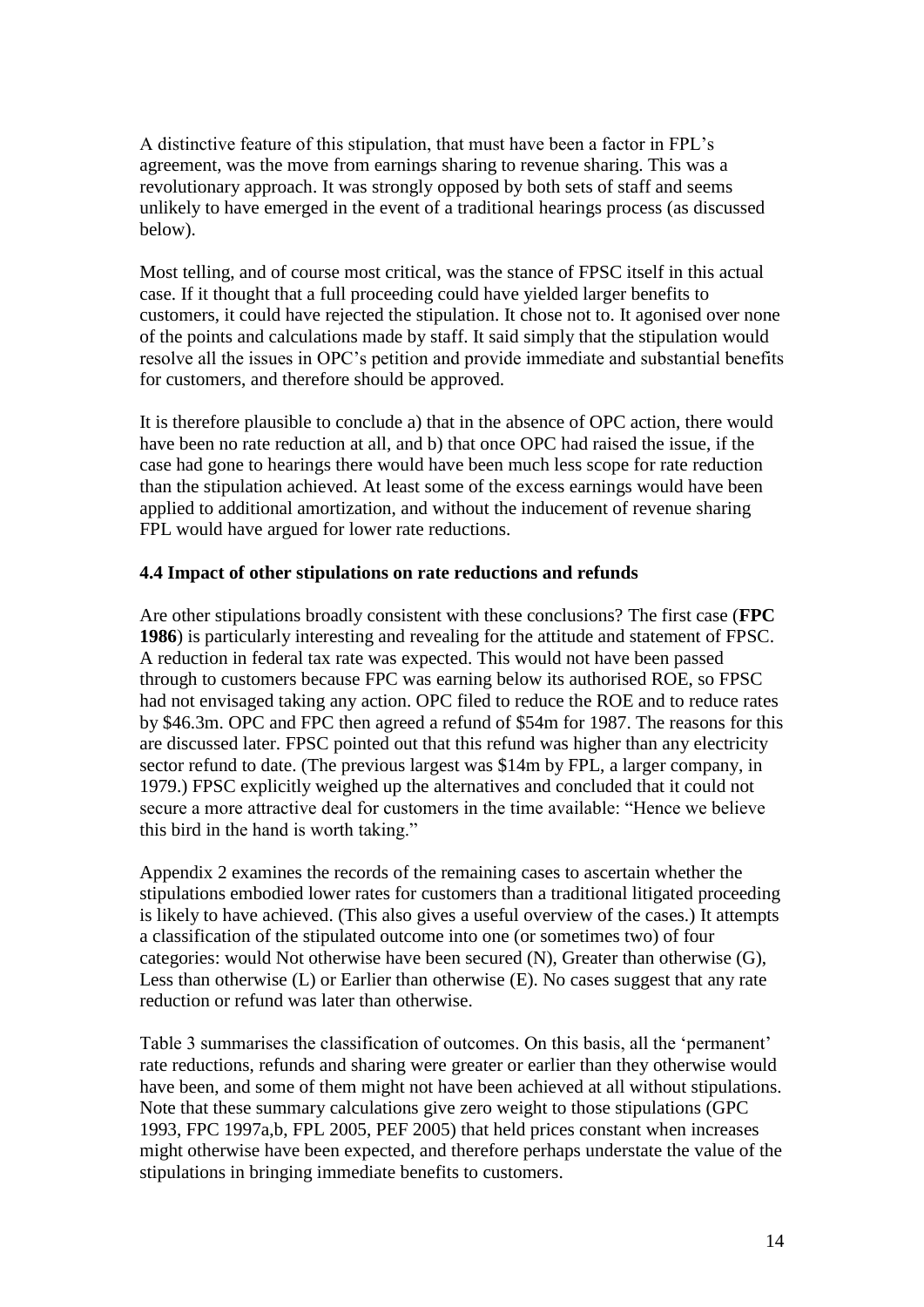The final column totals these benefits by conservatively weighting each rate reduction by the number of years covered by the stipulation. On this basis, the total revenue reduction during these two decades was over three billion dollars. All of this reduction was greater or earlier than would otherwise have occurred, and it is arguable that up to three quarters of it would never have occurred at all without the OPC stipulation.

| 1 avit J<br>rature of benefits if one supulations |                  |                  |                            |                        |  |
|---------------------------------------------------|------------------|------------------|----------------------------|------------------------|--|
| Nature of benefit                                 | Reduction        | Refund           | <b>Sharing</b>             | <b>Weighted Total</b>  |  |
|                                                   | $\mathbb{S}_{m}$ | $\mathbb{S}_{m}$ | $\mathop{\rm Sm}\nolimits$ | $\mathop{\mathrm{Sm}}$ |  |
| Not otherwise achieved (N)                        |                  | 50               |                            | 50                     |  |
| Greater than otherwise $(G)$                      |                  | 37.8             | 217.8                      | 255.6                  |  |
| Less than otherwise $(L)$                         |                  |                  |                            |                        |  |
| Earlier than otherwise (E)                        |                  |                  |                            |                        |  |
| N/E                                               | 10               | 54               |                            | 84                     |  |
| N/G                                               | 721.5            |                  | 29                         | 2200.5                 |  |
| G/E                                               | 125              |                  | 35                         | 535                    |  |
|                                                   |                  |                  |                            |                        |  |
| Total                                             | 856.5            | 141.8            | 281.8                      | 3125.1                 |  |

**Table 3 Nature of benefits from stipulations**

Source: Appendix 2.

These classifications are of course subjective, but they are based on the historical context and the evidence of the FPSC reports and decisions. The evaluation does not extend to possible increases in other rates. (Some of the stipulations allowed utilities to pass new costs through fuel adjustment and other clauses, instead of via base rates.) Nor does it cover the possible longer term impact, nor seek to evaluate whether the outcomes were "better" than otherwise. What it does suggest is that stipulations involving OPC led unequivocally to avoidance of price increases and greater immediate price reductions, refunds, and sharing benefits for electricity customers than would otherwise have occurred.

## **5. The nature and distribution of benefits to customers**

## **5.1 The method of rate reduction**

Did all classes of customer derive comparable benefits from these rate reductions and refunds? Holburn and Spiller (2002) found evidence that participation of consumer advocates tended to lead to lower allowed rates of return but also to relatively lower industrial rates: in other words, industrial consumers tended to benefit more than residential consumers. Is there evidence of that in the Florida electricity sector?

As it happens, the very first electricity stipulation (**FPC 1986**) touched on this point. OPC and FPC agreed to let FPSC decide how to implement the \$54m credit. Staff proposed to allocate it among rate classes in the same way as the revenue requirement was determined in the last cost of service study, and for ease of administration they proposed to use base revenue instead of rate base. FPSC commented that this slightly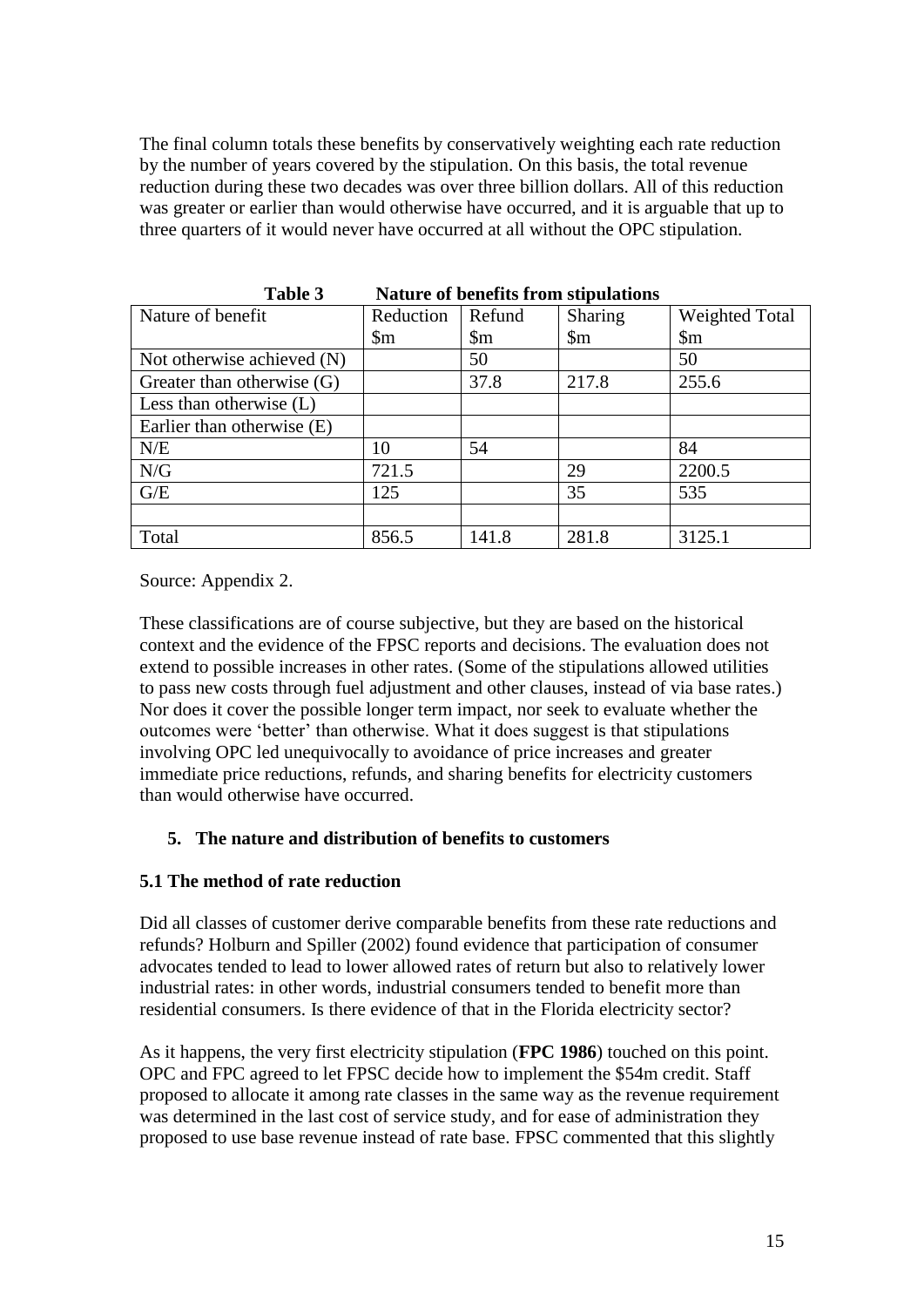favoured Interruptible users but that this was not unfair since those users had been slightly disadvantaged in the previous decision.<sup>22</sup>

## **5.2 Demand versus energy basis**

1

Later stipulations did not leave it to FPSC staff, but instead specified the method of rate reduction to be used. Staff expressed concern on at least four occasions that the method agreed was more favourable to large industrial users than to smaller users. The first such case explains the concern.

**TECO 1996a** provided, inter alia, for a one-time refund of \$25m. Staff were split on the proposal. The following was one of the objections of alternative staff:

"Alternative staff has serious concerns about the proposed method of distributing the proposed refunds. The stipulation provides for both the initial \$25 million and subsequent refunds to be refunded on an energy basis, rather than on a demand basis. Applying a refund factor to kWh usage results in large industrial (especially non-firm) customers receiving a greater share of the refund than merited based on the cost allocations underlying the rates which generated the overearnings. … Allocation of the refund on a demand basis is more consistent with the way costs were allocated in setting base rates."<sup>23</sup>

FPSC nonetheless approved this stipulation, citing the views of primary staff which did not mention this issue.

Appendix 3 summarises the other stipulations that embodied a similar approach and engendered a similar concern by staff. It shows that FPSC"s previous practice was to relate non-energy rates to allocated cost, and to increase and reduce rates on a maximum demand basis. There seems little doubt that, in the absence of the stipulations, FPSC would have continued that practice. It would periodically have reset rates to reflect allocated costs more closely, and would not have introduced rate reductions on an energy basis. The stipulations therefore changed the allocation of rate reductions, in favour of the larger industrial users. This change started with TECO in 1996 and was extended to FPL and GPC in 1999. It was effectively maintained at FPL (and perhaps FPC) in 2002 by across-the-board reductions in lieu of revising the rate structure.

Appendix 3 also shows that staff sometimes sought to quantify the impact of the different method for allocating rate reductions. In the first case their conjectures seem, in retrospect, to have overestimated the extent of the transfer between rate classes. In a later case (FPL 1999) a more considered calculation estimates that a demand-based

<sup>&</sup>lt;sup>22</sup> "Using base revenue, rather than rate base, as the allocator does give the Interruptible class a higher percentage of the refund (2.28% rather than 1.52%). But since their rate of return was left above the system rate of return in the Company"s last rate case this is a reasonable request. The converse is true for the General Service Large Demand class, but again, their rate of return was left below the system average in the Company's last rate case."

<sup>&</sup>lt;sup>23</sup> Alternative staff continued "If it is appropriate to allocate the earnings on an energy basis, it could be argued that it is appropriate to allocate the cost of Polk [a new generating unit] on energy as well. / In addition, there is an inherent unfairness in giving a smaller share of the refund resulting from overrecovery of base rate costs to the customers who will likely be asked to shoulder the bulk of any stranded generation costs in a competitive environment. Large customers are likely to have the most opportunities to utilise alternative electric suppliers, and, as a result, "strand" utility plant. Since the bulk of stranded costs will be production related, any refund of base rates should be made on a demand basis to mitigate the impact of stranded costs." Alternate Staff Analysis, pp. 9-10, Memorandum: Case Background, 18 April 1996, TECO 1996a.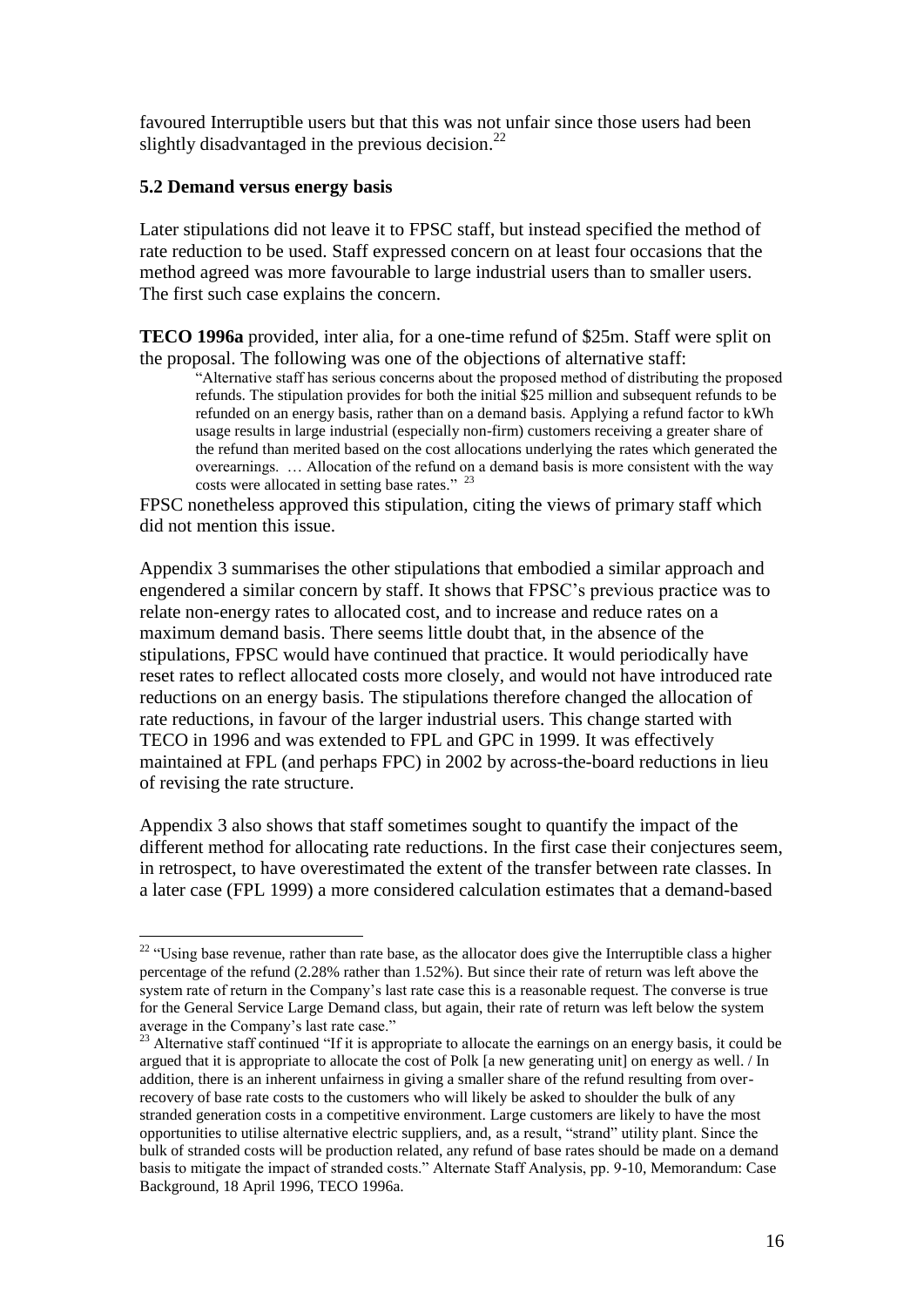reduction would imply a 10% greater reduction for residential customers than an energy-based reduction.

Table 4 shows the refunds and rate reductions in cases where the energy basis was involved. It calculates the residential share by reference to the residential share of total energy consumed, which varies from 45% to 56% depending on the utility.

| Table 4 Refunds to residential customers on energy rather than demand basis |             |                  |                        |                            |                           |
|-----------------------------------------------------------------------------|-------------|------------------|------------------------|----------------------------|---------------------------|
| Company                                                                     | Year        | Total<br>Refunds | Residential<br>refunds | Total<br>Reductions        | Residential<br>reductions |
|                                                                             |             | \$m              | \$m                    | $\mathop{\rm Sm}\nolimits$ | $\mathbb{S}_{m}$          |
| <b>TECO</b>                                                                 | 1996a       | 25               |                        |                            |                           |
| cc                                                                          | 1996b       | 25               |                        |                            |                           |
| $\zeta$ $\zeta$                                                             | $2000^{24}$ | $13 + 6.3$       |                        |                            |                           |
|                                                                             | Total       | 69.3             | $x 48\% = 33$          |                            |                           |
| <b>GPC</b>                                                                  | 1999        |                  |                        | 10                         | $x 45\% = 4.5$            |
| <b>FPL</b>                                                                  | 1999        | 217.8            | $x 56\% = 122$         | 350                        | $x 56\% = 196$            |
|                                                                             | 2002        |                  |                        | 250                        | $x 56\% = 140$            |
| Total                                                                       |             |                  | \$155m                 |                            | \$340.5m                  |
| Possible redistribution                                                     |             |                  | \$15.5m                |                            | \$34.1m                   |
| $(=\text{Total } x 10\%)$                                                   |             |                  |                        |                            |                           |
| Source: Table 2 above                                                       |             |                  |                        |                            |                           |
|                                                                             |             |                  |                        |                            |                           |

In total, residential customers received one-time refunds of about \$155m and 'permanent' rate reductions of \$340m. On the basis of the 10% calculation, which is the latest available, residential customers in Florida would have received additional refunds of about \$15.5m and additional rate reductions of about \$34m if the conventional demand basis had been used instead. If rate reductions are assumed to last three years, the total value of the redistribution in question is about \$118m.

An obvious question is whether residential customers were better or worse off as a result of the stipulations entered into by the OPC. The above calculation suggests that answer depends on whether the refunds and rate reductions were more or less than 10 per cent higher than they would otherwise have been. The analysis in the previous section suggests that they were much more than 10 per cent higher, not least because an estimated three quarters of the refunds and reductions might otherwise not have occurred at all. On this basis, commercial industrial customers gained particularly from stipulations involving the OPC, but residential customers too were better off despite the change in method.

These calculations do not attempt to estimate whether earlier rate reductions might necessitate rate increases later. On the other hand, neither do they estimate the longer term benefits of any efficiency incentives associated with (e.g.) the fixed prices and use of revenue sharing. Efficiency benefits are seldom mentioned by staff or in FPSC

<sup>&</sup>lt;sup>24</sup> TECO 2000 implemented the two earlier stipulations TECO 1996a,b. It confirmed further refunds for 1997 and 1998 at \$13m and a refund for 1999 that was later agreed at \$6.3m.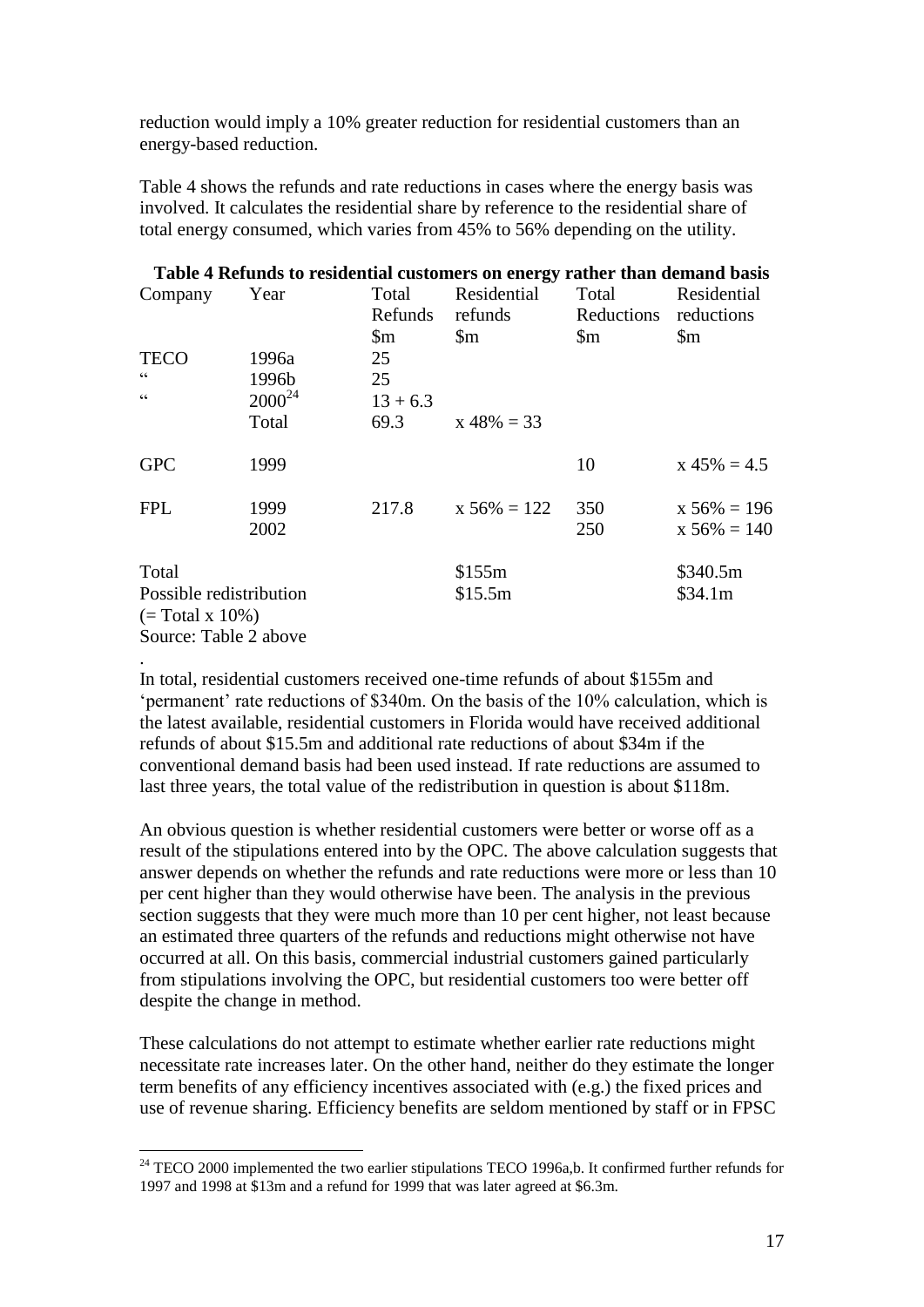orders, although some FPSC decisions include a couple of brief references to acknowledge this aspect.<sup>25</sup> Such incentives to greater efficiency could be quite substantial, and imply additional benefits to both investors and customers.

## **5.3 Method of cost allocation**

1

A case that was eventually litigated (GPC 2002 docket 010949) sheds further light on the distribution of benefits because it involved a partial stipulation that impacted on this issue. The utility had requested a rate increase. Two representatives of large users - (Federal Executive Agencies (FEA) and Florida Industrial Power Users Group (FIPUG) - agreed a partial stipulation with GPC on certain cost of service and rate design issues (on which OPC took no position). As part of that stipulation, the two consumer parties agreed to withdraw from involvement in the non-stipulated issues concerning the level of rates. GPC argued that this would streamline remaining proceedings.

FPSC chairman noted a concern that "The proposed settlement has the potential of creating an allocation methodology that puts a burden on, that could put a burden on, the residential consumer versus the large industrial consumer."<sup>26</sup> Staff argued that the proposed methodology would be inappropriate and inconsistent with FPSC practice, as well as an additional burden on residential consumers. The parties removed the controversial elements from the partial stipulation. FPSC accepted the stipulation, and separately found against these elements.

In this particular case, there was a potential for a stipulation to act against the interests of residential customers. The stipulation was agreed by larger users and OPC took no position. In the event, there was no such detriment because FPSC rejected that aspect.. The prospect of FPSC rejection seems to have led the parties to withdraw that element of the stipulation.

It is worth remarking that, looking at the picture as a whole, the rate reductions and refunds negotiated by the OPC considerably outweigh the costs of running that organisation. A rough calculation suggests these benefits are about two orders of magnitude greater than the costs.<sup>27</sup> In addition, OPC's arguments presumably have an impact in litigated cases where it does not sign a stipulation.

 $^{25}$  In the telephone case Southern Bell 1988 (docket 871401), FPSC set rates to produce a 13.2% ROE. Instead of the traditionally allowed range of ROE plus or minus one percent, it set a floor at 11.5%, and the sharing threshold at 14% "to encourage Southern Bell to become more efficient". In TECO 1996, following primary staff recommendation, FPSC said "This settlement provides an incentive for TECO to be more cost efficient since it can retain a significant portion of any increased earnings. In recent years the Commission has promoted various forms of incentive regulation." Order p. 5.

 $^{26}$  GPC 2002, Prehearing conference 15 February 2002, p. 14. The stipulation calculates that 79.2% of the revenue increase would be allocated to residential service compared to 73.5% in the revenue increase approved in 1990.

 $27$  Looking only at the electricity sector, assume that the rate reductions of \$1 bn over the last 20 years (see Table 2) last on average for 3 years and that about half of that reduction accrues to the residential sector. This makes an average reduction of about (\$1bn x 3 x  $\frac{1}{2}$ )/20 = \$75m per year. (The actual proportion of residential benefits may be slightly lower than one half but against this are one-off refunds of \$140m not included here.) The annual budget of OPC is about \$2.5m. Assume about twothirds of this budget pertains to the electricity sector, that is about \$1.5m. (This is roughly the proportion of total stipulated rate reductions accruing from the electricity sector.) OPC"s electricity budget is thus of the order of 2 per cent  $(=1.5 \text{m}/75 \text{m})$  of the electricity rate reductions it has negotiated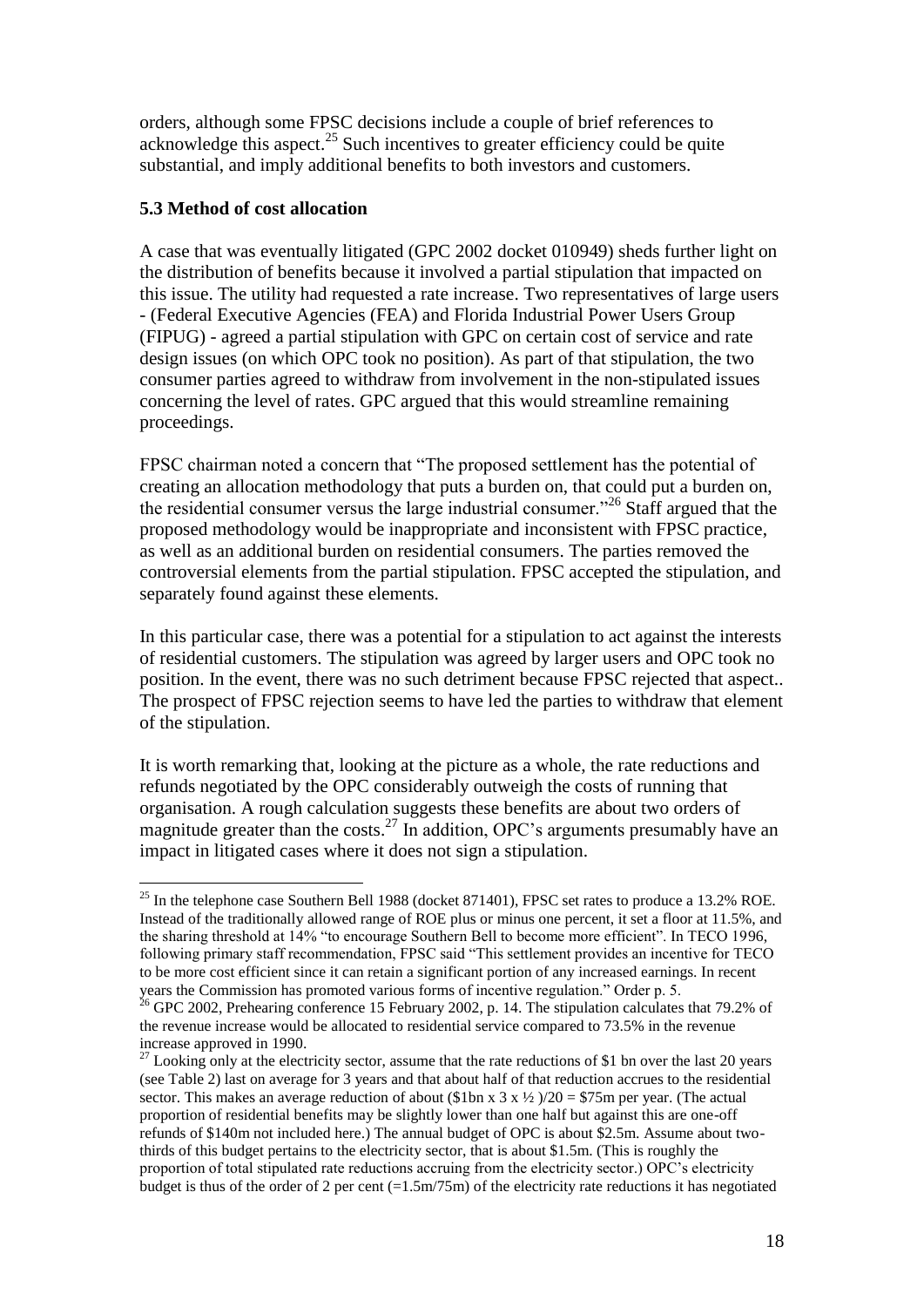## **6. Benefits to utilities, and how rate reductions are achieved**

#### **6.1 Gains from trade**

<u>.</u>

The utilities, OPC and other parties all agree to stipulations for essentially the same reason: they believe they can negotiate more from the stipulation than the full FPSC hearing process would deliver. We have seen that the OPC and electricity consumers typically get bigger and earlier rate reductions and refunds than the FPSC would otherwise be able or prepared to concede. Many might not have happened at all. But why do utilities agree to such large rate reductions and refunds when apparently the FPSC would not be prepared to order them? What benefit do utilities derive from stipulations?<sup>28</sup>

There seem to be two main avenues for creating benefits to utilities. One possibility is that the OPC and other parties can offer concessions to the utility that are within their own control but beyond the remit of the FPSC. The other possibility is that the OPC and other parties are willing to make concessions that FPSC is able but unwilling or unlikely to make. In both cases, however, there is a regulatory constraint. OPC, the utility and the other parties can only propose a stipulation to the FPSC, they cannot commit the commission. The overall stipulation package therefore has to be acceptable to the commission as well as to the parties.

## **6.2 Concessions outside the remit of the FPSC**

Just as the parties cannot commit FPSC, so too FPSC decisions cannot commit or bind the parties. It is therefore open to the non-utility parties either to support or to oppose the utility in subsequent actions, either before the FPSC or in other fora. This can be important to both parties. Commitments by the parties to act or not to act in a specified way are something that the parties can deliver that the FPSC cannot.

Thus, the parties typically commit not to undermine the agreement by later action.<sup>29</sup> This is particularly important if the agreement covers a substantial period of time, as in the case of price freezes and incentive agreements. It is normally beyond the power of a regulatory commission to preclude a utility from making a request to increase rates, or a consumer group from requesting a rate review or decrease. An example is

for residential customers. It was argued above that OPC stipulations have led to rate reductions much more than 10 per cent higher than they otherwise would have been (probably an order of magnitude higher).

 $28$  Larry Kaufmann remarks that "discussions vary on a case by case basis depending on what is most important to the companies and what are they willing to fight for  $-$  it's not always the amount of the initial rate change, it could be a reasonable policy for stranded cost recovery, future treatment of pollution control obligations, getting a multi-year stay-out period etc. Everything is often on the table and the process is by nature not mechanical, so it's difficult to generalize about what drives it." (personal communication 29 December 2006)

E.g. in the FPC 1986 stipulation, which agreed a \$54m refund for 1987, OPC undertook not to initiate or support any action to reduce FPC"s 1987 revenues, and FPC undertook not to initiate or support any action to increase its 1987 revenues.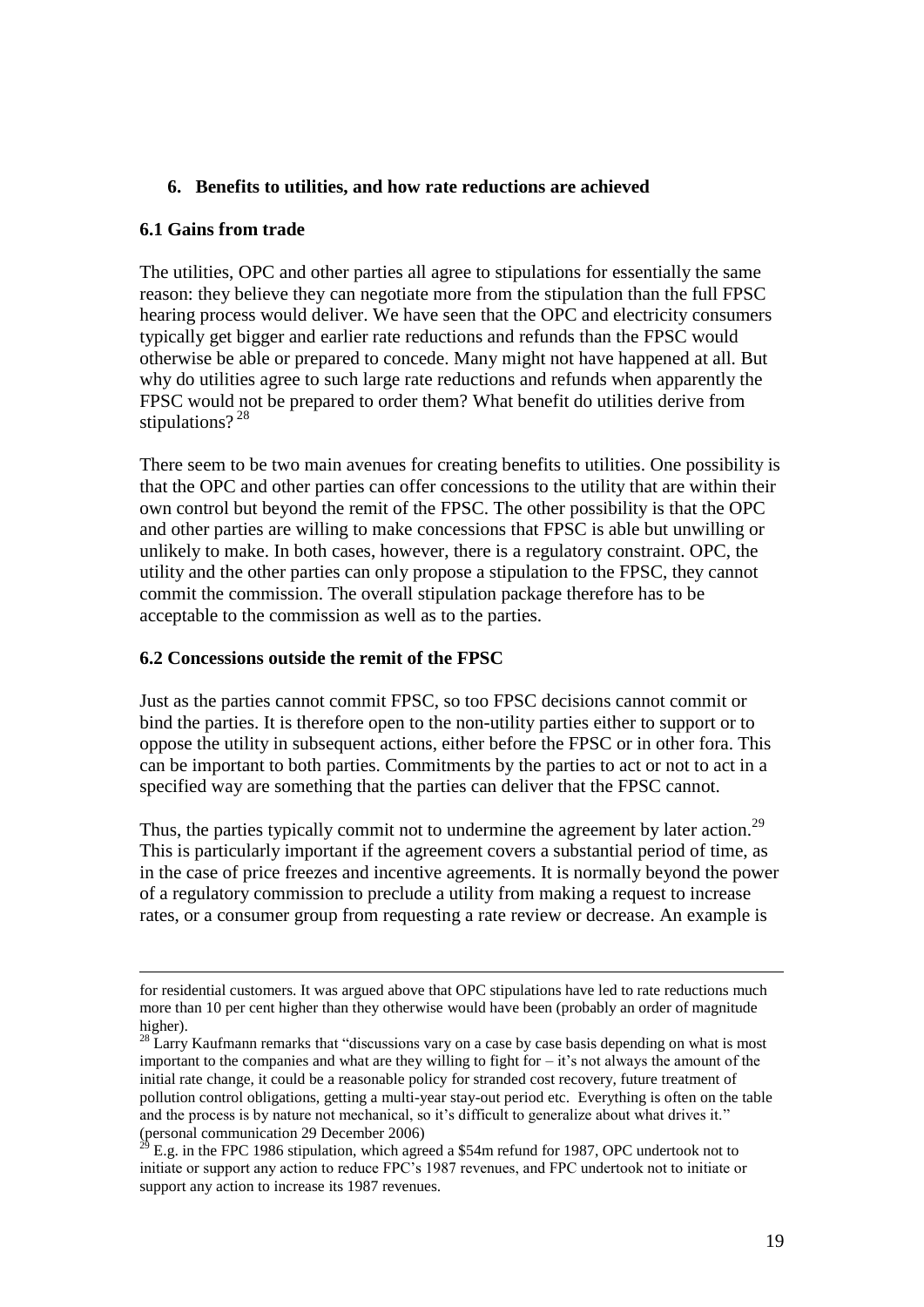the commitment in the pioneering three year incentive agreement in **FPL 1999**. 30 Later examples (**FPL 2005** and **PEF 2005**) are the commitments not to appeal (and/or the withdrawal of existing appeals) against separate FPSC decisions on the utilities" recovery of storm damage costs.

Parties sometimes agree to withdraw opposition in another forum. For example, in **FPC 1997b** an intervening Senator agreed to withdraw his complaints in the Supreme Court.<sup>31</sup> In **FPL 1999** the utility agreed to cap accruals for nuclear decommissioning and fossil dismantlement at previously authorised levels, and FIPUG and CER agreed to withdraw their protests on this issue. In **TECO 2000** the settlement agreed to a refund of \$13m "as soon as practicable after [the relevant FPSC orders] are made final and non-appealable", and also provided that "FIPUG and OPC will file a joint Dismissal of the Appeal in FIPUG v FPSC" at the Florida Supreme Court which had previously challenged these orders.

## **6.3 An example from the telephone sector**

1

An earlier example from the telephone rather than electricity sector further illustrates this point. In June 1992 Centel filed to request a permanent rate increase of \$17.9m with an interim increase of \$9.1m. In September 1992 FPSC approved an interim increase of \$4.6m, effective immediately. Meanwhile, Centel had announced a merger with Sprint (the owner of United Telephone Company of Florida). OPC filed motions to dismiss or delay the rate hearing. During the final hearing on the docket in December 1992, the parties reached a stipulated settlement. Centel agreed to reduce its rates and make a refund for the forthcoming 18 months for its earnings in excess of 12.0% ROE, maintaining its recently-authorised ROE for other purposes at 12.5%. This stipulation corresponded to a permanent rate increase of \$3.5m rather than the interim \$4.6m. Since the agreed rate increase was \$1.1m less than the approved interim rate increase, OPC and the parties could (and did) announce it as a rate reduction.

This was obviously attractive to OPC, but why would Centel agree to accept \$1.1m less revenue than the Commission had already approved? Part of the explanation is that the revenue reduction would have less adverse impact on the merged company than on Centel alone. But additional features of the stipulation were that it was contingent on the approval of the merger by Centel shareowners, that the Commission"s approval of the stipulation eliminated the need for the Commission to resolve any issues raised in the docket except those in the stipulation, and that the parties undertook to support the acceptance of the stipulation by the Commission. The net effect of these conditions was presumably to withdraw any substantive or procedural objection to the merger by OPC and, if accepted, by FPSC as well. The company evidently judged that this was worth \$1.1m.

<sup>&</sup>lt;sup>30</sup> "OPC, FIPUG and the Coalition [for Equitable Rates, or CER] will neither seek nor support any additional reduction in FPL"s base rates and charges … for three years. … FPL will not petition for an increase in its base rates and charges … [for] three years." Similar provisions apply in FPL 2005 and PEF 2005.

<sup>&</sup>lt;sup>31</sup> "Dismissal of impending litigation. This section provides that upon approval of the Stipulation, Senator Charlie Crist shall promptly take all appropriate steps and file all appropriate pleadings to effectuate a dismissal of his complaints pending before the Sixth Judicial Circuit and the Supreme Court of Florida." FPC 1997, p. 7.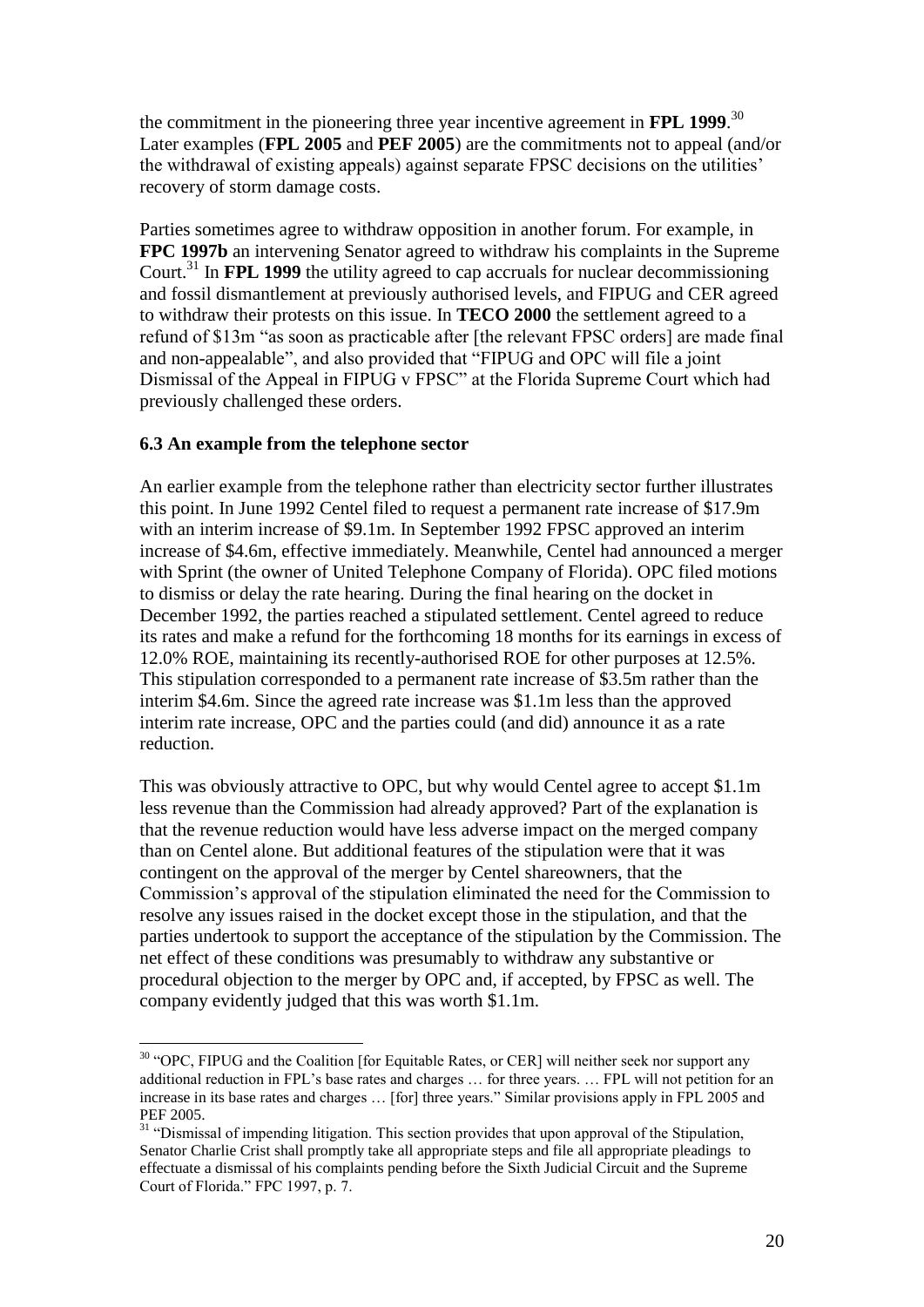# **7. Accounting policy**

Independently of the stipulations, FPSC"s thinking and practice on accounting policy was evolving, including in the direction of greater flexibility. During the 1990s, particularly from about 1993, FPSC policy was to apply excess earnings to faster depreciation of regulatory assets in order to avoid potentially stranded costs in the event of deregulation and competition. This was attractive to the utilities too: it reduced the risk of stranding, and put them in a stronger financial position if deregulation did not occur. FPSC recognised that the discretion to apply excess earnings in this way, rather than in the form of refunds or rate reductions, could therefore be an incentive to efficiency on the part of the utility.

Not surprisingly, perhaps, this was not OPC"s preferred use of excess earnings. But it had to offer at least comparable flexibility and incentives to the utilities in order to secure their agreement. Over the years, stipulations have often prescribed accounting policy for the utilities, notably with respect to depreciation and reserves, which in many cases have been less onerous, or allowed greater flexibility to the utility, than FPSC"s rather conservative policy. This has often facilitated refunds, rate freezes or reductions that would otherwise not have been possible.

Appendix 4 sets out the provisions of the stipulations with respect to these accounting policy issues. This section summarises the main features and notes the views expressed by staff and others, which are often a useful guide to where the stipulations departed from established policy.

## **7.1 The main cases**

**FPC 1986** specified that the \$54m refund was dependent, inter alia, on deferring the FPSC"s represcription of FPC"s depreciation rates that might otherwise have necessitated a rate increase. This does not seem to have caused a problem with staff, perhaps since FPSC had not yet taken a final view on the nature of the represcription.

**GPC 1993** provided that the utility would use an alternative straight-line method instead of FPSC"s recently determined dismantlement policy. This would defer the amount of the dismantlement accrual. Primary staff recommended against this because of inter-generational inequities and because it precluded proper debate of a generic issue. Alternative staff noted the benefits of avoiding the present rate increase and of lower future rates. Picking up the Commission"s phrase in an earlier stipulation, they advised "Although adoption of the stipulation will defer implementation of the dismantlement accrual increase found appropriate by the Commission in Order No. 24741, we believe that a bird in the hand is worth two in the bush"

FPSC had approved TECO"s proposals to use a reduction in its authorised ROE to build up its storm damage accrual. In contrast, **TECO 1996a** applied the overearnings to a refund. Alternative staff was concerned that "other opportunities to reduce regulatory assets, mitigate potential "stranded costs", or handle other regulatory balance sheet concerns will be foregone".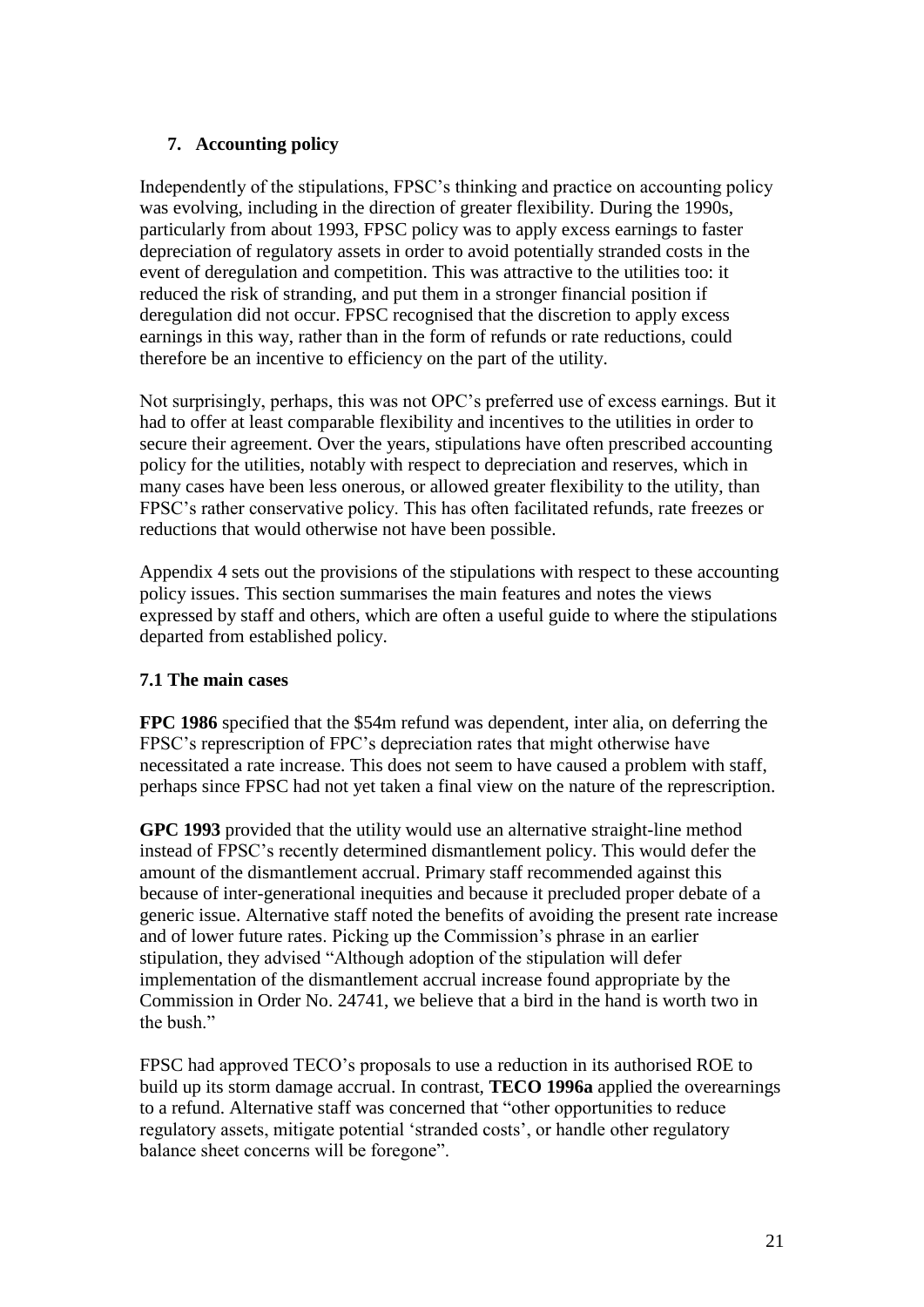**FPC 1997b** facilitated a four year rate freeze by suspending accruals to the fossil dismantlement reserve for four years. It also provided discretion to amortize regulatory assets.

During the mid-1990s FPSC had approved FPL plans for writing off nearly \$1 bn of regulatory assets, and in 1998 approved a continuation of this. OPC objected that "the time has now come for the customers to share in the benefits." As a means of facilitating a \$350m reduction in base rates, **FPL 1999** capped accruals for nuclear decommissioning and fossil dismantlement at previous authorised levels. It also authorized FPL to record amortization up to \$100m per year to reduce nuclear and/or fossil plant in service, in addition to normal depreciation. This latter discretion was presumably attractive to the utility, but anathema to staff. Accelerated depreciation was "not the writing off of a perceived historical deficit", which would have been acceptable. Instead, it would mean that depreciation, and the resultant rate base, would reflect the variability of the company"s revenues. This was a violation of the "matching principle", of matching capital recovery with consumption over an asset's service life.

In response to concerns about earnings and ROE, GPC proposed an earnings sharing incentive plan that, inter alia, devoted 20% of excess earnings to writing off certain regulatory assets and increasing a reserve. FPSC approved an alternative plan proposed by staff, which involved a higher proportion to writing off assets. **GPC 1999** provided for an immediate rate reduction for customers. GPC was given discretion, rather than a requirement, to write off the regulatory assets and increase the reserve. This did not attract adverse comment from staff.

Two contemporaneous stipulations, **FPL 2002** and **FPC 2002** embodied significant rate reductions of \$250m and \$125m, respectively. In both cases, half of this was effectively funded by annual reductions in depreciation of \$125m and \$62.5m, respectively. <sup>32</sup> FPL had discretion to reduce depreciation up to that amount; FPC had discretion to reverse all or part of the \$62.5m reduction, and discretion to accelerate amortization of certain regulatory assets, and accruals for nuclear decommissioning and fossil dismantlement were suspended. Instead of increasing the annual accrual for storm damage reserve, FPL agreed to petition for recovery of storm costs in the event there were insufficient funds in the reserve. Perhaps in view of FPSC"s approval of the previous stipulation (**FPL 1999**), staff this time expressed no concern about the discretionary element of depreciation.

Three years later, the new challenge was to address requested rate increases of \$430m and \$206m respectively, particularly given that the Attorney General"s Office had indicated a strong preference for no rate increases. The stipulations achieved this by suspending storm damage accruals and meeting future storm costs by surcharge or securitisation; suspending nuclear decommissioning and fossil dismantlement accruals; continuing the ability to reduce depreciation and to accelerate amortization; and providing for certain future costs to be recovered as prudently incurred instead of by base rate increases. There was no adverse comment from staff.

<u>.</u>

 $32$  In the accounts, this was achieved by recording the normal approved level of depreciation, then recording a negative depreciation expense that effectively reduced the normal level of depreciation, though not to the point of effectively writing up rather than writing down the value of assets.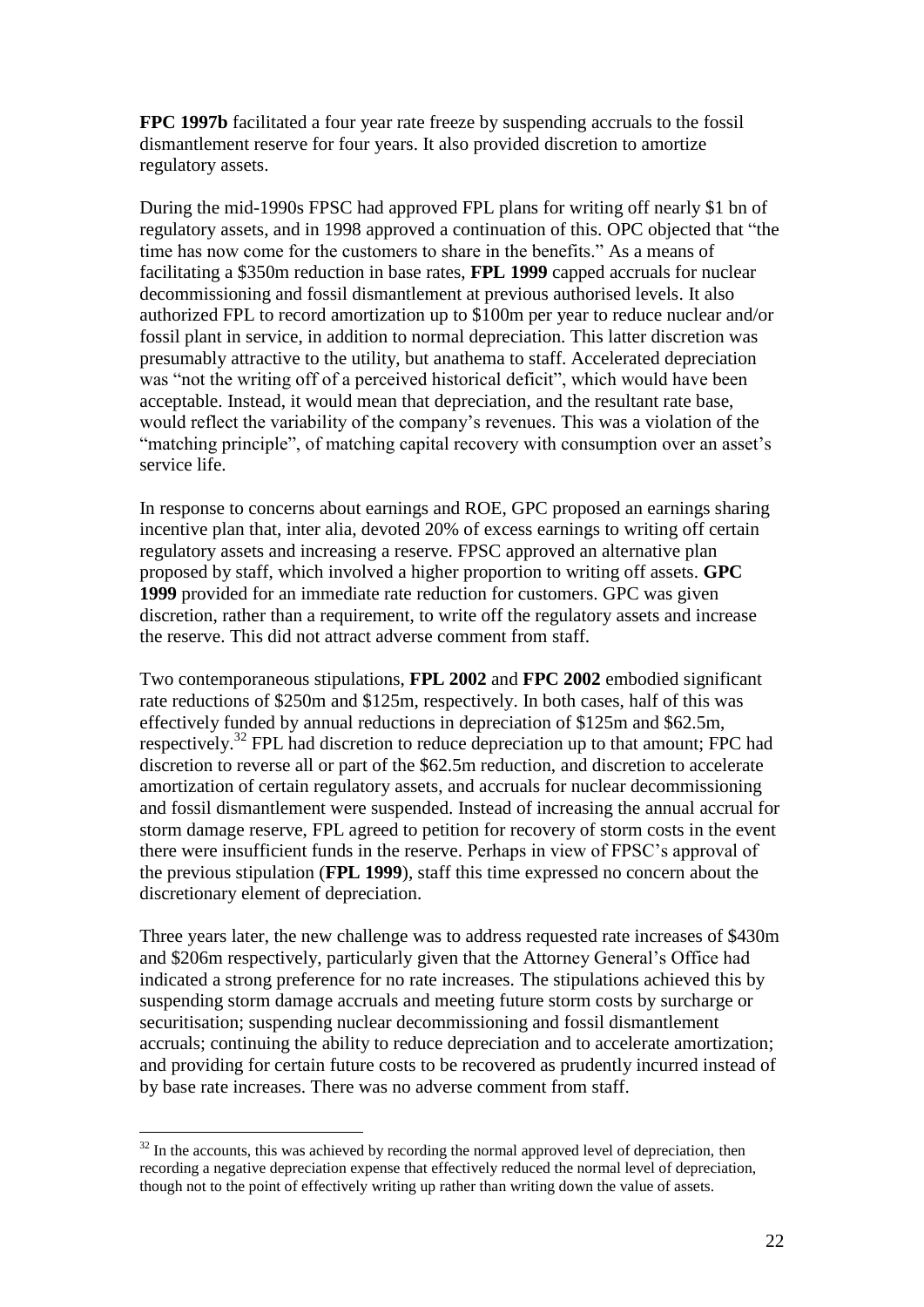## **7.2 Conclusions on accounting policy**

Over time, stipulations seem to have terminated then reversed the conservative accounting policy that FPSC had adopted in the early 1990s. FPSC encouraged the utilities to use excess earnings to write off regulatory assets and to increase reserves. It gave the utilities discretion in doing so as an incentive to efficiency. In contrast, OPC and other signatories took the view that adequate provision had now been made for writing off regulatory assets and increasing reserves: consumers preferred jam today in the form of refunds and rate reductions, rather than lower prices tomorrow. And if additional costs needed to be incurred in future (e.g. for storm damage) they could be funded at the time or thereafter.

The stipulations further moved away from FPSC"s conservative policy by capping accruals and reducing depreciation. They still gave companies the incentive of flexibility, indeed they extended that flexibility to include reduced or accelerated depreciation of economic assets. Staff at first objected to those stipulations that went beyond conventional treatment of economic assets, but later accepted this. It had become apparent that FPSC was willing to accept a more flexible policy if that secured the significant refunds and rate reductions that customers appeared to want: the FPSC, too, came to prefer the bird in hand.

# **8. From rate of return regulation to revenue sharing incentive plans**

Under traditional rate of return regulation, the regulatory commission determines fair and reasonable rates based on an examination of operating costs and capital investments. A central role is played by the determination of an appropriate rate of return on the approved rate base. This rate of return comprises an allowed return on equity (ROE) plus an assumed equity ratio (the ratio of common equity to total borrowings including debt plus equity). Traditionally, commissions would call utilities for review, or utilities would petition for a rate increase, as and when their achieved returns exceeded or fell below a range around the last allowed ROE (or seemed likely to do so). The range was typically plus or minus 1 %. In this "building block" model, the determination of allowed rate base and allowed ROE are necessary inputs for determining allowed rates for the utility.

In principle this approach still applies in Florida, athough FPSC has modified it to include incentive elements based on discretionary write-downs of regulatory assets and earnings sharing. For example, it was last applied in the electricity sector in GPC 2002 (docket 010949), where the utility requested a rate increase.<sup>33</sup>

In practice the traditional approach has largely been superceded in the Florida electricity sector by the different approach embodied in stipulated agreements between the utilities and interested parties including OPC. In addition to the more extensive use of discretionary writedowns, as noted in the previous section, there seem to be two main aspects to the change of approach. First, there is a downplaying of ROE and other inputs to the regulatory decision and a correspondingly increased focus on rates and other outputs of the regulatory decision. This leads on to the use of

<u>.</u>

<sup>&</sup>lt;sup>33</sup> A part of this Order, FPSC rejected the incentive plan proposed by GPC and invited the utility to propose another earnings sharing plan. GPC attempted to negotiate a settlement along these lines but was unable to reach agreement, and declined the invitation.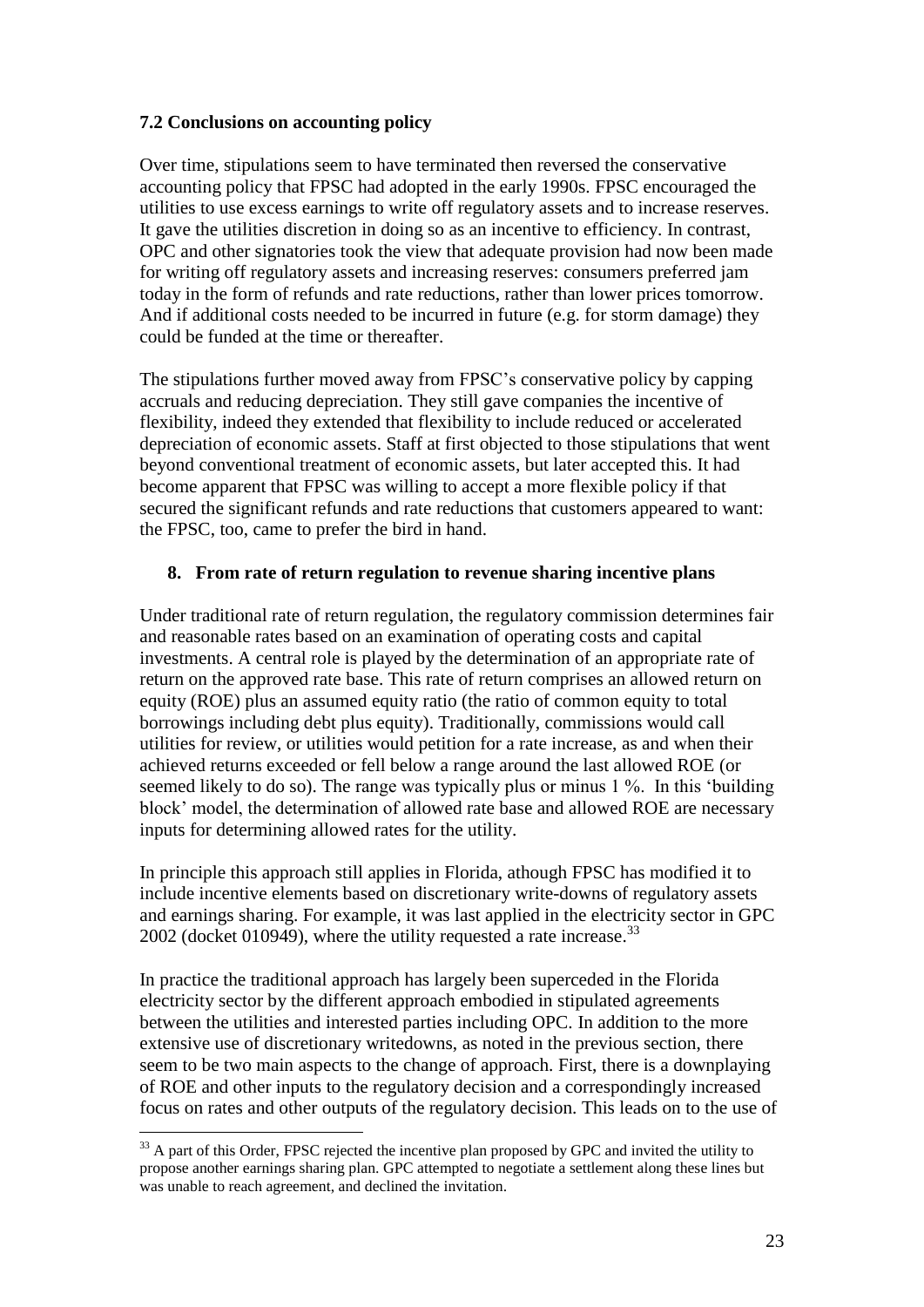refunds and multi-period rate freezes. The change in focus from inputs to outputs is also noticeable with respect to the determination of the rate base, as exemplified by the treatment of new investment. Second, there has been a development of revenuesharing instead of earnings-sharing incentive plans.

## **8.1 Downplaying ROE**

**FPC 1986** was agreed in a context of expected reductions in federal income tax and ROE. However, contrary to normal regulatory practice it did not agree revised levels of these inputs and calculate whether a refund was appropriate, nor did it defer the issue in order to calculate an appropriate rate for the longer term. Instead, it noted that the relevant magnitudes were uncertain and nonetheless proceeded to specify a onetime refund to customers.

In determining a permanent rate for the next year onwards, **FPC 1987** first declare the agreed annual rate reduction of \$121.5m in 1988. It then commented that "The data used during the negotiating process would indicate that an equity return of 12.6% would be produced." To the extent that FPC"s earned ROE did not exceed 13.6% FPC was entitled to a corresponding increase in its base rates in 1989. And for the purpose of determining whether to institute proceedings for interim rate increases or decreases, "the parties and FPC agree that the Commission shall utilize" an ROE of 12.6% and 13.6% respectively. Perhaps the form of wording is chosen to avoid either party having to commit to a particular value that it might wish to argue against if litigation proved necessary. But in appearance, at least, ROE has already become an output or decision variable rather than an input. ROE figures now have a functional role as contract reopeners, rather than as the basis of the price determination.

FPSC made some approving remarks about stipulations (see earlier). "In addition" to this, it was worth noting that the revenue reduction was the highest in the history of the state and within 4% of Staff"s initial position. FPSC did not seek to assess or demonstrate further – for example, by carrying out its own calculations – whether the stipulated values were reasonable.

GPC had requested a rate increase associated with FPSC"s new dismantlement accruals policy. **GPC 1993** provided that GPC would use an alternative straight-line method of calculation, and "that in exchange for the foregoing relief the Company agrees to accept 12.00% as the midpoint of a range of 11.0% - 13.0% for its authorized rate of return on common equity". Together, these provisions would avoid the need for an increase in rates. Allowed ROE is thus chosen to avoid a price increase, rather than estimated as the basis for deciding whether a price increase is justified or not.

## **8.2 Refunds and rate freezes**

Over the period 1993 to 1995 FPSC reviewed and promulgated a series of proposals for revising TECO"s ROE and deferring a proportion of earnings from one year to the next. In contrast, **TECO 1996a** provided for an immediate refund plus a three year rate freeze for 1996 to 1998. It also agreed to defer proportions of net revenues outside specified ROE bands. Alternative staff objected that many of the ROE and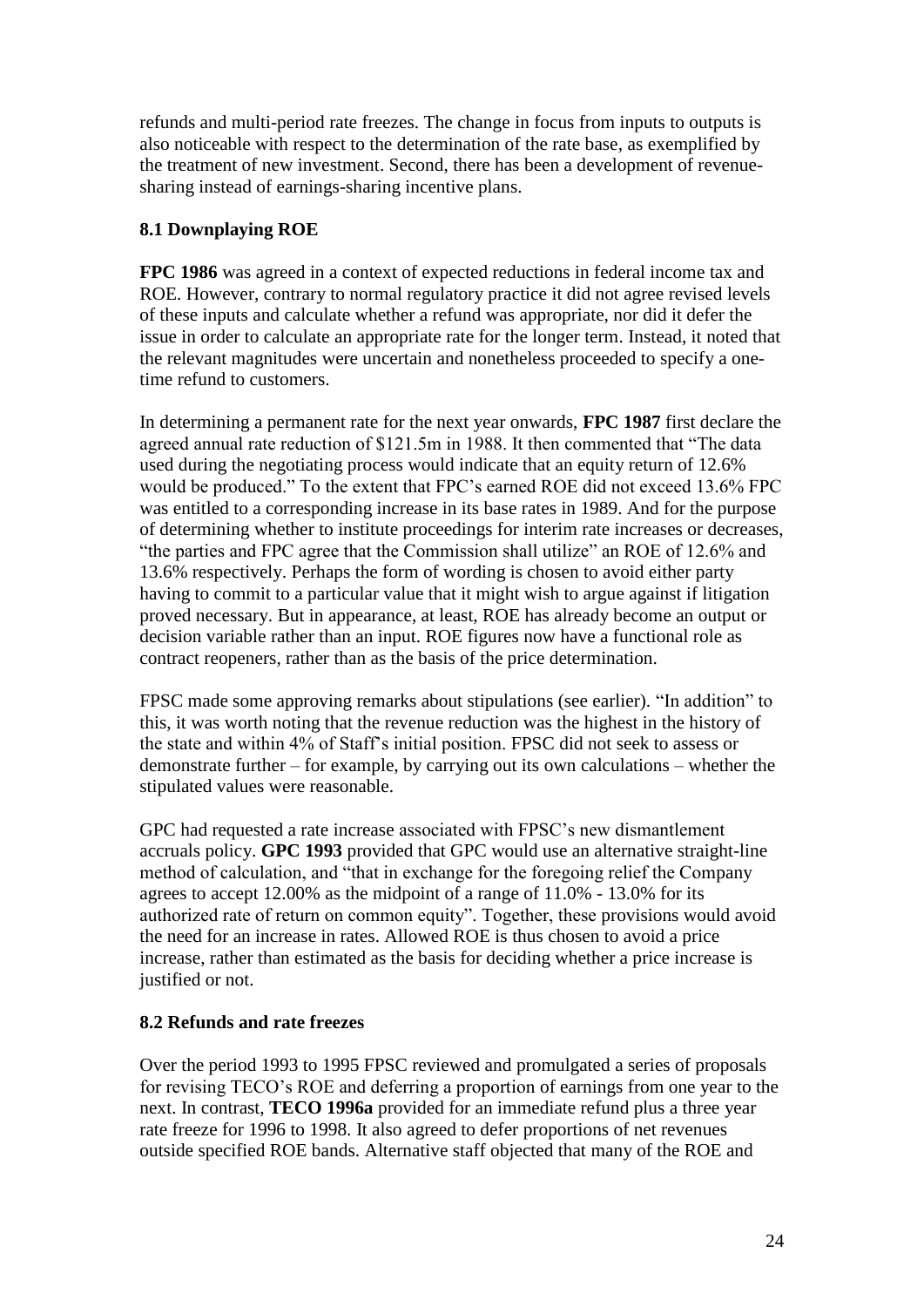other provisions were not justified.<sup>34</sup> FPSC accepted the stipulation, essentially repeating the benefits of the stipulation noted by primary staff<sup>35</sup> with no further reference to the concerns of alternative staff.

Staff evidently responded to this decision. **TECO 1996b** made an additional refund and extended the existing rate freeze and other provisions for a further year (1999). Staff raised no significant objection.<sup>36</sup>

While the parties may well have made assumptions about ROE in negotiating these agreements, there is no claim in the stipulations themselves that they embody accurate forecasts of cost of capital or that the prescribed rates follow from ROE assumptions. Rather, the rate refunds and freezes are paramount, while the ROE figures are a convenient basis for sharing earnings over a multi-year period.

#### **8.3 Prudent investment: two TECO cases**

<u>.</u>

Allowed ROE is traditionally applied to an authorised rate base. The Commission satisfies itself that a new utility investment is prudent, and that it is used and useful. Two pairs of stipulations in particular effectively took over this role from the Commission.

A new IGCC unit was being added at TECO"s Polk Power station, the background to which was somewhat unusual.<sup>37</sup> **TECO 1996a** provided for this investment to be considered separately, with the parties to negotiate a joint recommendation thereto for Commission approval. Primary staff listed a series of benefits of the stipulation that led them to recommend acceptance, but nonetheless had a "major concern" about the ratemaking treatment of Polk.<sup>38</sup> Alternative staff shared the concern, arguing that "at a

 $34$  It also agreed to defer 60% of 1996 net revenues contributing to ROE over 11.75% and 60% of 1997 and 1998 net revenues over 11.75% and all 1997 net revenues over 12.75%, and to refund to customers all 1998 net revenues over 12.75%. Alternative staff objected that: based on current market conditions the ROE midpoint should be reduced from 11.75% to the range 9.75% to 11.25%; there was no mechanism to ensure that future sharing points are reasonable (they should be indexed to movements in a readily available, widely traded interest rate); there was no ROE cap for 1996, which would set a precedent; and there was doubt about the accuracy of TECO"s projected returns.

 $35$  Primary staff argued as follows: that ratepayers were protected for the most part by the rate freeze; that although the capped 1997 and 1998 returns were high it was unlikely that TECO would reach them; that the refund and deferral of revenues would reduce the possibility of over-earnings in 1996; and that the settlement would provide an incentive for TECO to be more cost efficient since it could retain a significant portion of any increased earnings.

<sup>&</sup>lt;sup>36</sup> The stipulation gave TECO permission to defer 1998 revenues into 1999, and required a refund in 2000 of 60% of 1999 earnings on ROE in the range 12% to 12.75% and of all 1999 earnings beyond that. Staff commented only that the proposed starting point for 1999 sharing was now 12% instead of 11.75%, so that TECO could retain more earnings before it started to share.

<sup>&</sup>lt;sup>37</sup> In 1992 the Commission had approved TECO's petition to build a 220MW Integrated Gasified Combined Cycle (IGCC) unit, fueled by gasified coal, in Polk County, Florida. A docket was opened to review the prudence of this unit, and the appropriate regulatory treatment. Approval was contingent on TECO securing a \$120m grant from the US Department of Energy to defray construction and operating costs, which it did. The Commission order said that the unit was projected to have an installed cost of \$389m including DOE funding. In 1996, TECO projected the cost of the plant, scheduled to be placed in service in October 1996, to be approximately \$506m net of the DOE grant.

<sup>&</sup>lt;sup>38</sup> If the Commission disallowed some of the related costs as imprudent, the settlement might prevent an otherwise justified rate reduction and/or refund. "It would be preferable for the parties to agree that the settlement could be modified to the limited extent action is taken for the Polk Power Plant. …Primary Staff recommends isolating the 1997 and 1998 ROE impacts of any disallowance of Polk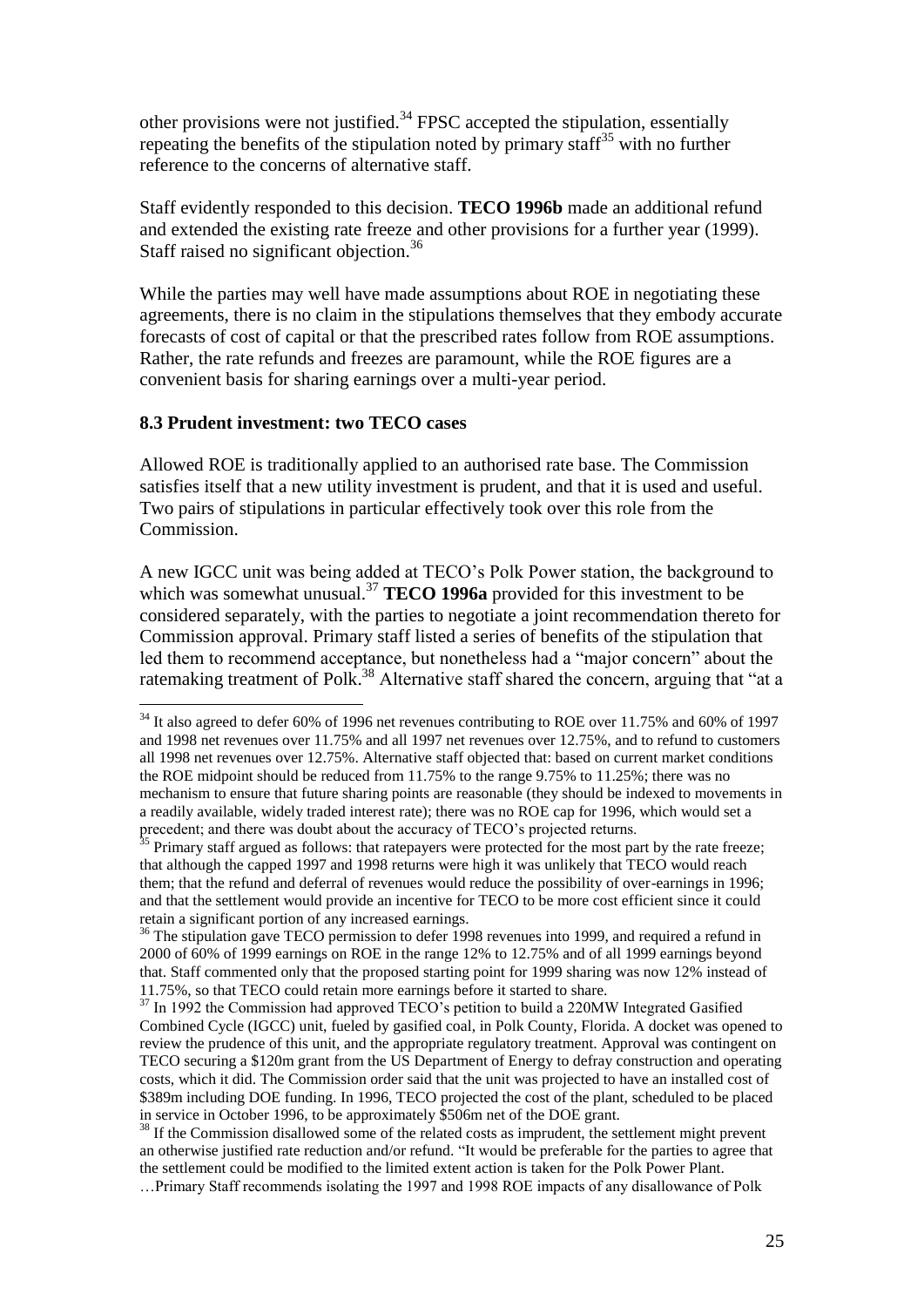minimum, the Commission should defer voting on the stipulation until the regulatory treatment of the Polk Power Station is determined". They noted that the regulatory treatment of Polk was a major controversial issue yet outstanding, and could necessitate a decrease in base rates. FPSC nonetheless approved the stipulation with no reference to the concerns about Polk.

Six months later, **TECO 1996b** provided a further refund and extension of the rate freeze. It included a finding of prudence on the commencement and continued construction of the Polk IGCC unit, and provided for inclusion of the actual final capital cost in the rate base and of its full operating expense in net operating income.

This time, staff views were consolidated into a single recommendation in favour of the stipulation "overall". However, there was an extensive discussion of advantages and disadvantages. The main advantages to customers were the additional one-year extension of the rate freeze, which was important in the context of Polk,<sup>39</sup> and the guaranteed additional \$25m refund. The disadvantages included the conferral of a determination of prudence and hence authorised full cost recovery for the continued construction of the Polk Unit. Staff questioned the prudence of this investment in lieu of a natural gas fired combined cycle alternative.<sup>40</sup>

Whether and to what extent this investment could or would have been proved imprudent in a full hearing was and is uncertain. Staff were evidently concerned at not being able to assess the prudence of the investment in the traditional way. It was presumably advantageous to both TECO and OPC to reserve the initial treatment of Polk station to themselves, especially given the strong and unanimous staff concern about this issue, rather than to incur the uncertainty and other costs of a hearing. TECO was presumably relieved to get its investment into the rate base, while OPC took the view that the additional year of rate freeze provided better practical protection for customers than the conventional regulatory approach.

## **8.4 Prudent investment: two FPC cases**

<u>.</u>

Another pair of stipulations involved FPC. The utility had requested approval to buyout Tiger Bay cogeneration plant and associated fuel contracts, an expensive legacy of the Qualifying Facility era. The rationality of this does not seem to have been questioned, but OPC was concerned that it could lead to rate increases before the cost reductions took effect. **FPC 1997a** gave additional certainty to customers by varying

Power Plant costs and deferring it until 1999 when the disposition of the potential increased earnings can be determined." Alternative cost recovery mechanisms "may be appropriate in light of the Polk units" apparent high overall cost of generating electricity and increasing electric utility competition".  $39$  Additional rate stability was particularly important during the initial years of operation of the Polk IGCC unit, which involved the testing of experimental technology on a variety of different coal-based

feedstocks. Also, TECO was experiencing increasing pressure from large-use customers that were threatening to find other power supply alternatives. The stipulation provided that, if TECO were to respond by seeking authority to negotiate discount rates with these customers, rates to the remaining customers would not increase during the period of the stipulation.

<sup>40</sup> There was also concern about another provision. The stipulation recognised that the Port Manatee site was not currently used nor planned to be used, so it placed the current book cost of the site below the line for regulatory purposes. The stipulation also provided that the company would get 100% of any subsequent gain or loss on the sale of the site, although ratepayers would be no worse off if the site were subsequently reaquired by TECO for utility purposes. Staff supported the exclusion of the investment in the Port Manatee site, but not its subsequent ratemaking treatment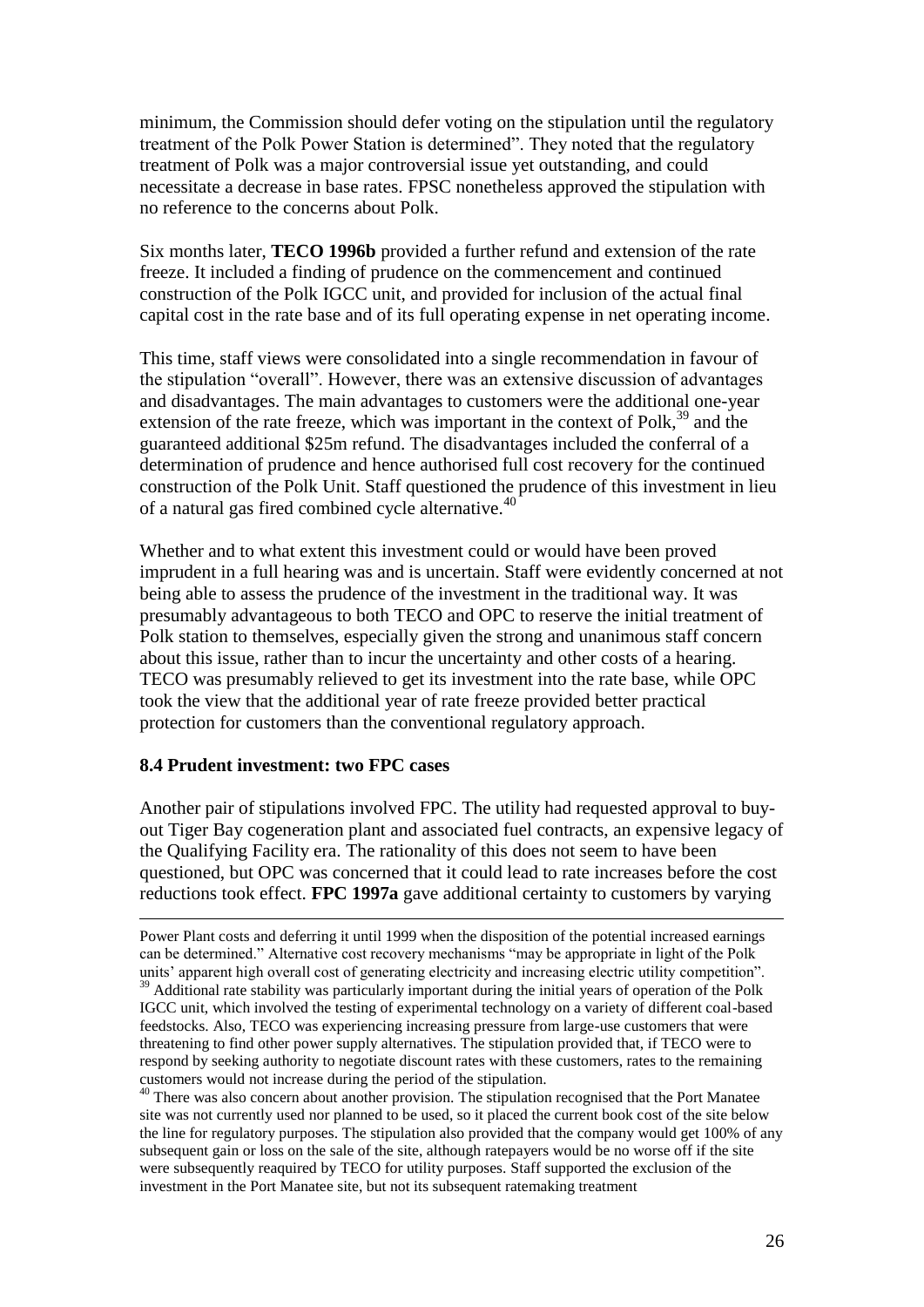the conventional regulatory accounting treatment so that the additional costs should not flow through to customers faster than the benefits.

At the same time, FPC was also applying to recover replacement fuel costs associated with an outage at its Crystal River 3 nuclear plant. OPC challenged the amounts claimed, arguing inter alia that FPC bore some responsibility for the outage. **FPC 1997b** confirmed that FPC"s costs would be recovered, but on a deferred basis and with an immediate refund of the additional charges levied to date. There was a four year freeze on base rates, and a four-year suspension of accruals to reserve. Again, the conventional accounting and regulatory provisions (such as whether expenses would go into base rates or fuel adjustment and other clauses) were varied to enable the desired outcome.

These four stipulations do not start from, or explicitly describe, an analysis of the justification for the investments involved, and proceed to calculate the implications for rates. This does not necessarily mean that OPC and FPSC did not carry out such analyses. However, having presumably satisfied themselves as to how much of the investment it is reasonable to recover, the direction of causation is the opposite: the aim is the freezing of rates over a foreseeable period ahead, and the accounting and regulatory treatments are adjusted to secure that end.

## **8.4 Revenue sharing incentive plans**

<u>.</u>

Reference has been made to earnings sharing arrangements introduced by FPSC and OPC. Monitoring and enforcement of these schemes was not without difficulty. In the telephone sector there had been problems in agreeing the levels of earnings each year under the Southern Bell 1994 sharing scheme. In electricity, the calculation of TECO's earnings led to a series of potentially debatable determinations.<sup>41</sup> FIPUG and OPC protested FPSC decisions on TECO"s 1997 and 1998 earnings, before agreeing refunds in the **TECO 2000** stipulation. FPSC"s decision on 1999 earnings was also protested.

The concern was that companies were reducing their earnings by artificially increasing their costs, particularly by additional or inappropriate expenditure. OPC wanted a more objective scheme, less subject to manipulation of costs, one that was quicker and easier to implement. It saw revenue-sharing rather than earnings-sharing as the answer.

**FPL 1999** provided for sharing of revenues within specified ranges. The range was \$3.4bn to \$3.556bn in the first year rising to \$3.56bn to \$3.656bn in the third year. Within this range, one third of revenues would go to FPL and two thirds to customers; revenues above the tops of those ranges would be refunded wholly to customers. The

<sup>&</sup>lt;sup>41</sup> E.g. "TECO's 1997 Earnings Surveillance Report was the subject of an audit by Commission staff. The audit report discusses certain transactions and practices which could potentially change the amount of TECO"s 1997 earnings. Specifically, the issues in this Order discuss asset transfers between affiliates, the Company"s equity ratio, TECO"s investment in a 25% interest in a transmission line, industry association dues, advertising, allocation to subsidiaries and the Energy Technology Resource Center. Each of these issues not only affects earnings for 1997, but also has an impact for 1998 and beyond." In re: Determination of regulated earnings of Tampa Electric Company pursuant to stipulations for calendar years 1995 through 1999. Docket No. 950379-EI Order No. PSC-99-1940- PAA-EI Issued: October 1, 1999.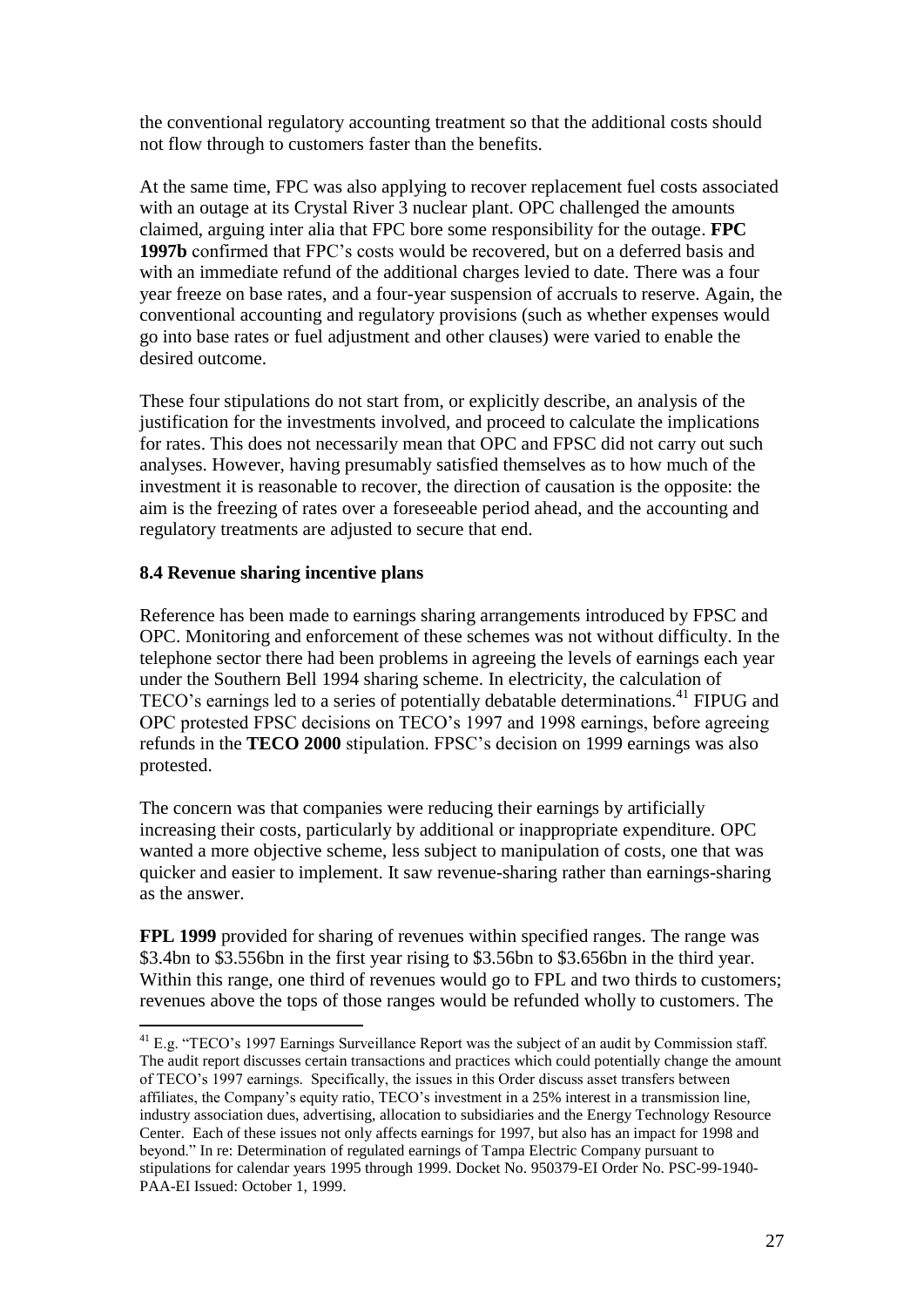stipulation specified FPL"s authorised ROE range as 10% to 12% with an 11% midpoint "for all regulatory purposes". However, the stipulation was quite explicit that rate of return regulation was to be superceded by the revenue sharing mechanism.

"… it being understood that during the term of this Stipulation and Settlement the achieved return on equity may, from time to time, be outside the authorized range and the sharing mechanism herein described is intended to be the appropriate and exclusive mechanism to address that circumstance. …[and] it being expressly understood and agreed that the mechanism for earnings sharing established herein is not intended to be a vehicle for "rate case" type enquiry concerning expenses, investment and financial results of operations."

There is no indication that FPSC staff shared OPC"s concern about using earnings as the basis of an incentive scheme. Rather, staff were worried about the radical implications for regulation. Primary staff expressed concern about the achieved ROE being outside the authorised range, about the sharing mechanism being the exclusive mechanism to address that circumstance, about the mechanism for earnings sharing not intended to be a vehicle for 'rate case' type enquiry, and indeed about the whole concept of revenue sharing.<sup>42</sup> To ameliorate this last concern, there is a repeated affirmation that the Stipulation should not and cannot fetter the discretion of the Commission.<sup>43</sup> Alternative staff estimated that FPL would earn over the top of the ROE range and that earnings would continue to grow, and noted with concern the absence of a cap on earnings: "This provision of the Stipulation makes ROE basically meaningless for surveillance purposes."

FPSC showed no concern on these regulatory issues. It noted the benefits of the stipulation and approved FPL 1999 without qualification.<sup>44</sup>

<u>.</u>

Meanwhile GPC had proposed a regulatory incentive plan on 2 March 1999. On 20 April 1999 FPSC rejected this proposal and approved a similar plan designed by staff.

 $42$  "This Stipulation will cause the Commission to alter its traditional viewpoint concerning ROE and excess earnings…. FPL could earn above the top of its authorised range for ROE, 12% if its revenues are below \$3.4 billion. Therefore, this Stipulation requires the Commission to make a fundamental change in its traditional rate base and rate of return regulation. The Stipulation is essentially based on revenues, not earnings. / The Commission has approved sharing plans before. In Docket No. 880069- TL, the Commission approved a rate stabilisation plan for Southern Bell. This plan had a sharing mechanism in which revenues were shared between customers and shareholders from the point at which earnings exceeded the top of the range for ROE. The proposed Stipulation presented by FPL, OPC et al *could* allow earnings to exceed the authorized ROE and be retained entirely by shareholders."

 $43$  The wording of a previous order is recalled. "The Commission, even if it so desired, cannot be bound to a specific course of action through the approval of a stipulation. … we may not bind the Commission to take or forego action in derogation of our statutory obligations." This leads on to a conclusion that may be somewhat more reassuring to staff and FPSC than to the utility. "The Stipulation binds the parties, and not the Commission. The Commission remains able to utilise during the term of the agreement, all powers explicitly and impliedly granted by Chapter 366, Florida Statutes. This includes the ability to determine that the rates charged by FPL are no longer fair, just and reasonable, and to change those rates. This also includes the ability to order an interim change in rates. Given that this stipulation does not limit the Commission"s ability to exercise its jurisdiction to the fullest extent, and does not violate any specific provision of Chapter 366, it is consistent with the requirements of Chapter 366."

<sup>&</sup>lt;sup>44</sup> "Among other things, this Stipulation provides for a \$350m annual rate reduction. It provides immediate and substantial benefits for customer of FPL. Therefore we find that the Stipulation should be approved."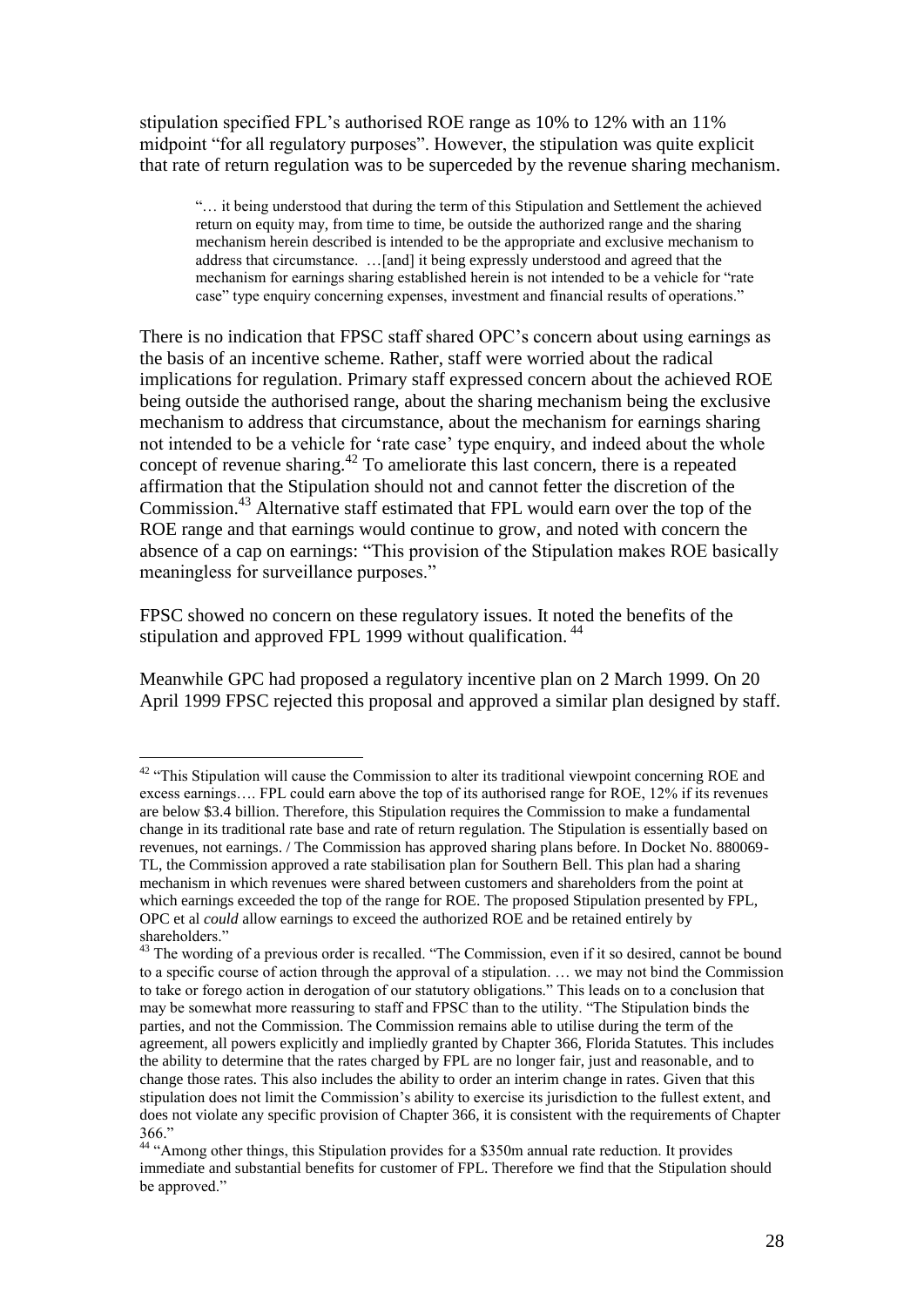Both plans prescribed earnings levels and sharing of earnings.<sup>45</sup> In contrast, **GPC 1999** filed on October 1 1999 embodied an immediate rate reduction and a three year revenue-sharing plan along the lines of FPL 1999. Staff noted that "this Stipulation requires a fundamental change in its traditional rate base and rate of return regulation", but that the stipulation binds the parties not the Commission. Staff recommended approval and FPSC agreed.

**FPL 2002** that succeeded FPL 1999 was more explicitly aimed at incentives to efficiency.<sup>46</sup> What is now called a Revenue Sharing Incentive Plan to the end of 2005 involves base revenue thresholds and caps rising from (\$3580m - \$3740m) in 2002 to (\$3880m - \$4040m) in 2005. As before, revenues within these ranges go 1/3 to shareholders and 2/3 to customers, with all revenue over the cap going to customers. There is a similar affirmation of the non-role of ROE regulation. In fact, "FPL will no longer have an authorized ROE range for the purpose of addressing earnings levels", although if FPL"s earnings fall below 10% ROE it may petition FPSC to amend its base rates. FPSC found that the stipulation "appears to be a reasonable resolution of the issues".<sup>47</sup> **FPC 2002** embodied the same provisions for a Revenue Sharing Incentive Plan  $48$ 

**FPL 2005** and **PEF 2005** succeeding the 2002 stipulations define new four-year Revenue Sharing Incentive Plans, refined in the light of experience to reduce forecasting risk. This time the thresholds and caps are defined in terms of the previous year"s outturn values increased by the average annual growth rate in kWh sales for the previous ten year period. As before, the companies would operate without authorized ROE levels for the purpose of addressing earnings levels, with the revenue sharing mechanism the appropriate and exclusive mechanism to address earnings levels, but an ROE of 11.75% would be used for all other regulatory purposes. The option to petition FPSC if ROE fell below 10% remained.

**PEF 2005** gave the company the option of continuing the plan for another six months into 2010. **FLE 2005** introduced an 'evergreen' clause.<sup>49</sup> FPSC seems to have accepted these and the other regulatory changes with equanimity.<sup>50</sup>

 $45$  The main differences between the two proposals were the ROE at which earnings are targeted, the ROE at which sharing would begin, the sharing percentages, a productivity factor for 2000 and the treatment of non utility investments. Order May 24 1999.

 $46$  The preamble to FPL 1999 had remarked that "a rate base proceeding can be costly, time consuming, lengthy and disruptive to efficient and appropriate management and regulatory effort." The preamble to FPL 2002 observes that the parties have aimed "to provide incentives to FPL to continue to promote efficiency through the term of this Stipulation".

<sup>&</sup>lt;sup>47</sup> It clarified that "FPL will still have a currently authorized ROE range of 10.00% to 12.00%, with an 11.00% midpoint, for all other purposes, such as cost recovery clauses and Allowance for Funds Used during Construction."

 $^{48}$  In FPC's case the currently authorized FOE range was  $11 - 13\%$  with 12% midpoint.

<sup>&</sup>lt;sup>49</sup> It would continue for its Minimum Term until 31 December 2009, "and thereafter shall remain in effect until terminated on the date that new base rates become effective pursuant to order of the FPSC following a formal administrative hearing held either on the FPSC"s own motion or on request made by any of the Parties".

 $50$  In approving both stipulations, FPSC commented "As with any settlement we approve, nothing in our approval of this Stipulation and Settlement diminishes this Commission"s ongoing authority and obligation to ensure fair, just, and reasonable rates. Nonetheless, this Commission has a long history of encouraging settlements, giving great weight and deference to settlements, and enforcing them in the spirit in which they were reached by the parties."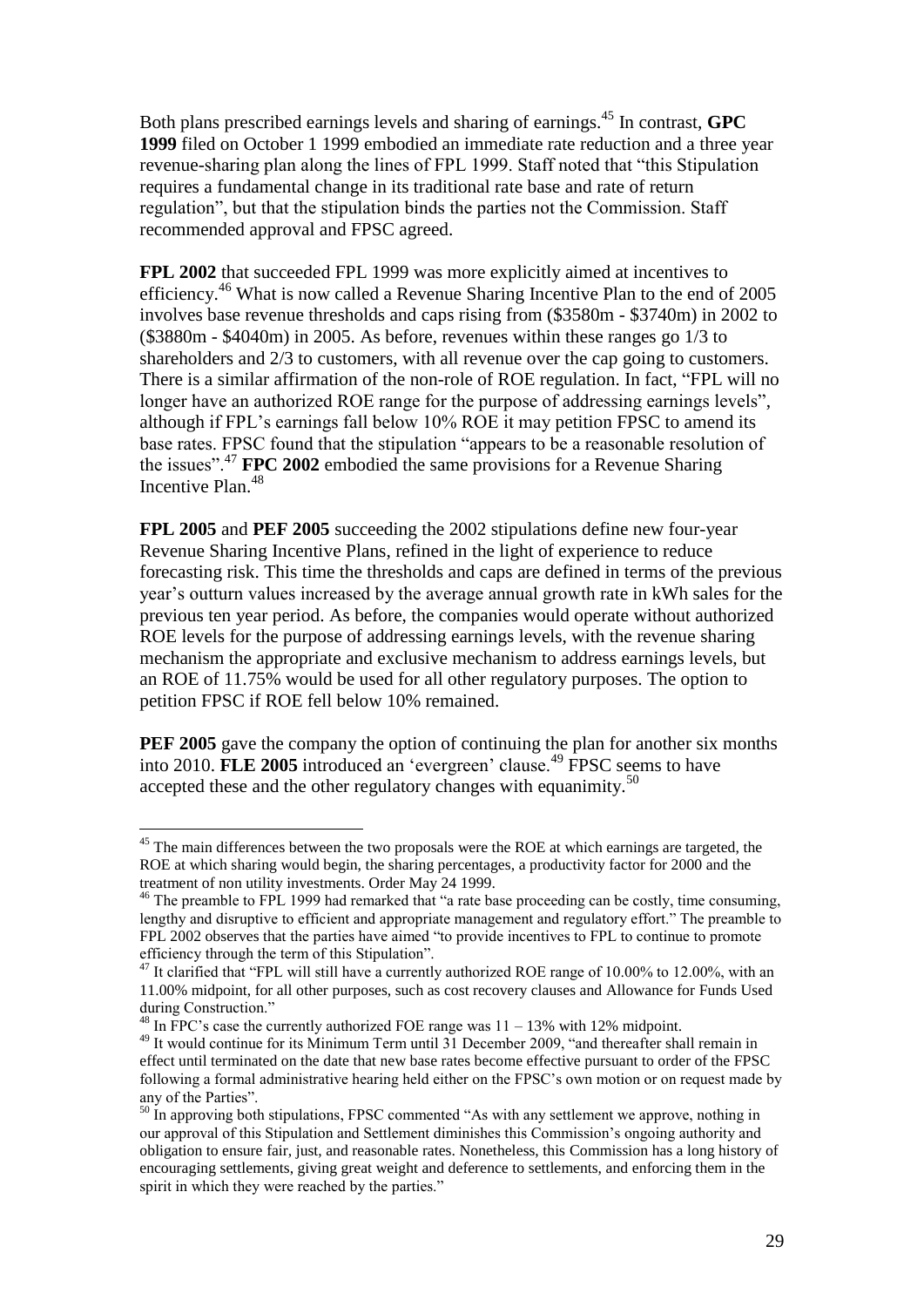## **9. Rate structure and quality of service**

## **9.1 Further effects of stipulations on rate structure**

As the representative of citizens in utility matters, OPC has been primarily interested in refunds, rate freezes and rate reductions wherever possible. It typically takes no position on the distributional aspects. <sup>51</sup> Other intervenors have a particular concern for the type of customer they represent, hence have an interest in rate structure as well as the general rate level.

The main intervenor and co-signer of electricity stipulations has been the Florida Industrial Power Users Group (FIPUG). Its interest is in keeping electricity prices to large users as low as possible, consistent with maintaining quality and continuity of supply. The use of energy-based reductions in certain stipulations favoured large industrial users. This presumably reflects the influence of FIPUG, as discussed above.

A number of other intervenors have signed stipulations. Presumably they would not continue to do so unless they generally secured a more favourable outcome than would otherwise eventuate. What sorts of aims do these other intervenor groups have, and what kinds of detail do they seek to embody in the stipulations?

Exhibit A in **FPC 2002** dealt specifically with some rate structure issues. Some provisions maintain existing rate structures that would otherwise disappear, others introduce new rate structures. It is possible that the latter would not have been introduced otherwise, but it is also possible that the parties are content to use the stipulations to implement provisions that would otherwise have been introduced via the normal hearings process.

## **9.2 Maintaining existing rate schedules**

<u>.</u>

FPC was proposing to close certain uneconomic rate schedules.<sup>52</sup> FPSC would normally transition off uneconomic schedules, and indeed these might have disappeared earlier had previous stipulations not precluded rate reviews. The stipulation provided that the schedules should remain in effect for existing users.<sup>53</sup> This ensured the continuation of these schedules for at least the term of the settlement, over three and a half years. The beneficiaries of this would have been existing large users, no doubt members of FIPUG.

<sup>&</sup>lt;sup>51</sup> In FPC 2002 discussed below, OPC and the Florida Retail Association explicitly noted that they had taken no position on these particular issues, and "neither support nor oppose the cost of service and rate design provisions set forth in this exhibit".

<sup>&</sup>lt;sup>52</sup> "In its MFR filing FPC had proposed to close the rates and require the existing customers to transfer to the IS-2, IST-2, CS-2 and CST-2 non-firm rates because the company did not believe that the current IS-1, IST-1, CS-1 and CST-1 credits were cost effective." Order on the Stipulation.

<sup>&</sup>lt;sup>53</sup> "The billing demand credits for Interruptible and Curtailable customers currently receiving service under FPC"s IS-1, IST-1, CS-1 and CST-1 rate schedules shall remain in effect for the term of this Stipulation and Settlement, and thereafter until these rates schedules are reviewed in a general rate case, provided however, that these rate schedules shall continue to be closed to new customers…." Stipulation para 15.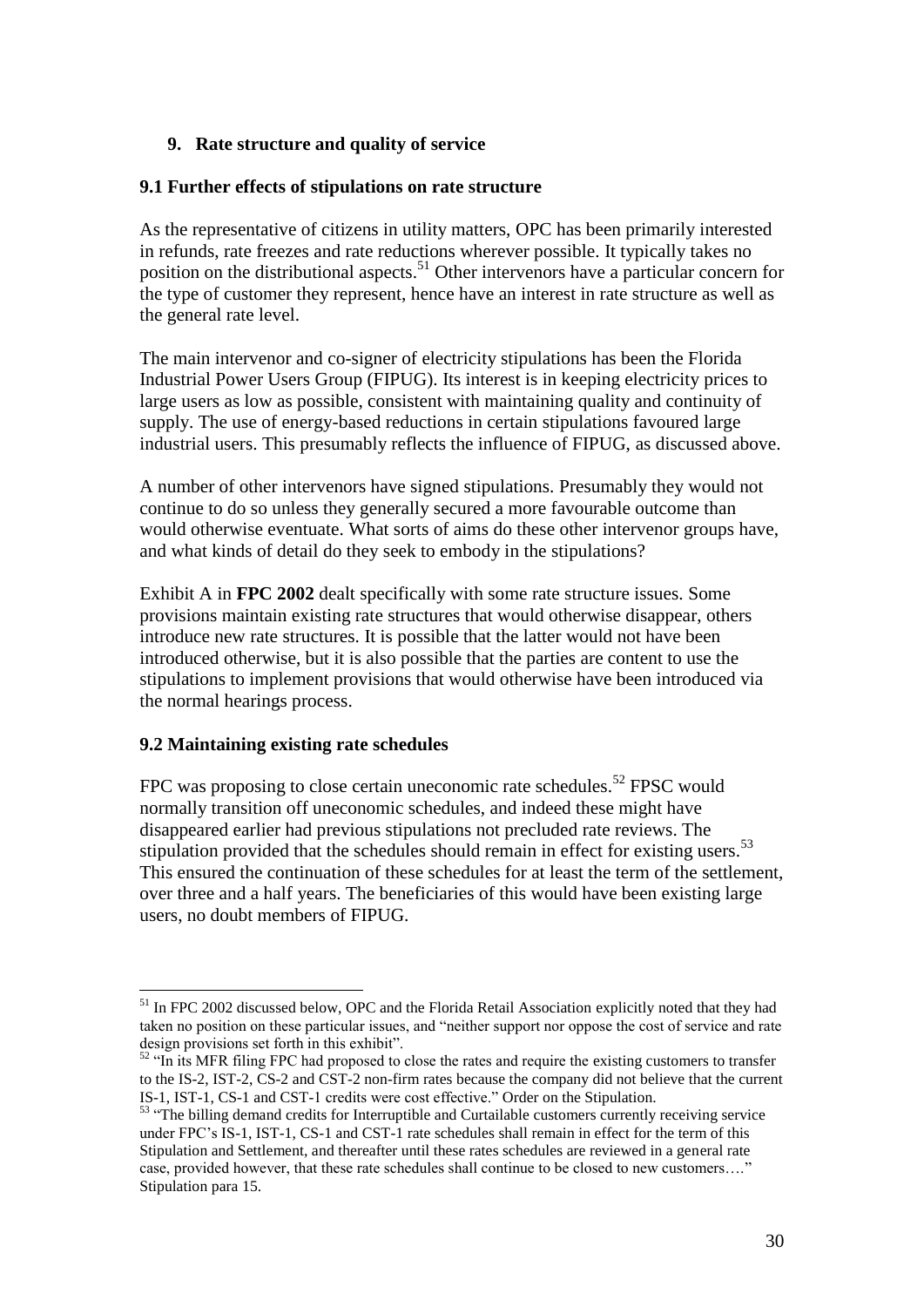Another example (Exhibit A, para 3) provides that "customers will be billed for a minimum of 500 kw of demand, even if their actual measured demand falls below that level for the month". However, this will not apply to existing customers if they give 36 months notice. FPC indicated that there are three existing customers who will be affected by the new requirement. Presumably these are FIPUG members, who gain three years grace.

## **9.3 Introducing new rate schedules**

Sometimes stipulations are used to achieve the same ends as the litigated approach. For example, the Stipulation provides (Para16 and Exhibit A para 1) that the current flat-rate energy charge shall be redesigned using an inverted rate design. The first 1000Wh per month is to be billed at a lower rate than the next 1000 kWh. My understanding is that such a rate had earlier been adopted by FPL, and had been proposed by FPC. Staff had no objection, and it had some basis in energy conservation as well as assisting lower income customers.<sup>54</sup> It is not clear whether any signatories of the stipulation would themselves benefit from this provision. (The average consumption of members of the Sugarmill Woods Civic Association might be under the breakeven level.)

Another example (Exhibit A, para 2) provides for an increase in the billing demand credits for certain interruptible rates, to compensate non-firm customers for interruptions. According to Staff, "The revised credits represent the cost-effective level proposed by FPC in its MFR filing." The purpose of the clause is presumably to secure the level of credit that would have resulted from the litigated process rather than to lose this as a result of the stipulation replacing that process. The beneficiaries of higher credits for non-firm customers would be FIPUG members.

Other paragraphs of Exhibit A propose to adopt increases in certain other service charges and lighting charges as earlier proposed by FPC, to the extent of \$11m and \$3m respectively. This is presumably a cost-reflective move that is in the interests of FPC and customers generally. There is a provision that maintenance charges (typically for existing lighting fixtures) will remain unchanged, which might benefit such signatory customers as Publix supermarket. Yet other provisions may be a convenient means of recording items that the company and FPSC have agreed upon. They are not always a means of giving preferential treatment that would not otherwise be allowed.<sup>55</sup>

# **9.4 Quality of supply**

**FPC 2002** included a specific and novel quality of service provision that provided for compensation payments (a refund of \$3m a year in 2004 and 2005) to customers served by the worst performing lines if FPC did not achieve a 20% improvement in a standard interruptions index.

<sup>&</sup>lt;u>.</u> <sup>54</sup> The Order points out that "Under the inverted rate, customers who use less than 1500 kwh per month will see a reduction in their bill relative to the levelized rate, while those who use above that level will see an increase." (p. 7)

 $55$  E.g. "Employee dental expenses are considered to be a prudently incurred expense and will be treated as such, including for surveillance reporting, as of the Implementation Date." FPL 1999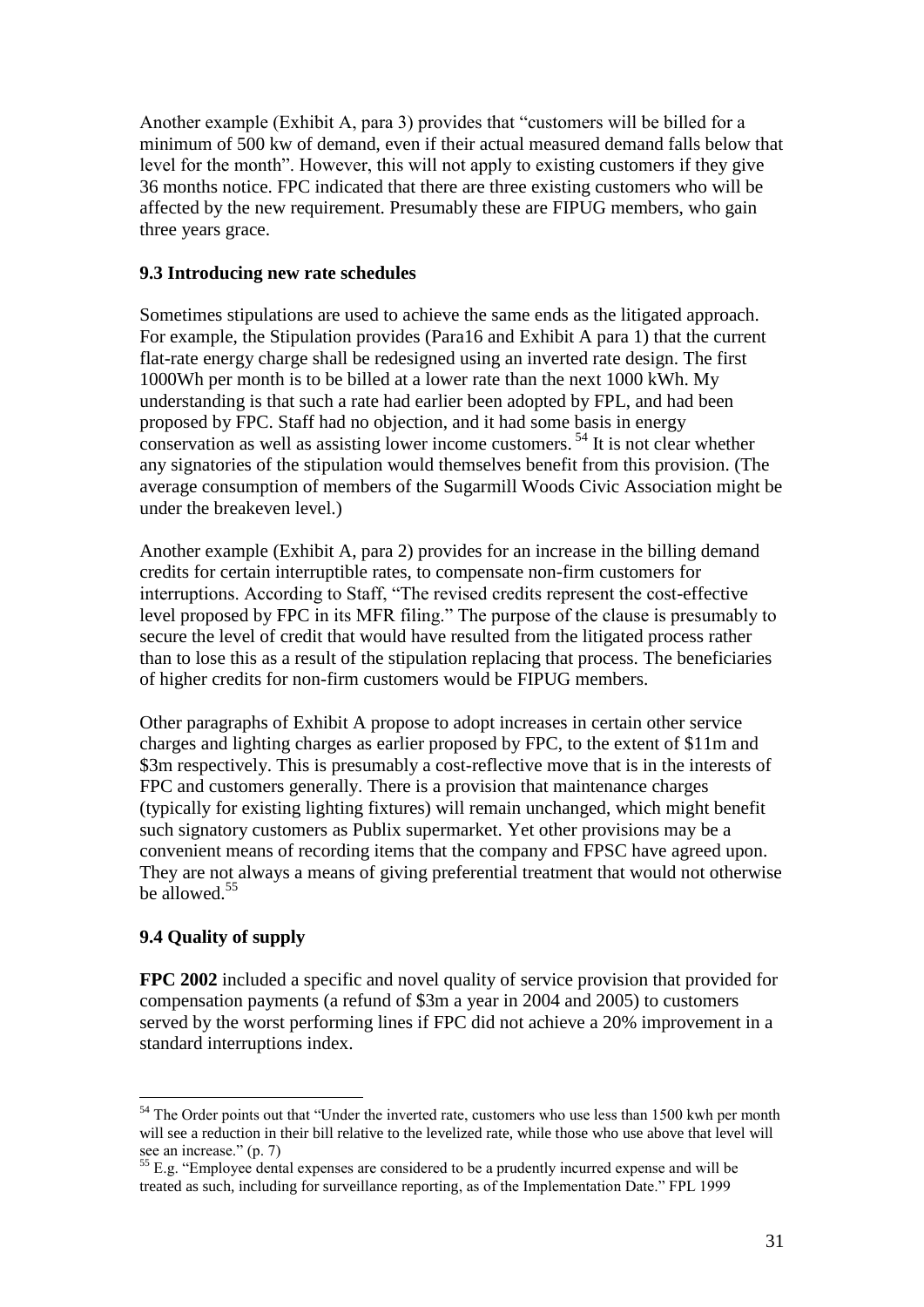FPC will continue the implementation of its four-year Commitment to Excellence Reliability Plan, including its objective of a 20% improvement in FPC"s System Average Interruption Duration Index (SAIDI), measured on a calendar-year basis, by no later than 2004. FPC will provide a \$3million refund to customers in the event that this SAIDI improvement is not achieved for calendar years 2004 and 2005. Any such refunds will be paid in equal amounts to the 10% of FPC"s total retail customers served by FPC"s worst performing distribution feeder lines based on each feeder line"s SAIDI performance. SAIDI levels will be calculated consistent with the Commission"s reliability reporting procedures, but SAIDI performance levels during 2004 and 2005 will be adjusted for extraordinary weather conditions that may occur during those years. Any disputes concerning the existence or extent of extraordinary weather conditions will be resolved by the Commission.

Given the concern at the time about FPC"s service, it seems likely that some measures would have been taken even in the absence of the stipulation. Whether the same measures would have been taken is debateable. The approach adopted here, involving payments, mirrors that adopted earlier in a 1994 stipulation between OPC and Southern Bell. **FPC 2002** seems to be the first use of this approach in the Florida electricity sector. A customer refund was then a novel approach, and had obvious advantages over a penalty payment. Focusing it on the worst-served areas had intuitive appeal. Capping the level would give assurance to the company that the adverse consequence of failing to meet the target would be manageable. Allowing the company to adjust for extraordinary weather conditions (subject to appeal to the Commission) gave additional assurance and workability.

It is not clear that the Commission would have the power to order any or most of these provisions, either ex ante or ex post. FPSC cited the possible refund as one of the benefits that led it to approve stipulation **FPC 2002**. 56

## **10. Conclusions**

1

## **10.1 Summary of findings**

The main findings of this paper are as follows.

- Stipulated settlements in the electricity sector (and other sectors) in Florida have primarily been driven by the Office of Public Counsel (the consumer advocate), but supported by other intervenor groups.
- The complexity of issues and the varying number of intervenors did not make it difficult to reach agreements to sign stipulations. Smaller intervenors were frequently content to let OPC make the running on their behalf.
- The use of stipulations increased dramatically over time. In the first decade from 1976 there were 20 electricity base rate cases and no stipulations; in the second decade there were another 20 base rate cases and three stipulations; in the last decade there have been only 10 base rate cases, all but one of which have been resolved by stipulation (plus another 2 stipulations bearing on base rate issues).

<sup>&</sup>lt;sup>56</sup> The successor stipulation involving this utility (PEF 2005) did not repeat this refund provision. PEF maintained that it had fulfilled its commitment to improve performance, and would continue to focus on its customer service and reliability consistent with Commission standards. This suggests a greater element of flexibility, tackling specific problems as and when needed, than a commission might be minded to implement.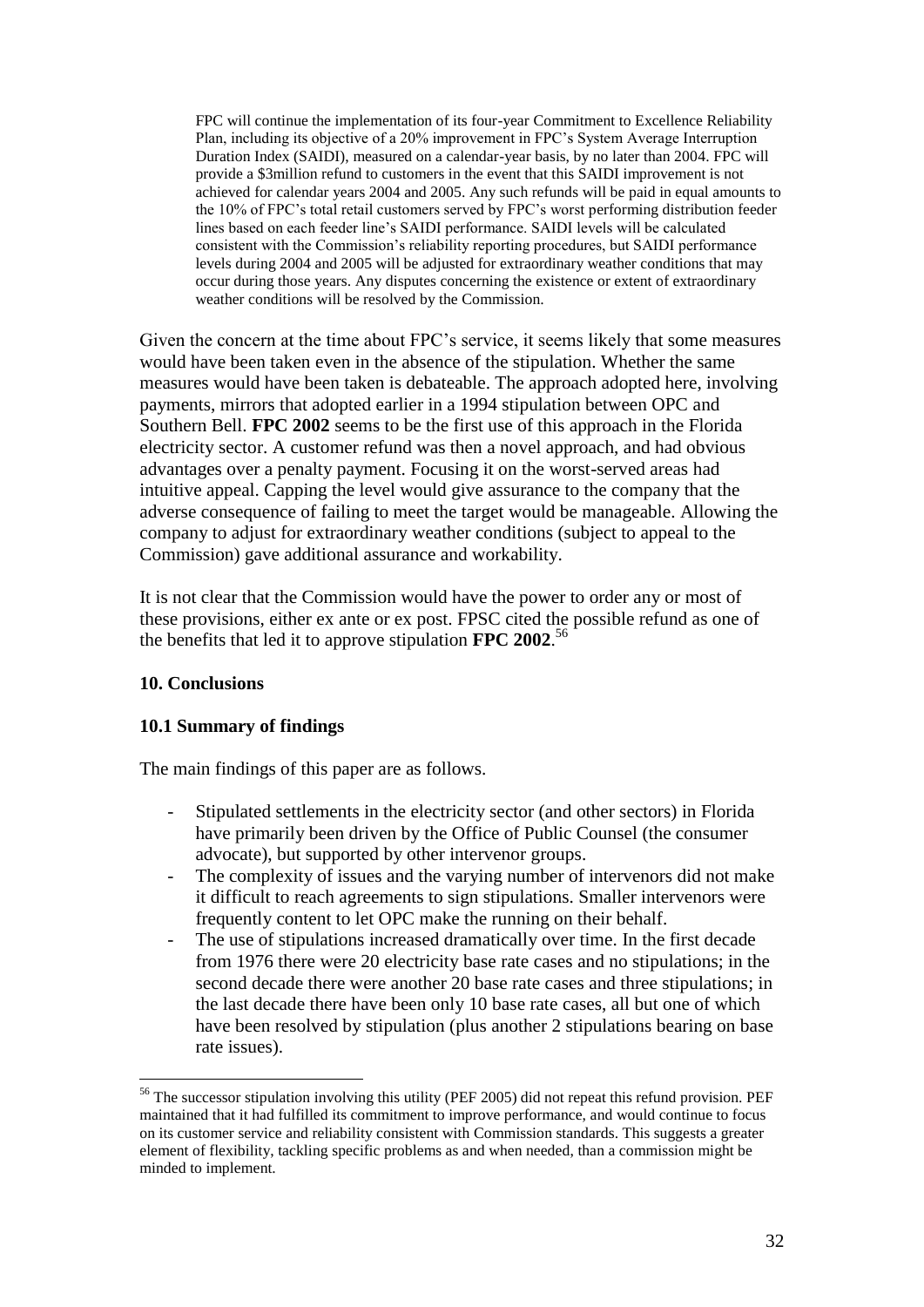- All these stipulations have been associated with rate freezes, refunds and rate reductions, none explicitly with rate increases.
- Although stipulations regularly cite savings in time and cost of regulatory proceedings, this cannot explain their extent and nature. The cost savings involved are several orders of magnitude less than the revenues at issue. Rather, the signatory parties secure greater and different gains from a stipulation than they would if the case went to a litigated hearing.
- Benefits to consumers in terms of rate reductions and refunds associated with electricity stipulations totalled over \$3 billions over the period 1986 to 2006. All these benefits were greater or earlier than would otherwise have occurred. About three quarters of the rate reductions (by value) would not have occurred at all in the absence of the stipulations.
- In some cases stipulations changed the basis of rate reductions and refunds, to adopt energy-based instead of demand-based rate reductions. This was to the benefit of larger users. Whether smaller users were on balance better off depends on whether the overall reductions were more than 10 per cent greater than they would have been in the absence of the stipulations. It is likely that this was the case.
- Why do utilities sign stipulations that involve rate freezes instead of increases, or greater rate reductions and refunds than they would otherwise be forced to make? In some cases the parties offer commitments that FPSC cannot do (such as agreeing not to request rate reductions, or withdrawing opposition in other fora). In other cases the stipulations embody changes in regulatory policy compared to what FPSC would otherwise adopt.
- Many of the stipulations reflected a less conservative policy on depreciation, amortization, accruals and reserves than FPSC had adopted. For example, possible storm damage costs are recovered ex post rather than by building up reserves. Some stipulations involved discretion for the utility to accelerate its depreciation and/or to reduce it.
- Stipulations have abandoned the rate of return "building block" approach using allowed return on equity (ROE) applied to an agreed rate base in order to determine rate levels. Instead, they have introduced fixed prices for specified periods of time (rate freezes often following refunds or rate reductions) with little or no explicit reference to ROE and rate base.
- Some stipulations have approved new investments entering the rate base, and modified conventional regulatory treatment of fuel costs and base rates, as part of an agreement to freeze base rates.
- Whereas FPSC had approved proposals for earnings caps and earnings sharing incentive schemes, stipulations have replaced these by revenue-sharing arrangements (without earnings caps) in order to enhance incentives and facilitate enforcement. The stipulations provide that such mechanisms are the only basis for dealing with excess revenues, with no effective regulatory role for ROE.
- Stipulations have embodied some changes, or prevention of changes, in rate structure. Examples include the introduction of targeted refunds for failure to meet specified quality of service standards, and the temporary preservation of uneconomic rate schedules.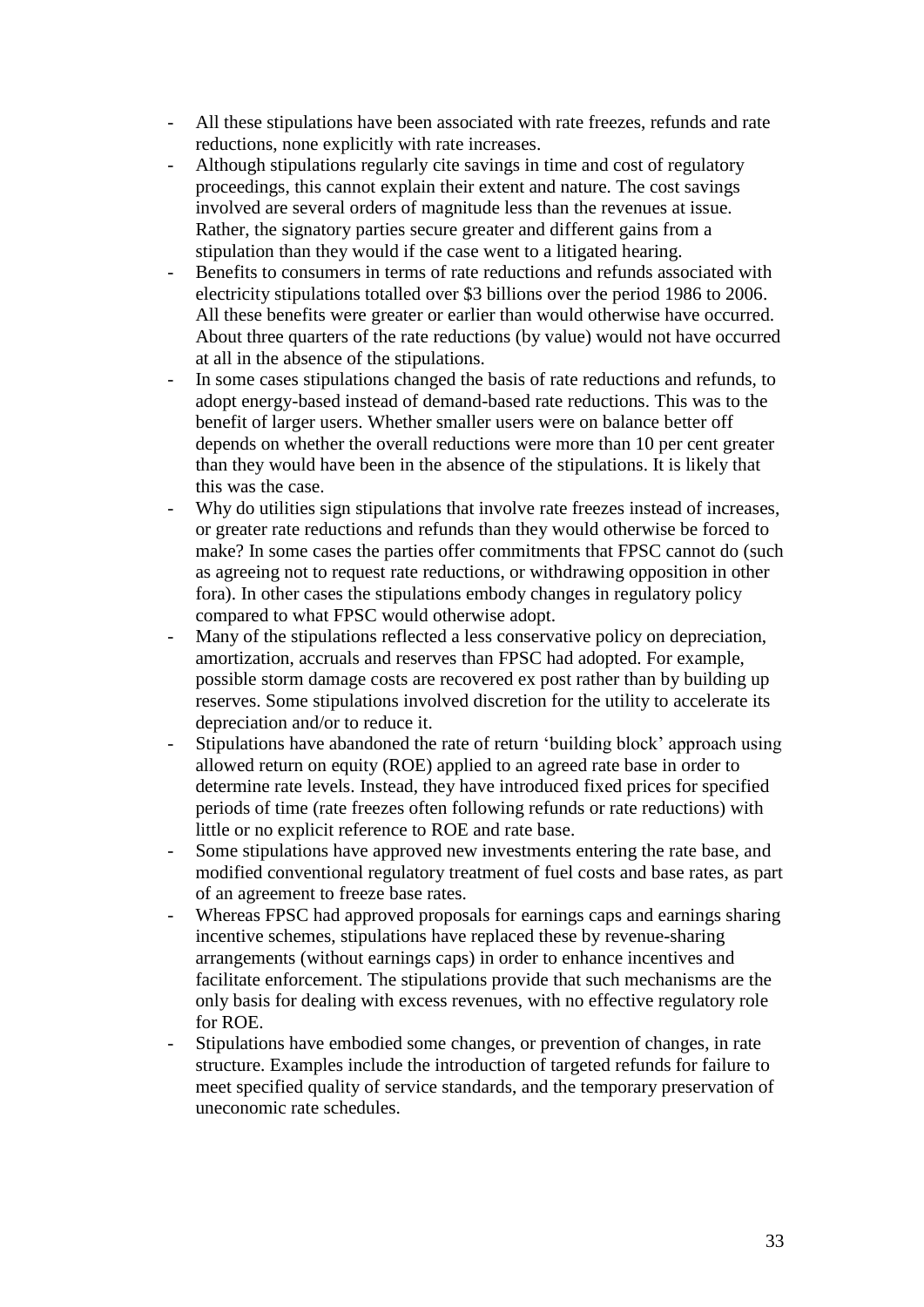## **10.2 Further reflections**

Stipulations have thus changed significantly certain aspects of regulatory decisionmaking in the Florida electricity sector. The result has been a greater emphasis on refunds, earlier and more certain rate reductions, and greater use of price freezes to protect against rate increases. To achieve this, the stipulations reflect a less conservative and more flexible approach to accounting and regulatory conventions, little role for ROE, and the kind of price cap incentive regulation that has been used elsewhere (for example, in the UK).

Could it be argued that the outcome is less satisfactory than would otherwise have occurred? Utilities negotiated and chose to sign stipulations in preference to FPSC decisions, as did a wide variety of intervenor consumer groups. It is difficult to argue that electricity customers did not prefer earlier and more tangible price. OPC is surely no less attuned than FPSC to the interests of consumers since it is statutorily charged with representing those interests whereas FPSC has a more neutral duty to fix fair, just and reasonable rates having regard to actual legitimate costs. Public Counsel himself was reappointed repeatedly for the twenty five years until his retirement. Other intervenor consumer groups repeatedly looked to OPC to represent their interests. The outcomes of stipulations were repeatedly acclaimed in the media. FPSC staff may have challenged some of the elements of the stipulations, but FPSC commissioners never challenged the substance in their judgements.

The changes are unlikely to have emerged from the traditional formal hearing process, and some could not have done so. Frequently, stipulations followed protests against FPSC"s previous decisions. Some of the stipulation provisions aroused the concerns of FPSC staff, or at least staff wished to ensure that FPSC fully appreciated the extent to which the stipulation modified FPSC policy. In the event FPSC accepted all the stipulations put to it. It consistently encouraged stipulated settlements as a more effective method of regulation. It also caught the mood of the stipulations in remarking early on that the Commission could not secure a more attractive deal for customers in the time available: "Hence we believe this bird in the hand is worth taking." All the stipulations seem to have reflected a preference for the bird in hand.

Experience in Florida shows that, within a regulatory framework, interested parties can indeed negotiate and come to agreement with utilities, at least where rate reductions and rate freezes are attainable. Whether similar agreements will be reached in future, when rate increases may be the order of the day, remains to be seen. But experience in Florida (as in Canada and elsewhere) does offer the prospect of an evolution in ratemaking procedure. The regulatory Commission can have a less prominent role: as a facilitator of contractual agreements between producers and consumers that reflect their knowledge and interests, rather than as a substitute for their judgements.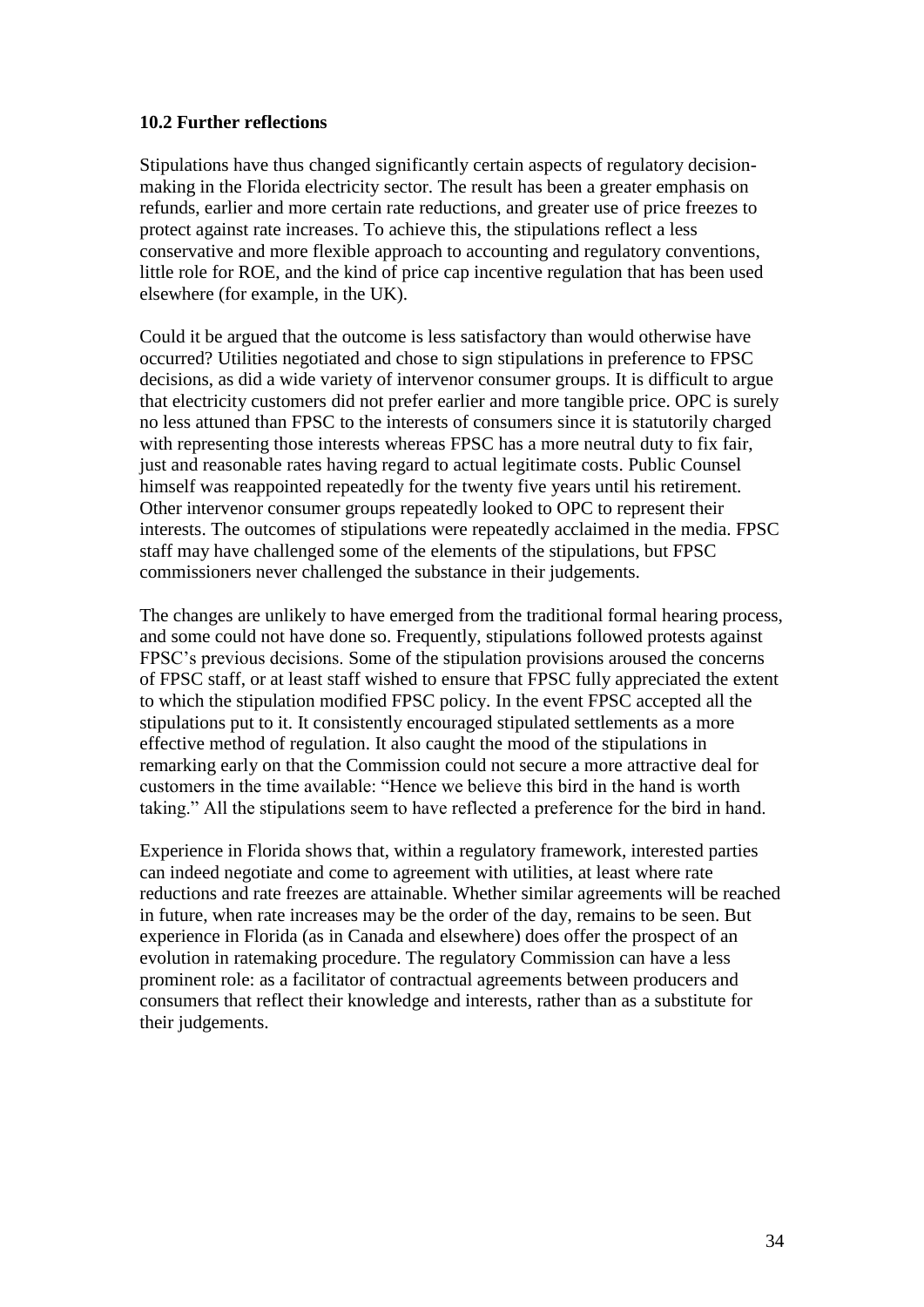## **Appendix 1 Staff calculations of customer benefits in FPL 1999**

Alternative staff made two calculations. The first, based on a historic view of earnings, was as follows.

In 1998, FPL's achieved earnings were 12.6% even with FPL recording \$372m of additional expenses under the Commission Plan. The rate reduction is less than the amount of additional expenses recorded in 1998. In a rate case, rates would be set at the midpoint. Under the stipulation the midpoint is 11.0%.

This is saying, in effect, that if the additional expenses would not be required in future and other costs remained the same, then rates could be reduced by \$372m on a permanent basis and still yield 12.6% ROE; in addition the rates could be further reduced by the difference between 12.6% and 11.0% ROE. The revenue impact of 1% change in ROE was \$89.5m for FPL in 2001.<sup>57</sup> So the scope for rate reduction based on this historical view would have been about  $$372m + (1.6 \times $89.5m) = $515m$ .

Alternative staff"s second calculation, based on a prospective view of earnings, was as follows.

Under the Stipulation, staff estimates of the achieved return on equity indicate that FPL will earn over 12.0% … in 1999 and that the achieved earnings will continue to grow over the three year period.

In other words, having made the \$350m rate reduction, and assuming no additional expenses of \$372m, the expected ROE would exceed the 11% midpoint by over 1% in 1999, and would thereafter increase. The expected scope for reduction based on this prospective view of earnings would therefore be over  $\overline{$}350m + $89.5 = $439.5m$  and increasing over time.

How much over 12% would FPL be expected to earn? Primary staff gives a specific number. "We calculate that the Stipulation will result in an achieved ROE of 13.3% assuming FPL does not opt to record any "amortization amount"." If a full hearing process would not allow any such "amortization amount", the scope for rate reduction in 1999 would be  $\$350m + (13.3 - 11.0) \times \$89.5m = \$556m.$ <sup>58</sup>

## **Appendix 2 Impact of other stipulations on rate reductions and refunds**

This Appendix reviews the evidence in each of the cases as to the impact of the stipulation on rate reductions and refunds. FPSC staff views, as reported in the decision dockets, are of assistance here. In some cases staff explicitly accepted that the benefits to customers were greater than could have been achieved if the case were litigated. In other cases staff questioned this. In three cases views differed within the staff, so that two views (primary and alternative staff views) were presented.<sup>59</sup> In most cases, however, staff did not challenge the benefits involved, and any staff reservations about the stipulations generally concerned other aspects of the stipulation, as discussed later.

The fourteen cases are as follows.

<sup>57</sup> Source: Analysis of Florida Electric Utilities, December 2001 (FPSC factsheet). This is consistent with alternative staff comment that "A million dollars is a little over a basis point for FPL". (A basis point is  $1/100$  of 1%, so corresponds to \$895,000.)

 $\frac{3}{8}$  As to the increase in earnings over time, primary staff says that historically FPL's revenue has grown at about 3% a year, so earnings could be expected to grow by at least that rate.

<sup>&</sup>lt;sup>59</sup> These three cases were GPC 1993, TECO 1996 and FPL 1999.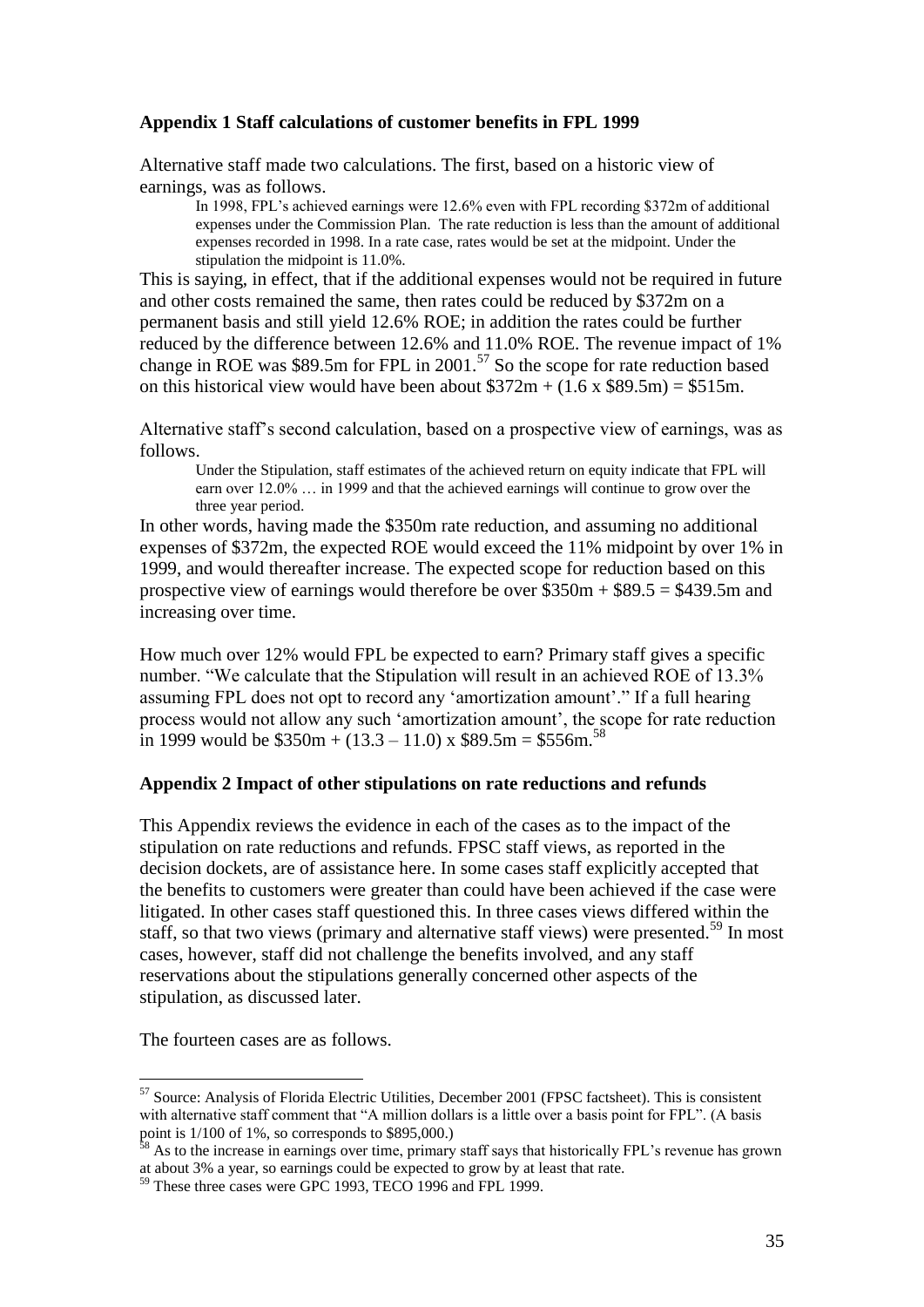**FPC 1986**: This is discussed in the main text. (Classified N/E)

**FPC 1987**: A large user (Occidental Chemical Corporation) claimed that FPC rates should be reduced by \$362.6m on an ongoing basis to reflect (inter alia) a lower ROE and the lower federal tax rate. FPSC opened a docket and FPC proposed a reduction of \$61.7m. FPC, OPC and Occidental subsequently agreed a reduction of \$140m (\$121.5m permanent based on lower ROE and \$18.5m tax credit). FPSC noted that the \$140m revenue reduction was "the largest in the history of this State", and that the \$121.5m was "within 4 % of our Staff"s position for the Prehearing Conference". The latter is typically a bargaining position that FPSC would not normally expect to secure. (Classified G)

**GPC 1993**: GPC filed for a rate increase citing FPRC"s recent dismantlement policy as implying \$10.8m increase. OPC and GPC agreed a lower ROE, deferred dismantlement, and withdrawal of the filed application. Staff were split on the merits of the stipulation but agreed that it avoided a present rate increase and (via the lower ROE) would reduce future rates. (Classified N)

**TECO 1996a**: In face of continued excess earnings, FPSC accepted TECO proposals in 1993 and 1994 to apply overearnings to a storm damage renewal account, and accepted further TECO proposals in May 1995 and January 1996 to defer excess revenues to future years. OPC objected and in March 1996 agreed with TECO to allow some deferrals but also to refund \$25m and to freeze rates until end-1998. Staff were again split on the merits, but there was no suggestion that there would otherwise be any refund. (Classified N)

**TECO 1996b**: This provided for the regulatory treatment of new investment at TECO"s Polk power station and also included another \$25m refund. Staff were concerned about a number of issues including the treatment of Polk, but did not suggest that there would otherwise have been a refund. (Classified N)

**FPC 1997a, b:** These two cases involved actions to avoid possible rate increases, and in the second case explicitly to freeze base rates, rather than to secure refunds or rate reductions. They are not included in Table 3.

**FPL 1999**: This case is discussed in the main text. (Classified N/G)

**GPC 1999**: In response to concerns about earnings and ROE, GPC proposed an earnings sharing incentive plan. FPSC rejected this and approved an alternative plan proposed by staff. OPC objected and filed for a rate case. OPC and GPC then agreed a reduction of \$10m with 3 year revenue sharing. Staff analysis mirrored the points made in FPL 1999, noting that "at the conclusion of a full rate case a greater reduction is possible. However, that would be after eight to twelve months." Staff recommended approval of the stipulation since the \$10m rate reduction resulted in immediate and significant savings to all ratepayers, and in addition there was the potential for revenue sharing. (Classified N/E)

**TECO 2000**: FPSC initially calculated that the previous stipulations (TECO 1996a,b) implied a refund to customers for overearnings of \$11.2m in 1997 and 1998, later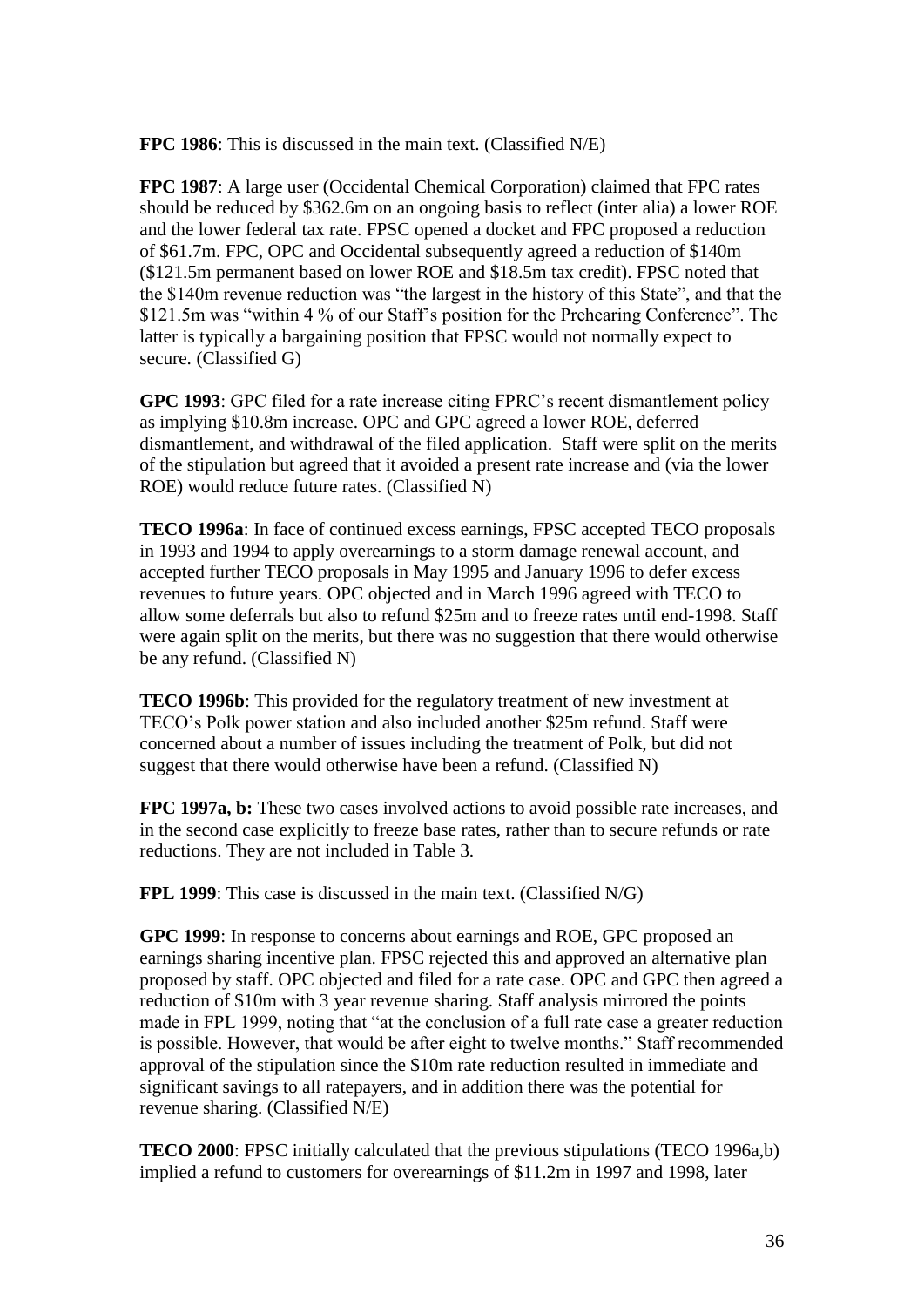revised to \$12.3m. OPC and TECO agreed a slightly higher refund of \$13m. In January 2001 FPSC approved a further refund of \$6.1m for 1999 sharing, revised after protest to \$6.3m. (Classified G)

**FPL 2002**: FPSC opened a rate review as FPL's 1999 stipulation came to its expiry date. OPC and FPL agreed a further rate reduction of \$250m and a continuation of the revenue cap and sharing scheme for nearly 4 years. There was no suggestion that in the absence of the stipulation there would be a rate reduction greater than \$250m, or indeed any rate reduction at all. The stipulated rate reduction depended on departures from certain FPSC accounting policies. FPSC approved, noting the immediate benefits to customers and the additional refunds that the previous scheme had brought (then totalling \$128m to date plus \$84m projected for final year). (Classified N/G)

**FPC 2002**: In 2000 FPSC opened a docket to review FPC"s earnings. In 2001 it ordered \$113.9m held subject to refund, later reduced to \$98m. Testimony was filed and discovery ended March 2002, at about the same time as FPL agreed its stipulation. Shortly afterwards, FPC, OPC and others agreed a stipulation in similar form to FPL 2002 including a rate reduction of \$125m and a refund of \$35m. FPSC approved, noting that the reduction and refund afforded ratepayers immediate relief, and the revenue sharing plan could result in future refunds. (Classified G/E)

**FPL 2005**: In March 2005 FPL requested a rate increase of \$430m for 2006 plus a further \$123m increase when its new plant came into service in June 2007. In contrast, OPC indicated that FPL"s rates should reduce by \$679m. Other intervenors, this time including the Florida Attorney General"s office, filed to support OPC"s case. The parties agreed a last-minute stipulation involving no change in rates for four years. The strong view of the Attorney General"s Office was that there should be no rate increase It is perceived that this facilitated a settlement.<sup>60</sup> Various modifications of FPSC accounting policy were implied by the stipulation. The FPSC approved the settlement, endorsing the previous and prospective benefits to customers listed by the stipulation. (Classified G)

**PEF (formerly FPC) 2005**: In April 2005 PEF requested a \$206m rate increase for 2006 onwards. OPC argued that PEF"s rates should be reduced by \$630m. Substantial agreement was reached before settlement of FPL 2000, and finalised shortly afterwards. The main provisions, not dissimilar to those of FPL 2005, included no change in existing base rates for four years (except for miscellaneous increases of about \$15m). FPSC approved the stipulation in similar terms as for FPL 2005. (Classified G)

 $60$  A formal administrative hearing was set to begin on Monday 22 August 2005. The parties considered that the gap between them was so great that there was no point in talking. Then, on Friday 19 August, the Attorney General"s office telephoned the parties and suggested a meeting. The Attorney General Mr Charles J Christ Jr had consistently taken a strong pro-consumer stand and was perceived as a candidate for Governor in due course. (And the former Public Counsel, Mr Jack Shreve, was now an adviser in his Office.) After meeting all weekend, the parties reached agreement late on Sunday night, and signed and filed the stipulation on Monday morning. The hearing was recessed to allow staff to review the settlement, and advise the commission when it reconvened on Wednesday 24 August.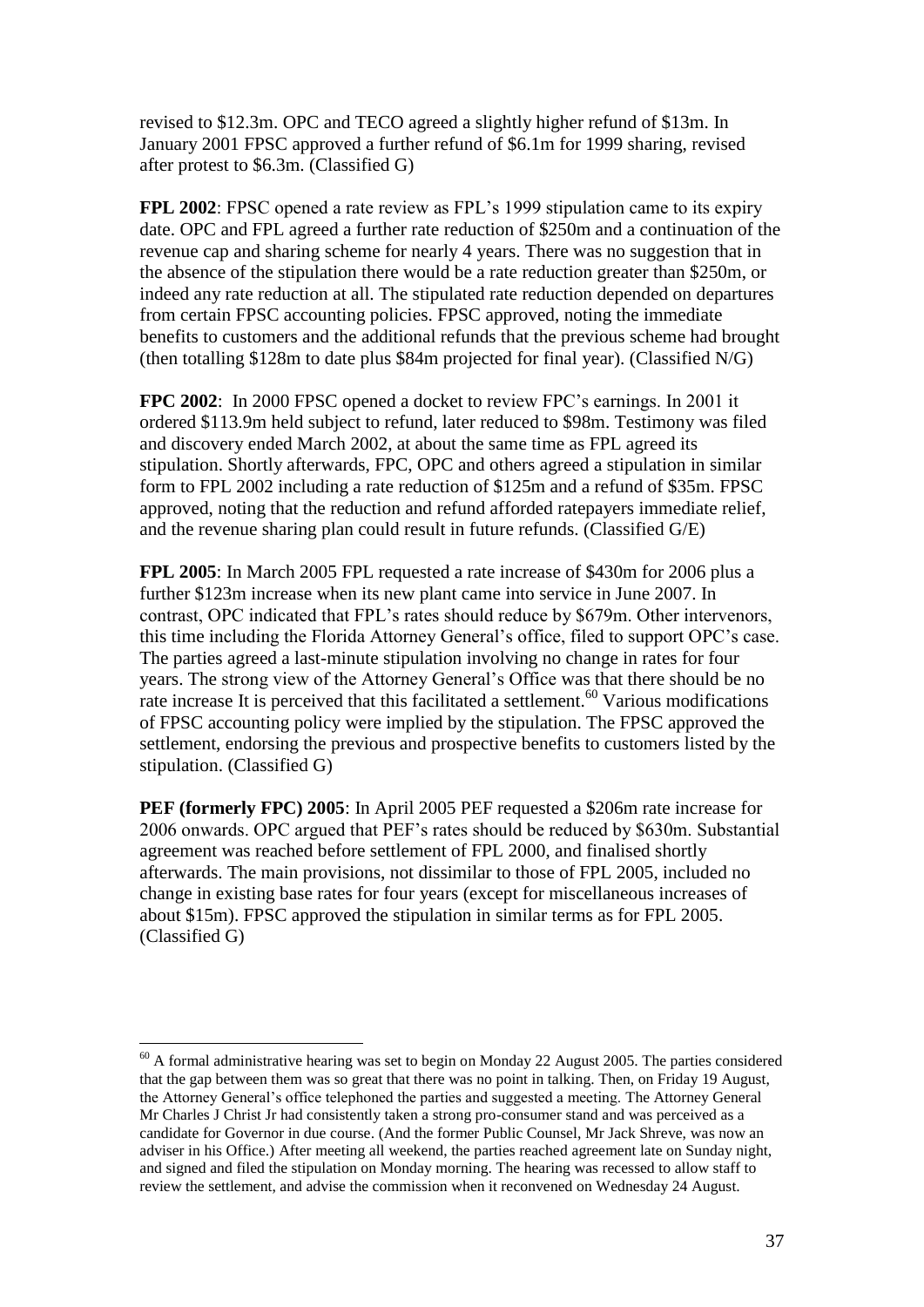## **Appendix 3 The method of rate reduction**

<u>.</u>

The main text describes the issue in **TECO 1996a**. Five other cases discuss the method of the rate refund or reduction.

**TECO 1996b**: This provided for a further \$25m refund on the same energy basis as in TECO 1996a. On this second occasion, the staff recommendation was unanimously in favour of the stipulation (no doubt bearing in mind the FPSC decision on the previous stipulation). Nonetheless, staff pointed out that there were advantages and disadvantages with the stipulation. Prominent among the disadvantages was the proposed method of distributing the rate reduction. The staff analysis reprinted almost verbatim the concern previously voiced by alternative staff.<sup>61</sup>

**FPL 1999:** This stipulation proposed once again to reduce rates by reference to the energy charge. This time the proposed reduction was \$350m permanent (rather than just a one-time refund) plus revenue-sharing. Staff opinion was split on the stipulation as a whole, but unanimous in its concern about the method of rate reduction.<sup>62</sup>

**GPC 1999**: This stipulation proposed the same method, again for a \$10m permanent rate reduction. Staff recommended that the stipulation as a whole be approved, and again noted its concern about the method. However, Staff seems by now to have accepted that FPSC was willing to accept reductions on an energy basis rather than demand basis, and even found a justification for this approach.<sup>6</sup>

**FPL 2002** and **FPC 2002**: These stipulations again made substantial reductions in rates, but this time they were across-the-board rather than on energy costs alone. Staff expressed a degree of satisfaction, even of relief, using essentially the same words in both cases.<sup>64</sup>

It seems unlikely that it was pressure from the Commission or staff that led the stipulating parties to discontinue the energy-based rate reductions. Such pressure had

 $61$  Staff had an additional concern about the treatment of off-system sales that might subsidise wholesale sales at the expense of retail ratepayers. The parties slightly modified the stipulation on 27 September to address this point.

 $62$  Primary Staff repeated much of the previous argument. "By reducing rates on a kWh basis, high load factor classes … such as large commercial and industrial classes, receive a proportionately larger share of the reduction than they would had the reduction been allocated in a manner similar to that used in a rate case. Conversely, lower load factor classes, such as residential and small commercial classes, receive a smaller share of the reduction."

 $63$  "Although staff continues to believe allocating the reduction on a demand and energy component better matches the way dollars are collected through base rates, we recognise that the reduction in the base rate energy charge for all customers is administratively quicker to implement and more easily explained to customers. Similarly, since any shared revenue credits are to be shown as a separate line item on the bill, allocating these dollars on an energy basis makes the credit easier for the customers to relate to the other charges on their bill."

<sup>&</sup>lt;sup>64</sup> "This allocation methodology differs from FPL's previous rate stipulations that allocated the reduction on a kWh basis. The percentage reduction in base rates is a better method of allocating a decrease because all classes receive the same percentage reduction in base rates. Under an energy allocation, a larger percentage of total reduction goes to larger commercial and industrial customers relative to residential and small commercial customers." Docket No. 001148, Order No. PSC-02-0501- AS-EI, issued April 11, 2002, p. 3. See also Docket No. 000824, Order No. PSC-02-0655-AS-EI, issued May 14, 2002, p. 4.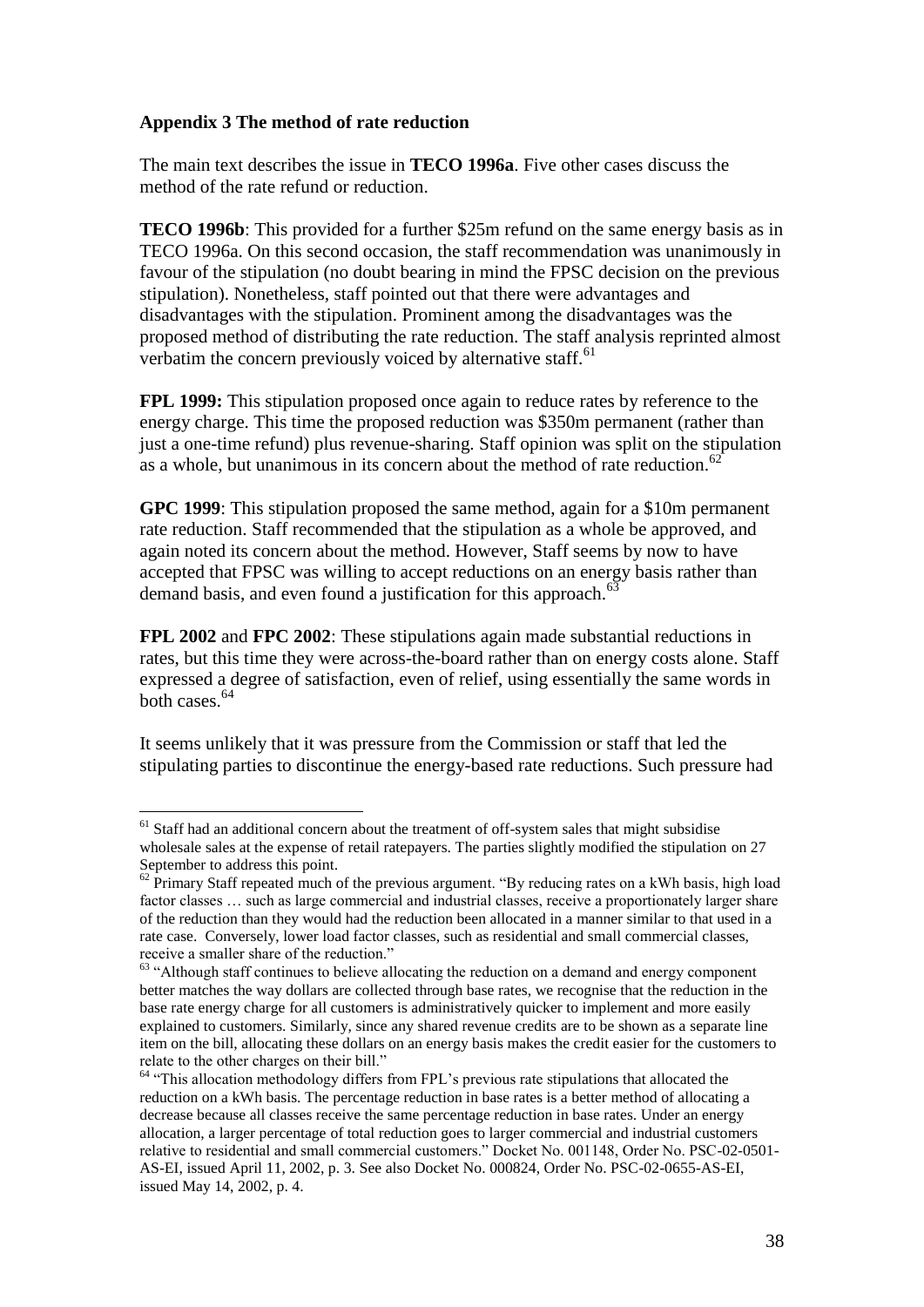clearly not been effective in the past, and staff had become resigned to the Commission"s acceptance of energy-based reductions.

A more plausible explanation for the changed approach is that, for FPL at least, the rates in effect as of 2002 already reflected the energy-based reductions effected earlier. The stipulation in 2002, which provided for an across-the-board rate reduction, protected these gains by avoiding the rebasing based on relative costs that would have accompanied a traditional rate hearing. The stipulation essentially prolonged the energy-based reductions and the associated benefits already established by the large users. The wording of the staff analysis is consistent with this conjecture.

FPL's rate structure has not been formally reviewed since its last rate case in 1983. Since then, new classes have been added and customers have shifted among rate classes seeking more advantageous rates. Based on FPL"s cost of service study, there are disparities among the rates of return by class. In a rate case, one of the goals of rate design is to set rates that reflect the costs to serve that class or, stated differently, to set the rate of return for each class equal to the system rate of return. We recognise, however, that a Stipulation is a negotiated document with all participants making some concessions. While the proposed across-the-board percentage reduction does not move FPL's rate structure towards parity, it does not worsen it. Accordingly, we find that the across-the-board reduction is reasonable.

It is not clear whether FPC"s rates were as favourable to large users as FPL"s: the utility had not had a previous stipulation that reduced rates on an energy basis, and the staff analysis does not explicitly claim that there are disparities by class at FPC. However, there are similar indications of concern about changes that have taken place over time.<sup>65</sup> These are followed by the same remarks about the Stipulation being a negotiated document and not making the rate structure worse.

As regards calculations of the extent of the distortion, in the first case (**TECO 1996a**), staff conjectured as follows. "If the \$25m is allocated on energy, the residential customers could realize up to \$4.25 million less in total refund dollars than if the refund were allocated on demand (\$10.75 million versus \$15 million)." This calculation assumed that residential customers accounted for 60% of peak demand but only 43% of energy demand (in MWh). The refund to residential customers on a peak demand basis would have been  $60/43 = 1.395$  or 39.5% higher than it was on an energy basis.

A second calculation in the same staff analysis suggested that the peak demand basis might have justified only 55% of the reduction. On this basis the refund to residential customers would have been  $55/43 = 1.279$  or 27.9% higher than on the energy basis.

A later calculation by staff (**FPL 1999**) suggests that both the above estimates may have overestimated the transfer from residential to industrial customers.

<sup>65</sup> "Order No. PSC-01-1348-PCO-EI, requiring FPC to file MFRs, states that one of the reasons for requiring MFRs was to ensure proper ratemaking and cost allocations among the rate classes to reflect changes that have occurred since the company"s last rate case. FPC"s most recent fully allocated cost of service study was filed in 1991, and utilised a prospective 1993 test year. Since that time, significant changes have taken place in the company"s operations, and cost shifting among the rate classes has occurred. / This Commission has historically sought to establish rates that recover the cost to serve each rate class. Stated differently, this Commission has attempted to set the rate of return for each rate class as close as practicable to the system-wide rate of return."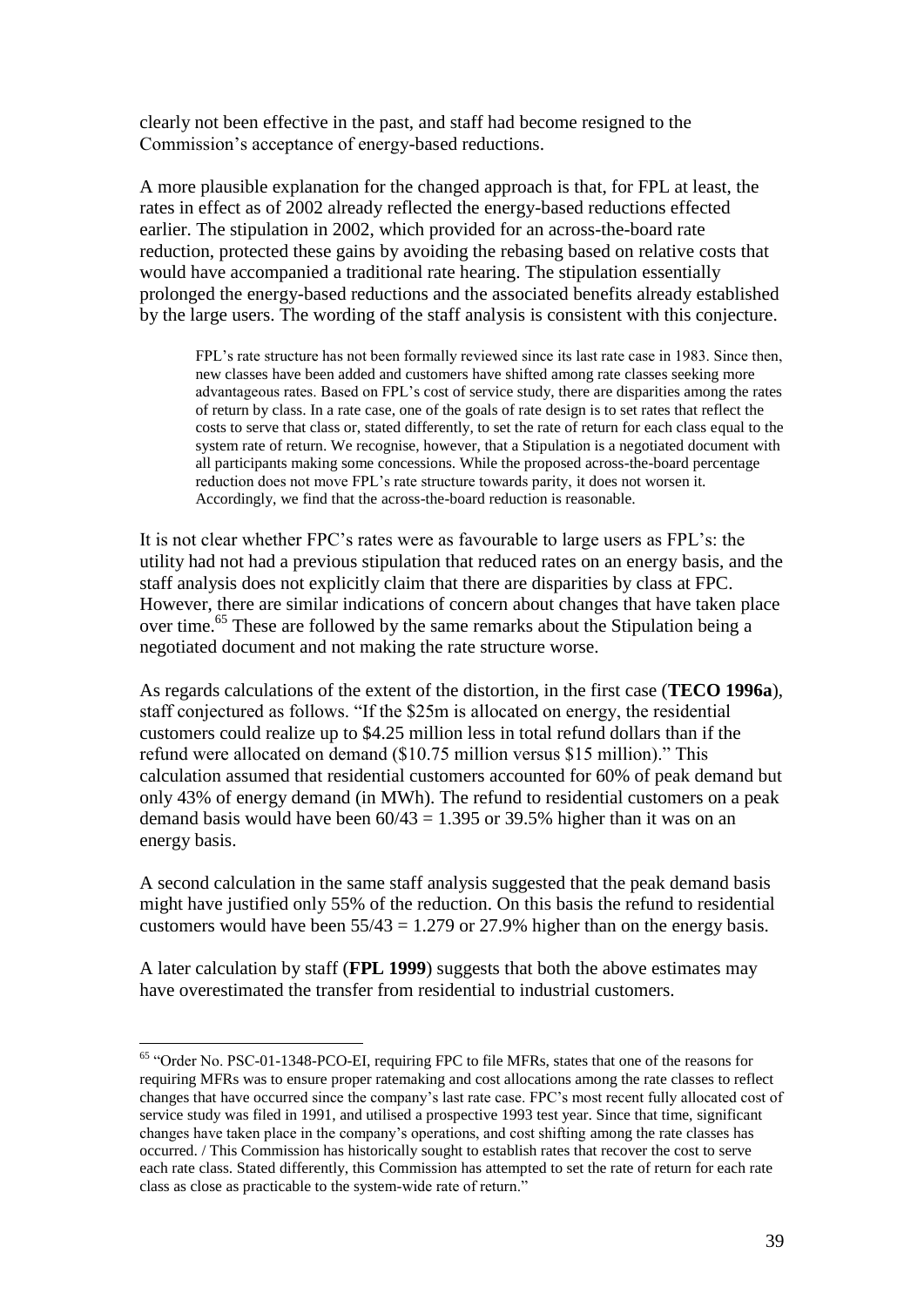For illustrative purposes, staff has estimated the impact on residential customers of allocating the entire \$350 million reduction on a 12 CP and  $1/13$  AD basis<sup>66</sup>, in lieu of the proposed energy basis. … Based on this data, the residential customers would receive a .463 cent per kWh reduction in their non-fuel energy charge, as compared to the .420 reduction proposed. The demand allocation would result in a reduction of \$4.68 on the monthly 1,000 kWh bill, a \$.43 larger reduction than under the energy allocation. / Staff believes that the use of a demand allocator more closely reflects how the reduction would be distributed in a full requirements rate case.<sup>6</sup>

This calculation is that a demand-based reduction would imply a reduction for residential customers that was  $0.463/0.420 = 1.10$  or 10% higher than on an energy basis.

#### **Appendix 4 Accounting policy**

The following summaries highlight those aspects of the stipulations that refer to accounting policy.

**FPC 1986:** This noted the problem posed for the company by the Commission's recent ruling on depreciation.<sup>68</sup> It specified that the \$54m refund was contingent on the Commission"s acceptance that it was in lieu of (inter alia) any represcription of FPC"s depreciation rates before 1988.

**GPC 1993**: The utility filed for a rate increase citing FPSC"s recent dismantlement policy.<sup>69</sup> The stipulation provided that GPC would use an alternative straight-line method of calculation that deferred the amount of the dismantlement accrual, agreed a lower ROE and provided that the rate would remain unchanged. Primary staff recommendation was not to approve the stipulation because of inter-generational inequities and because all electricity companies should have a proper chance to debate what was a generic issue.<sup>70</sup> Alternative staff noted the benefits of avoiding the present rate increase and of lower future rates.

<sup>1</sup> <sup>66</sup> "The bulk of FPL's fixed production and transmission plant costs were allocated based on each class"s estimated contribution to the 12 monthly maximum system peaks. This method, known as the 12 Coincident Peak and 1/13 Average Demand (12 CP and 1/13 AD) method, was used to allocate most fixed production and transmission costs for each of the four major investor-owned utilities in their last full requirements rate cases." (p. 5)

<sup>67</sup> Memorandum: Case background, Docket No. 990067-EI, March 15, 1999, Primary Staff analysis pp. 5-6. Also endorsement by Alternative Staff at p. 12.

<sup>&</sup>lt;sup>68</sup> "Public Counsel and FPC further recognise that FPC's costs are subject to increase in a substantial but uncertain amount from a pending represcription of its depreciation rates in Docket No. 851097-El, and that a deferral of such represcription is essential to FPC"s ability to provide a benefit from the aforementioned cost reductions to its customers. OPC and FPC wished to provide an immediate benefit to customers in a manner that satisfactorily balanced the interests of the company and its customers."

 $69$  In 1989 an FPSC order had established a new method for calculating the amount of the accrual for the dismantlement of fossil fuel plant. FPSC had agreed to GPC"s request that new depreciation rates and dismantlement accruals be effective in its next rate case. Now, GPC mentioned a \$10.8m revenue impact of its depreciation study, and said that the method prescribed in the FPSC order "places significant upward pressure on the Company"s retail rates and charges to the general body of customers, and places the Company in the position of having to seek retail rate relief in order to cover such expenses".

 $70$  "deferring implementation results in inter-generational inequities in that a delay in implementation would only move those dollars of expense into the future – with a shorter period of recovery". "Now, at this point GPC wishes to re-argue the Commission"s prescribed policy without the involvement of the other electric companies. … if GPC wishes the Commission to readdress the methodology for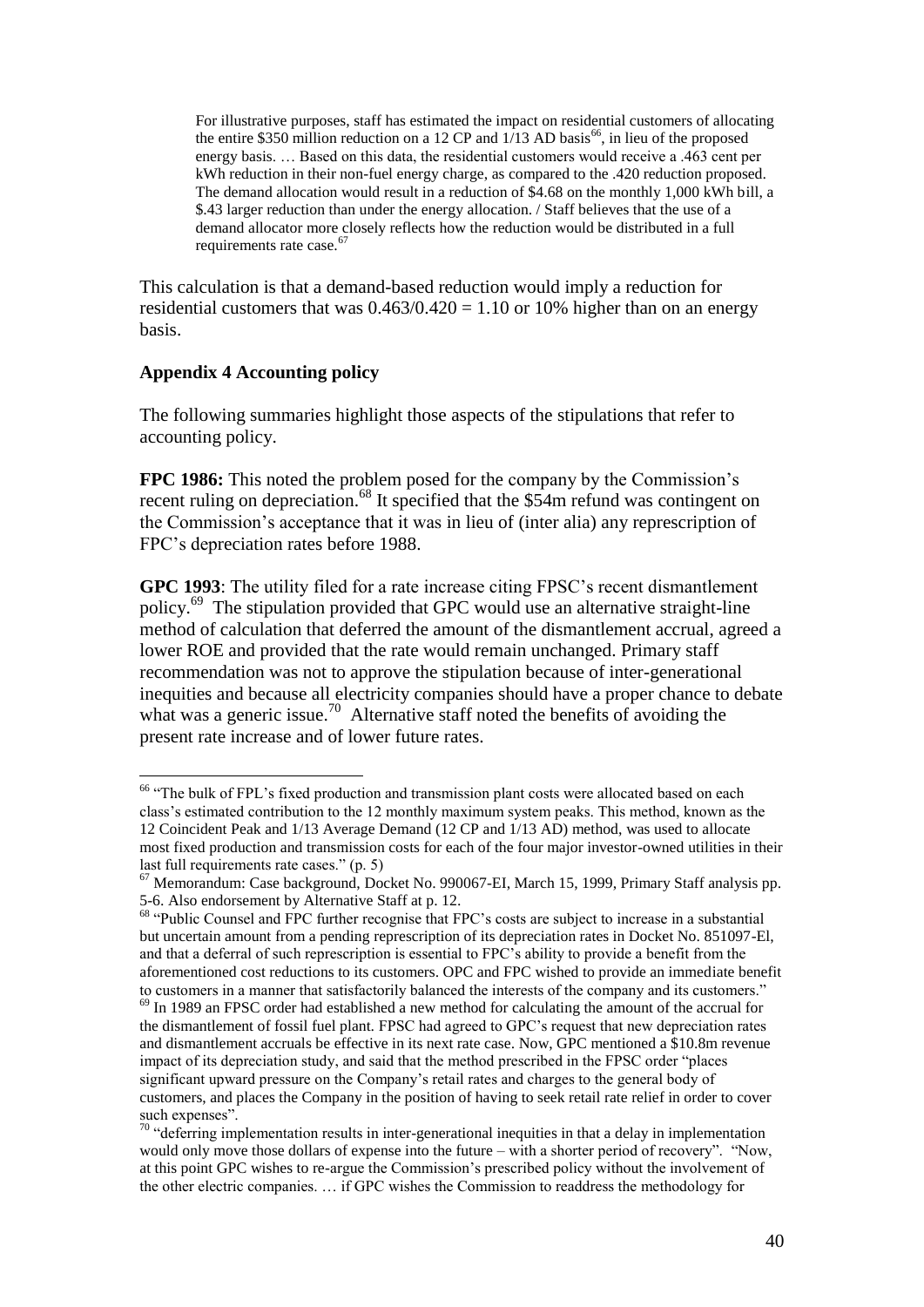**TECO 1996a**: In 1993 FPSC approved TECO"s proposal to use a reduction in its authorised ROE to begin a \$4m annual storm damage accrual, and not to make a rate reduction as OPC urged. In 1994 FPSC applied any overearnings to increase this storm damage accrual. In contrast, TECO March 1996 applied the overearnings to a refund. One of the concerns of alternative staff about the TECO March 1996 stipulation was that a refund might not be the best way of using excess revenues, since "other opportunities to reduce regulatory assets, mitigate potential "stranded costs", or handle other regulatory balance sheet concerns will be foregone".

## **FPC 1997b**: see text.

1

**FPL 1999:** FPSC"s conservative policy applied not least to FPL, where there was a plan for writing off assets.<sup>71</sup> In December 1998 the Commission approved a further proposal to extend the plan through 2000. Various parties now filed protests.  $^{72}$  In January 1999 OPC filed a petition to have FPSC conduct a full revenue requirements rate case, alleging that "while long-term benefits for both FPL and its customers may have been achieved by the 'Plans' approved by the FPSC [over the five years 1995-1999], the time has now come for the customers to share in the benefits."

FPL 1999 authorized FPL to record amortization up to \$100m per year to reduce nuclear and/or fossil plant in service, in addition to normal depreciation. It also provided that accruals for nuclear decommissioning and fossil dismantlement would be capped at previously authorised levels. Making these charges discretionary or capping them facilitated the \$350m reduction in base rates. Because of this benefit, primary staff recommendation was to approve the stipulation, but the analysis was so heavily qualified that it could have been the basis for a rejection. The discretionary amortization was a serious concern because it would mean that depreciation would reflect the variability of the company"s revenues rather than be matched to asset service life.<sup>73</sup> FPSC accepted the stipulation without commenting on this modification of its accounting policy.

calculating the dismantlement accruals, another generic docket should be opened where all companies can participate. It should not be buried as an issue in the Company"s next rate case."

 $71$  In 1995 FPSC accepted FPL's proposal for writing off various deficits and regulatory assets totalling \$485m during 1995, 1996 and 1997. In 1997 FPSC extended the plan so as to write off a further \$401m in 1998 and 1999. Dockets 950359-EI and 970410-EI refer.

 $72$  The parties were FIPUG, Tropicana Products Inc, the Coalition for Equitable Rates (CER), the Florida Alliance for Lower Electric Rates Today (ALERT) and Georgia Pacific Corporation.

 $73$  "In a word, this is accelerated depreciation. The potential end-point is that the design of depreciation rates, and the resultant rate base, will no longer reflect the matching principle, but rather, the degree of variability in the company"s revenues. … / One of the basic axioms of depreciation is to match capital recovery with consumption. Staff is concerned with the concept of using economic conditions to adjust depreciation expenses which should properly be matched to service life. Previously, the Commission has approved faster write-offs of perceived reserve deficits, and of unrecovered net plant that are not life related; such actions were considered not to conflict with the matching principle. / The Stipulation essentially allows FPL the flexibility to shorten the recovery period of the fossil/nuclear plants. This is not the writing off of a perceived historical deficit, but simply accelerated depreciation, in conflict with the matching principle. Staff"s concern is that each step made in this direction makes the next step easier. Further, the amortization will reduce the company"s achieved earnings over the life of the Stipulation."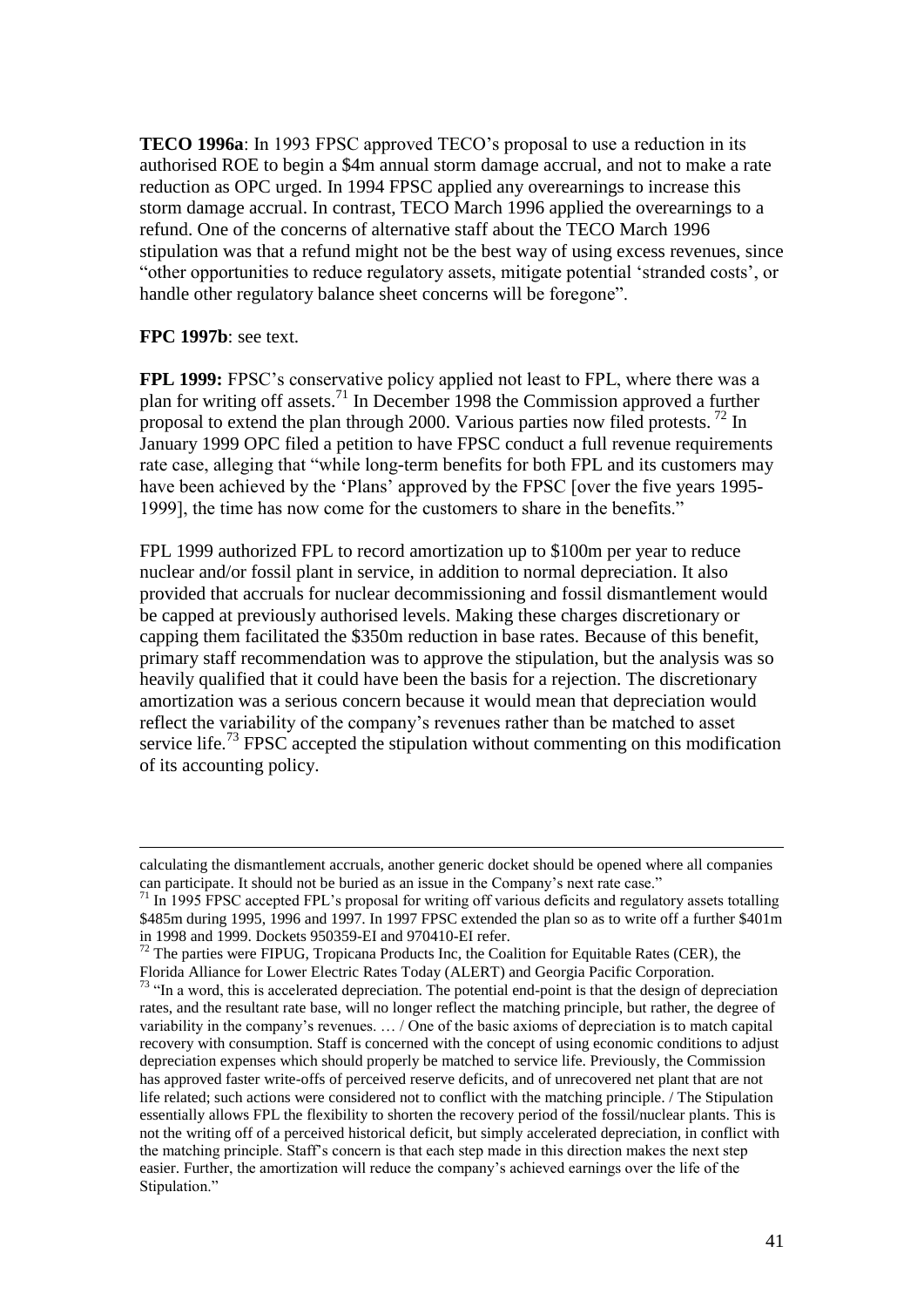**GPC 1999:** In response to concerns about earnings and ROE, GPC proposed an earnings sharing incentive plan that reduced its authorised ROE from 12% to 11.6% and shared any earnings in excess of 12.6% in the following ratios: 40% to the company shareholders, 20% to write off certain regulatory assets and to increase the Property Insurance Reserve, and 40% refunded to customers. FPSC was attracted by the earnings incentive concept and by the notion of writing off assets.<sup>74</sup> But FPSC was not satisfied with the parameters, so it rejected this plan and approved an alternative plan proposed by staff, which involved lower proportions to the shareholders and customers and a higher proportion to writing off assets.<sup>75</sup> This plan was in turn challenged by OPC and superceded by the stipulation GPC 1999 that provided for an immediate \$10m rate reduction for customers; for revenues (rather than earnings) between certain levels to be shared in the ratio 1/3 to shareholders and 2/3 to customers; and for all revenues in excess of the upper level to be refunded entirely to customers. GPC was given discretion up to specified annual amounts to write off the regulatory assets and increase the Property Insurance Reserve. Again, the FPSC accepted the stipulation without commenting on this aspect.

**FPL 2002:** As FPL 1999 came towards termination, the parties considered a further agreement. The challenge was to enable a further significant rate reduction, this time of \$250m. FPL 2002 authorised the company to reduce depreciation by up to \$125m per year, which would effectively fund half the rate reduction. FPL agreed to withdraw its request for an increase in the annual accrual to the storm damage reserve, and instead would petition FPSC for recovery of prudently incurred costs in the event that there were insufficient funds in the reserve. This would avoid whatever rate increase that cost represented.

**FPC 2002:** This stipulation, contemporaneous with FPL 2002, took a similar approach. FPSC had already placed \$98m subject to refund but OPC evidently envisaged more. To help fund the \$125m rate reduction, there was an annual reduction in depreciation of \$62.5m, with the company given discretion to reverse all or part of this, and discretion to accelerate amortization of certain regulatory assets. Accruals for nuclear decommissioning and fossil dismantlement were suspended, worth another \$16m.<sup>76</sup> It was agreed that, when the new plant Hines Unit 2 came on stream, its costs would be recovered through the Fuel and Purchase Cost Recovery Clause until 2005 (the end of the stipulation): this kept that additional item out of the cost base.

<sup>&</sup>lt;sup>74</sup> "Gulf is expected to bring additional generating capacity on line in 2002, which could increase revenue requirements. A plan which reduces future revenue requirements by writing off past costs before 2002 and encourages it to become more efficient … will mitigate the impact of this additional investment." (Docket 990244-EI, Order PSC-99-1047-PAA-EI, May 24, 1999, p. 7.

 $75$  This plan provided for writing off certain regulatory assets and increasing the Property Insurance Reserve by specified amounts; reduced the authorised ROE from 12% to 11.2%; shared earnings between 12.2% and 14.2% in the following ratios: 2/3 to further write off certain regulatory assets and increase the Property Insurance Reserve and 1/3 to company shareholders; and refunded to customers any earnings over 14.2%.

<sup>&</sup>lt;sup>76</sup> It has been suggested that this may have followed a decision to extend the life of nuclear and other stations. However, it has also been suggested that FPSC had approved FPC"s dismantlement and decommissioning studies less than a year earlier, and that these studies had indicated that continued accrual was necessary.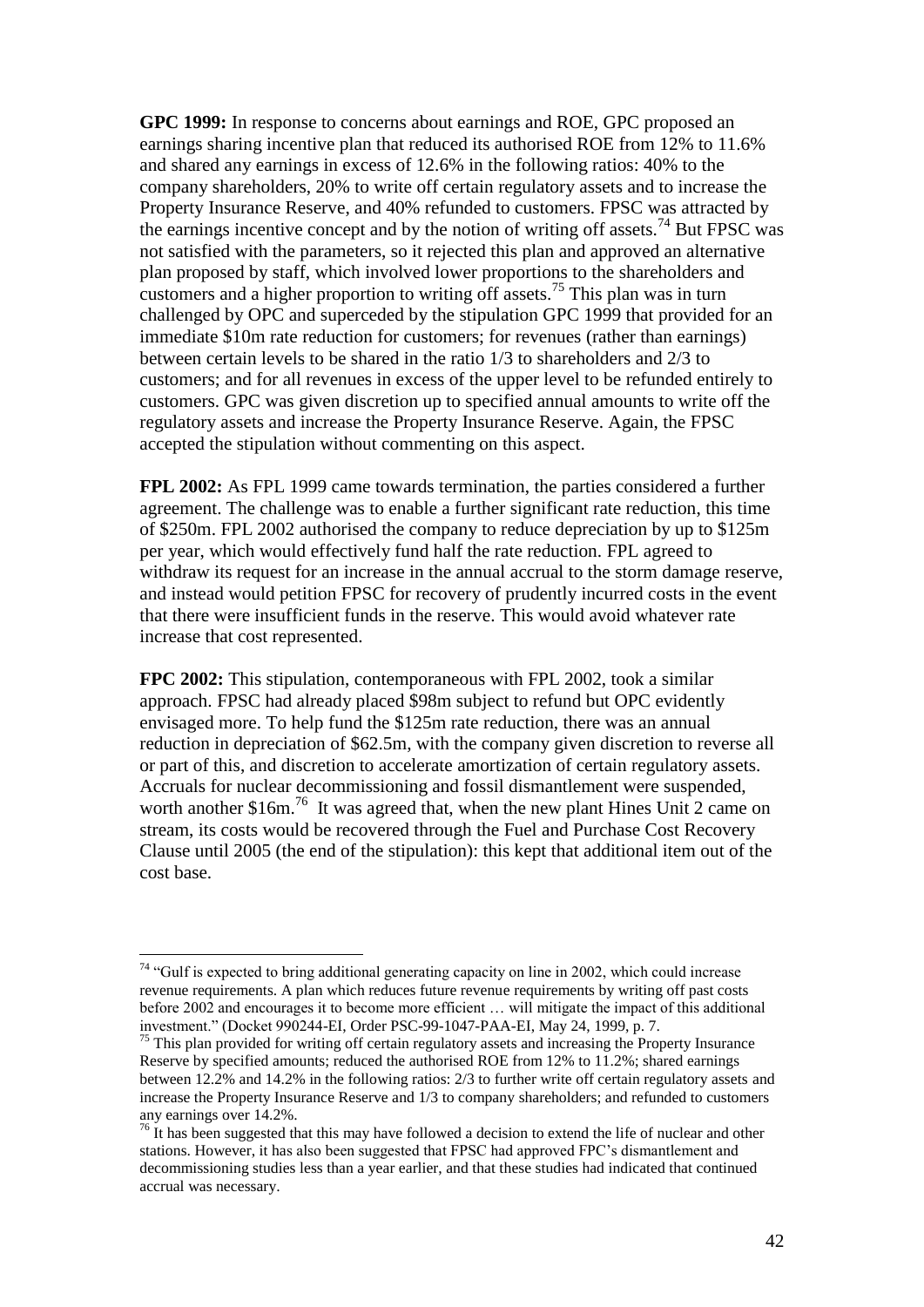**FPL 2005**: Three years later, the new challenge was to avoid a rate increase for FPL when the company had requested a rate increase of \$430m, particularly given that the Attorney General"s Office had indicated a strong preference for no rate increase. The requested increase comprised \$100m for GridFlorida expenses, \$100m for an increase to storm damage accrual, and \$225m for two recently-introduced generation plants. The stipulation FPL 2005 dealt with these three items by, respectively 1) affirming FPL"s right to recovery of prudent incremental costs associated with establishing a Regional Transmission Organization, thereby obviating the need for an immediate base rate increase<sup>77</sup>; 2) allowing FPL to levy a surcharge and/or to securitize any under-recovery or replenishment of the storm damage fund; and 3) suspending future storm damage accrual (\$20.3m annually), suspending FPL"s nuclear decommissioning accrual (\$78.5m annually) and giving FPL the option to amortize up to \$125m annually as a credit to depreciation and a debit to depreciation reserve (that is, to reduce depreciation). The first two steps avoided the need for any immediate rate increase, the remaining measures provided earnings cover for the new plants. The parties explained that 'in a period of unprecedented world energy prices' their aim was 'to maintain a degree of stability to FPL's base rates and charges'.

**PEF 2005:** A similarly imaginative approach was taken to PEF's requested \$206m rate increase, which comprised \$50m for an increase to storm damage accrual, \$70m for an increase in depreciation and dismantlement expenses and \$86m for the new Hines Units 2 and 3 that had been brought into service in December 2003 and 2005. Stipulation PEF 2005 provided for 1) no increase in storm damage accrual, since in future storm costs would be recovered through surcharge and/or securitization; 2) no increase in depreciation and dismantlement expenses by virtue of a continued suspension of nuclear decommissioning accrual (\$7.7m annually) and fossil fuel dismantlement accrual (\$9.9m annually); 3) continued recovery of all Hines Unit 2 costs from the fuel recovery clause until December 2007 when Unit 4 comes on stream and base rates will increase for both Unit 2 (about \$38m) and Unit 4 (\$49.4m); and 4) lower depreciation rates (\$30m) with discretion for accelerated amortization, an increase in miscellaneous revenues (\$15m) and an adjustment to PEF"s deemed equity ratio (worth \$5m) to provide earnings coverage for the new Hines 3 unit.

 $<sup>77</sup>$  Parties could participate in subsequent proceedings for the purpose of challenging the reasonableness</sup> and prudence of such costs but not for challenging FPL"s right to clause recovery.